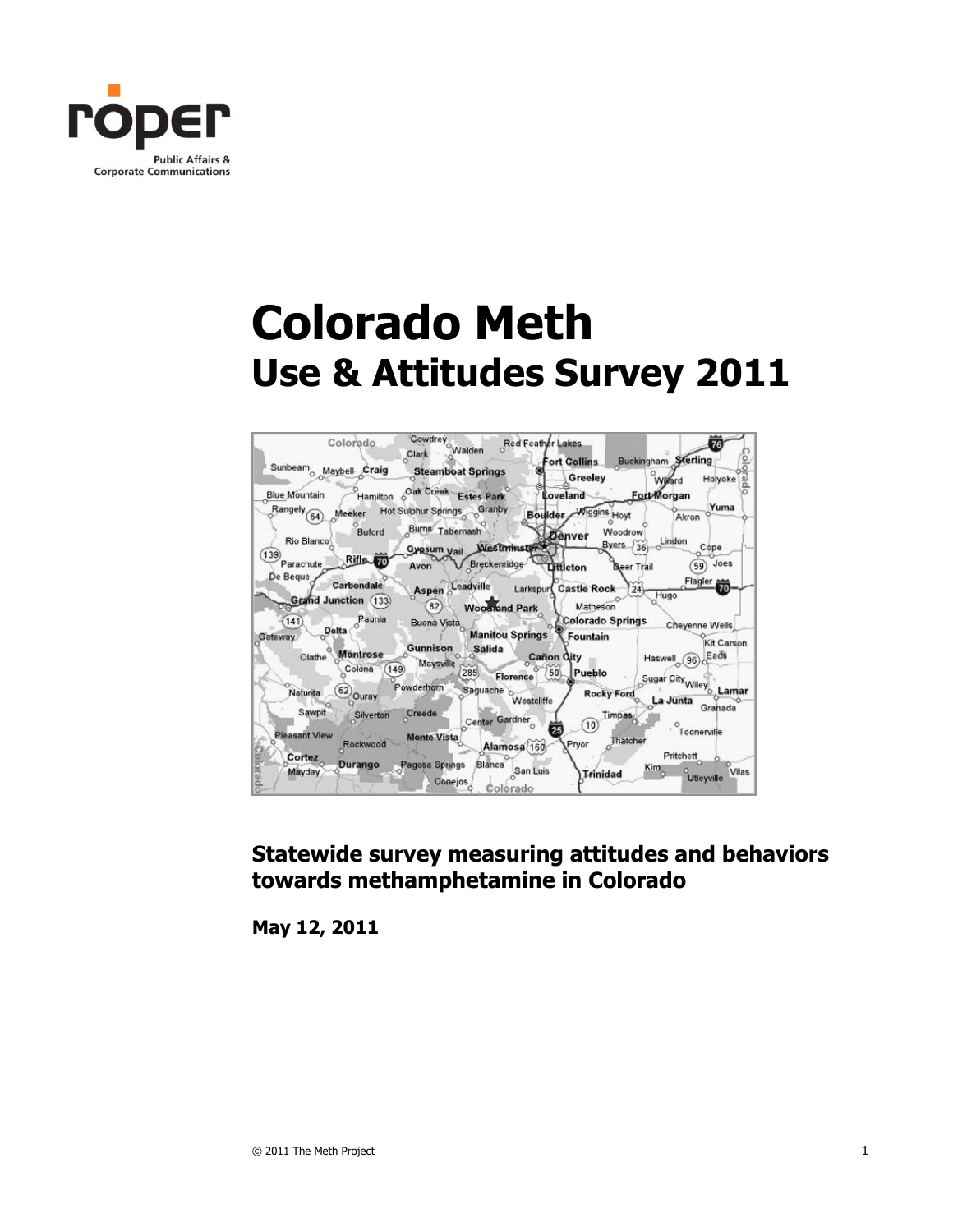# **Table of Contents**

| Appendix 5: About GfK Roper Public Affairs & Corporate Communications  63 |  |
|---------------------------------------------------------------------------|--|
|                                                                           |  |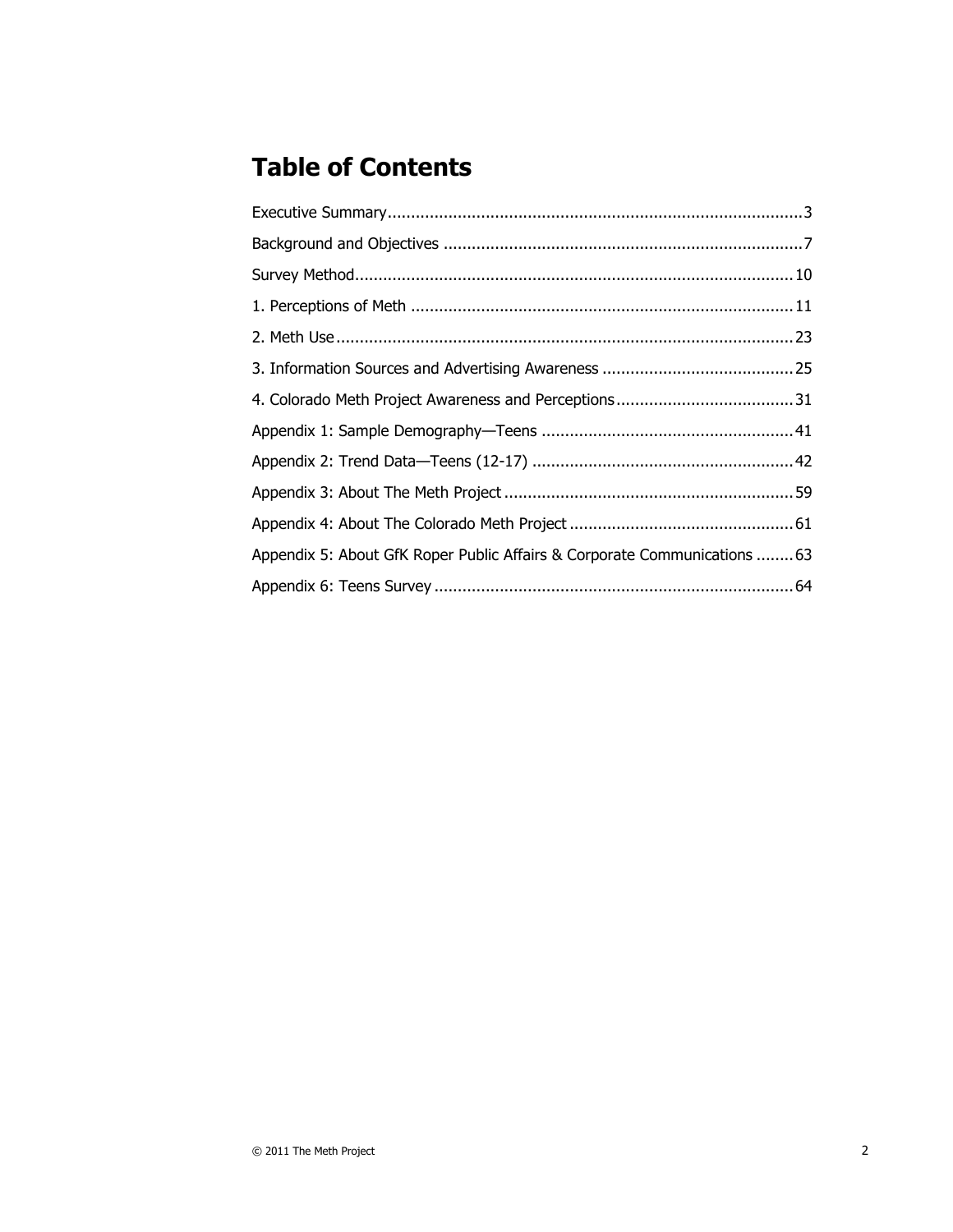# **Executive Summary**

Findings from the 2011 Colorado Meth Use & Attitudes Survey demonstrate that, compared to the 2009 *Colorado Meth Use & Attitudes Survey*, teens in 2011 are more aware of the risks of trying meth, are more likely to report that friends would give them a hard time if they used meth, and large numbers report the Colorado Meth Project ads helped them understand that meth is dangerous to try just one time and made them less likely to try or use the drug.

#### **Perceived Availability of Meth**

- Since the benchmark survey, the perceived availability of meth has remained relatively stable.
- One in six teens says meth would be somewhat or very easy to acquire (17%), comparable to the 2009 benchmark (20%).
- Fewer than one in ten (8%) say they have been offered meth by someone, comparable to the 2009 benchmark (10%).

#### **Perceived Risks of Meth Use**

- Compared to the benchmark, Colorado teens are more likely to say there is risk in taking meth. Most say there is great risk in taking meth once or twice (88%, up 9 points since 2009), and 93% say there is great risk in using meth regularly (up 3 points, ns).
- The number who see great risk in the potential negative results or situations from trying meth once has risen considerably on 9 of the 14 items since the benchmark in 2009: suffering tooth decay (83%, up 15 points), stealing (75%, up 13 points), not taking care of hygiene (79%, up 11 points), getting insomnia or not being able to sleep (73%, up 10 points), dying (79%, up 8 points), losing control of themselves (90%, up 6 points), having sex with someone they don't want to (80%, up 6 points), getting hooked (94%, up 5 points), and making their problems worse (89%, up 5 points). The five remaining items (turning into someone they don't want to be, suffering brain damage, becoming paranoid, becoming violent, and being a negative influence on a younger brother or sister) are statistically the same in 2011 as in the 2009 benchmark.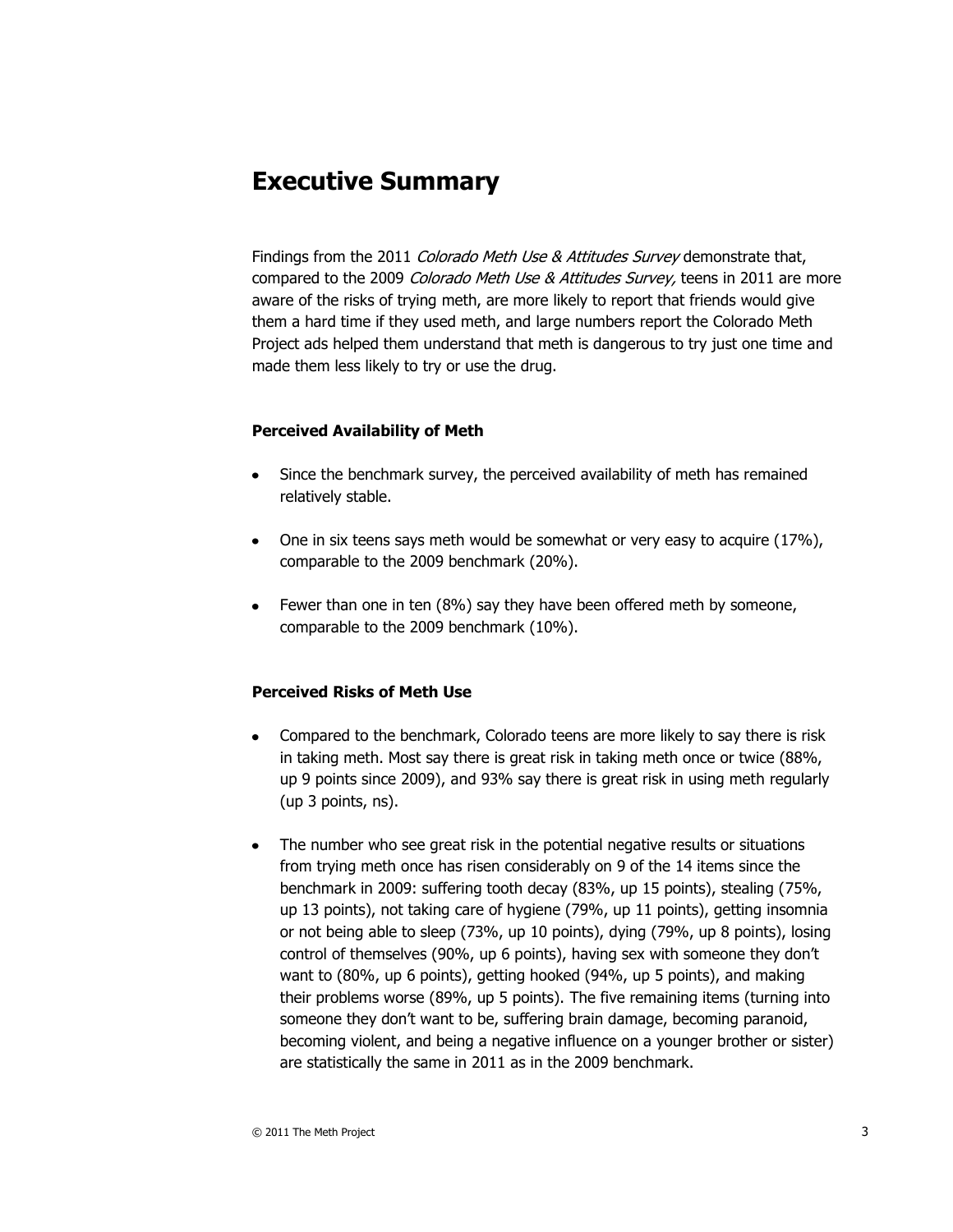Majorities of Colorado teens in 2011 *disagree* (somewhat or strongly) that meth makes you intelligent (97%), helps you study (96%), makes you more popular (94%), makes you feel attractive (89%), helps you escape your problems (82%), helps you deal with boredom (80%), gives you energy (75%), makes you feel euphoric or very happy (69%), and helps you lose weight (62%), similar to the 2009 benchmark.

#### **Social Approval of Meth Use**

- Eight in ten teens agree their friends would give them a hard time if they, themselves, were to use meth (82%, up 6 points from 76% in the 2009 benchmark), and 71% say they have told their friends not to use meth, comparable to the 2009 benchmark (70%).
- Among Colorado teens, there is widespread disapproval of meth use. Most strongly disapprove of using the drug once or twice (92%) or regularly (95%). These findings are similar to those observed in the benchmark survey.

#### **Meth Use**

• Four percent (4%) of Colorado teens say they have friends who have been in treatment for using meth, down from 8% in the 2009 benchmark. Seven percent (7%) of teens say they have family members who have been in treatment for meth, down from 12% in the benchmark. Additionally, one in 20 teens (5%) say they have close friends who use meth, comparable to the 2009 benchmark (4%).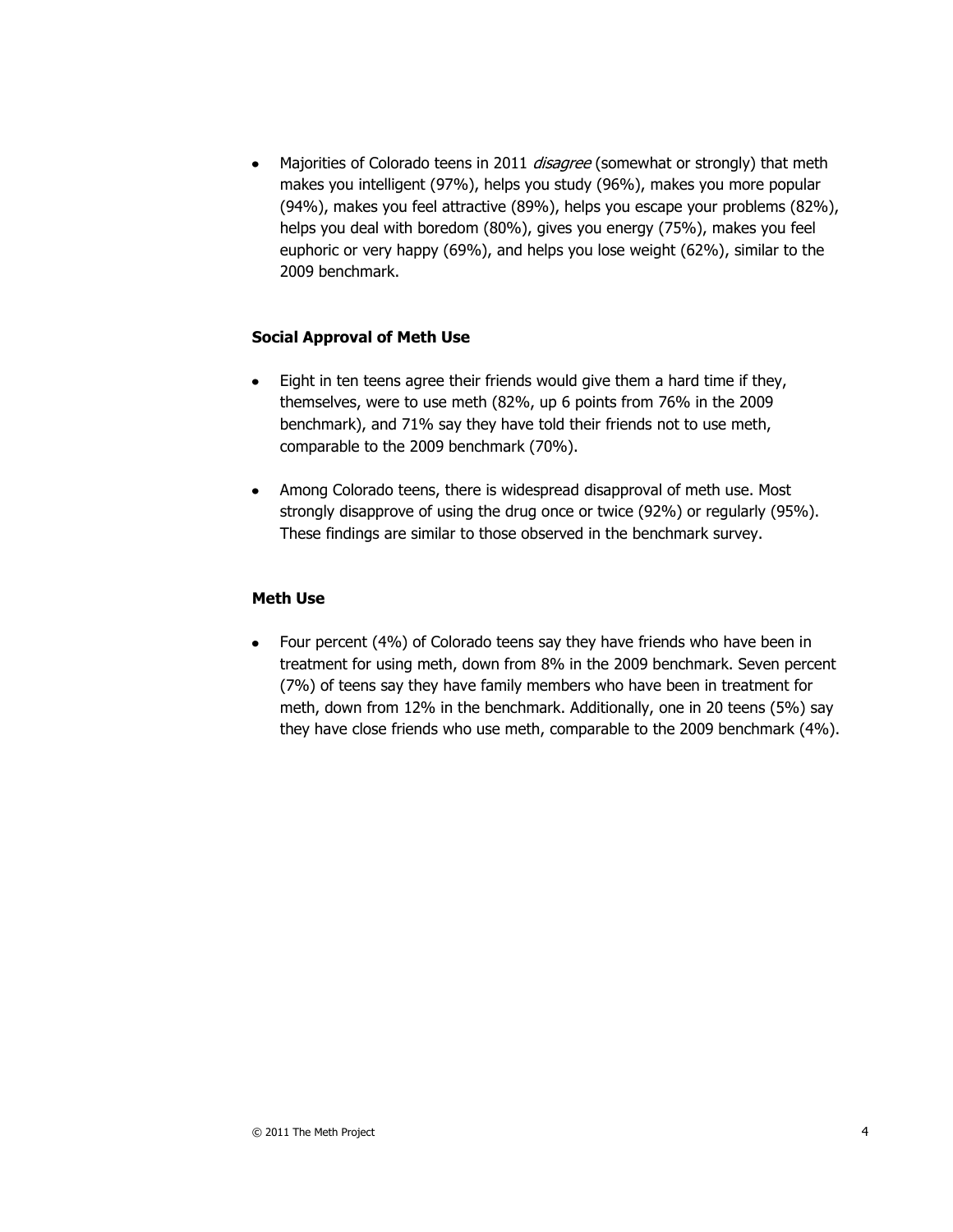#### **Sources of Information**

- Seven in ten Colorado teens (70%) say they have discussed the subject of meth with their parents in the past year.
- Of the seven sources of information asked about, teens are most likely to say they would turn to the Internet to learn about meth (75%). Other sources cited include school (45%), parents (26%), television (23%), friends (19%), and radio (11%).
- Teens are increasingly likely to turn to the Internet (up 12 points from the 2009 benchmark), television (up 6 points), and radio (up 5 points) for information on meth since the launch of the Colorado Meth Project's TV, radio, and online campaigns. At the same time, the number of teens turning to parents and friends for information about meth is down from the benchmark, by 13 points and 5 points, respectively.

#### **Awareness of Meth-related Advertising**

- Anti-meth advertising is widespread in Colorado—97% of teens say they had seen or heard ads talking about the risks of meth, 67% of teens have seen an anti-meth ad at least once a week.
- Nine in ten Colorado teens (90%) say they have heard of advertising that uses the Colorado Meth Project's key message, "Not Even Once."
- Ads are most commonly seen or heard on television (87%), on billboards outside (72%), at school (65%), on the Internet (63%), and on the radio (57%). The number of teens exposed to anti-meth advertising has risen considerably since the 2009 benchmark: TV commercials (up 8 points to 87%), billboards (up 36 points to 72%), and radio (up 22 points to 57%). Also higher since the benchmark are seeing ads on posters on buses, bus stops, or subways (up 13 points to 50%), and in movie theaters (up 7 points to 28%). Seeing anti-meth ads at school has fallen to 65% in 2011 from 77% in the benchmark.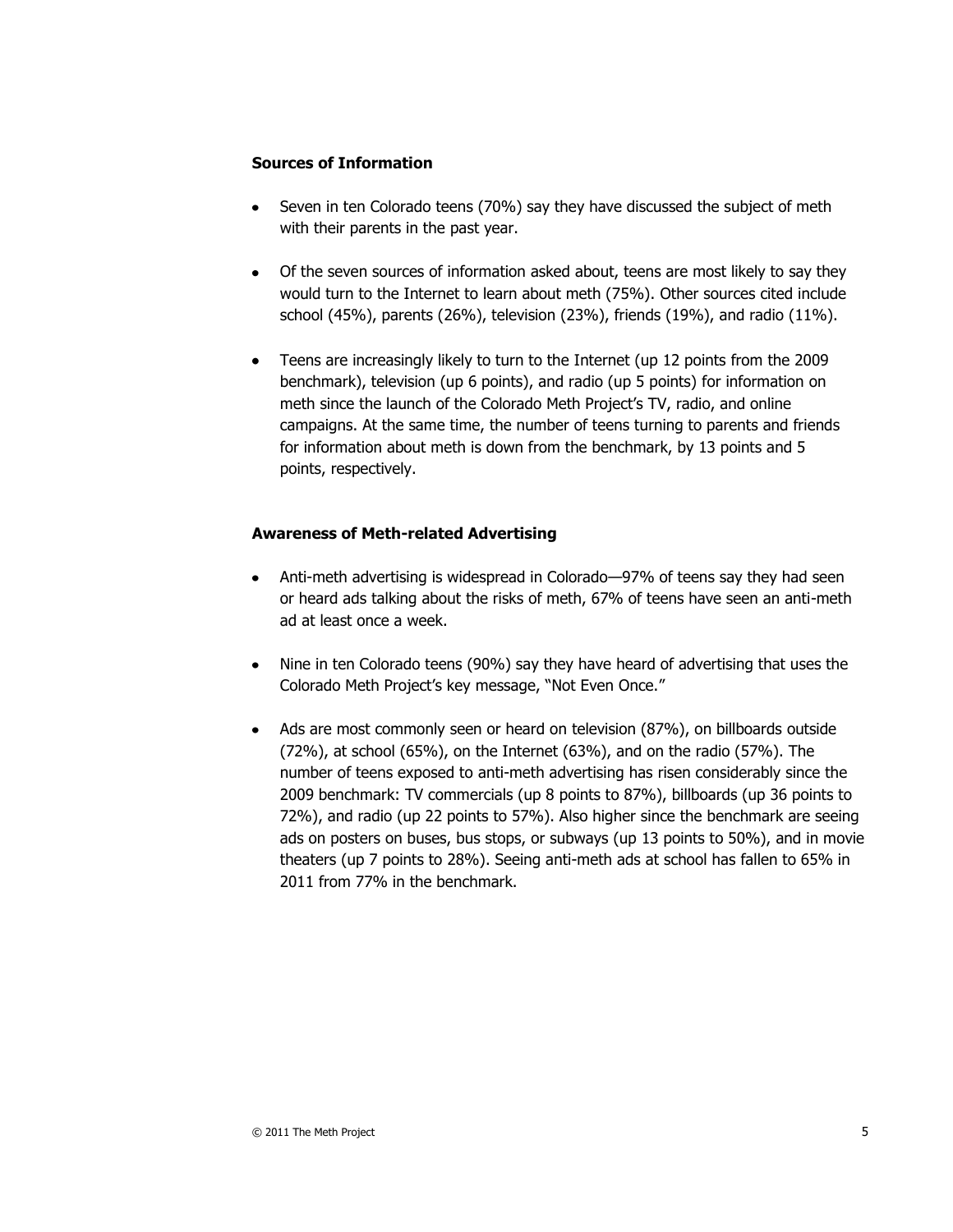#### **Awareness of the Colorado Meth Project and Its Advertising**

- The Colorado Meth Project's intended advertising messages about the dangers of meth appear to have been communicated to Colorado teens. Most teens (96%) agree the ads show that meth will make them look different than they usually do, while 95% agree meth is dangerous to try just one time, 94% agree meth will make them act in a way they would not want to act, 92% agree meth is more dangerous than they had originally thought, 92% agree meth affects many people's lives other than the user's, and 88% agree that problems with meth could happen in their town or school.
- Most teens (92%) agree the Colorado Meth Project ads helped them understand that they can't try meth even once, while 91% agree the ads made them more aware of the risks of using meth, 88% agree the ads made them less likely to try or use meth, 81% agree the ads gave them new information or told them things they didn't know about meth, and 69% agree the ads made them want to talk to someone else about the risks of meth. Half of Colorado teens (52%) disagree the ads exaggerated the risks of using meth.
- Among Colorado teens, 97% say that if their brother, sister, or friend was thinking about trying meth, they would want that person to see or hear a Colorado Meth Project ad.
- More than six in ten Colorado teens who have seen or heard anti-meth advertising say the ads caused them to tell someone not to use meth (63%) or prompted them to talk about the ads with someone they know (62%). About half report that the Colorado Meth Project ads caused them to talk to someone they know about the risks of meth (51%), while about one in three says the ads prompted him or her to go find out more about meth (36%).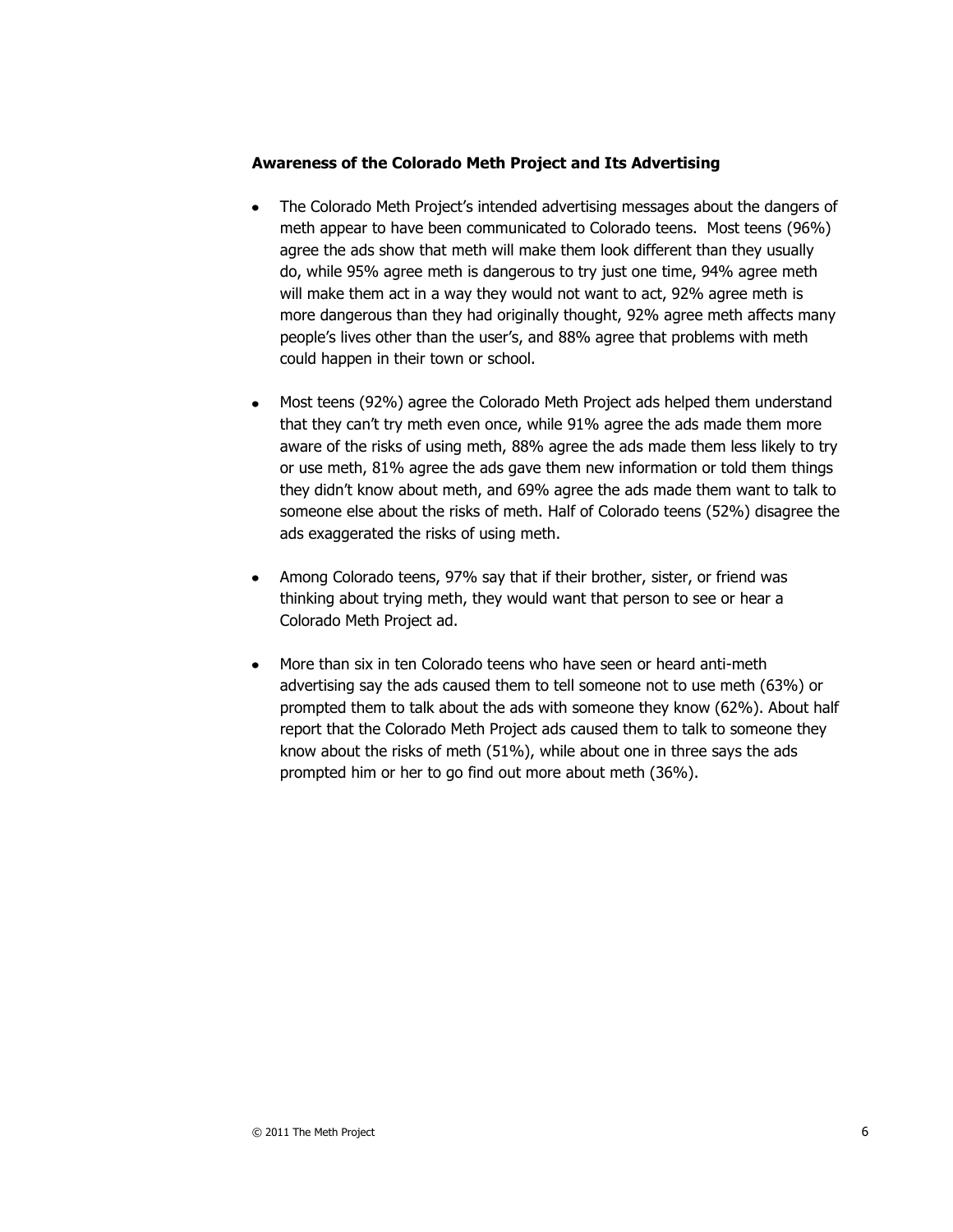# **Background and Objectives**

#### **Background**

This report summarizes findings from the third annual statewide Colorado Meth Use & Attitudes Survey.

The Colorado Meth Project launched in May 2009 to significantly reduce meth use in the state. The integrated program consists of an ongoing, research-based messaging campaign that graphically communicates the realities of methamphetamine use, supported by community outreach and public policy initiatives.

The Colorado Meth Project sustains a campaign of public service messaging including advertising, public relations, and websites—to effect attitudinal changes regarding methamphetamine use among Colorado youth.

At the core of the Colorado Meth Project effort is an ongoing, research-based public service messaging campaign of hard-hitting television, radio, print, billboard, and Internet advertising. On May 7, 2009, the Colorado Meth Project initiated a large-scale prevention advertising campaign across the state, targeting young people ages 12-17.

The goal of the Colorado Meth Project advertising is to "unsell" meth, equipping the youth of Colorado with the facts about methamphetamine so they can make betterinformed consumption decisions.

The Colorado Meth Project approaches methamphetamine as a consumer products marketing problem. Meth is a consumer product. It is readily available. It is affordably priced. It is distributed statewide through an effective, although alternative, distribution channel. It has product attributes that are perceived as attractive. Initial meth consumption decisions are made—similar to other consumer product decisions—after an evaluation (perhaps subconscious) of benefit, risk, social acceptance, price, and availability.

The Colorado Meth Project conducts periodic statewide surveys and focus group research to more thoroughly understand Coloradoans' attitudes and behaviors related to methamphetamine. This research provides the foundation for the Colorado Meth Project's message development and prevention programs.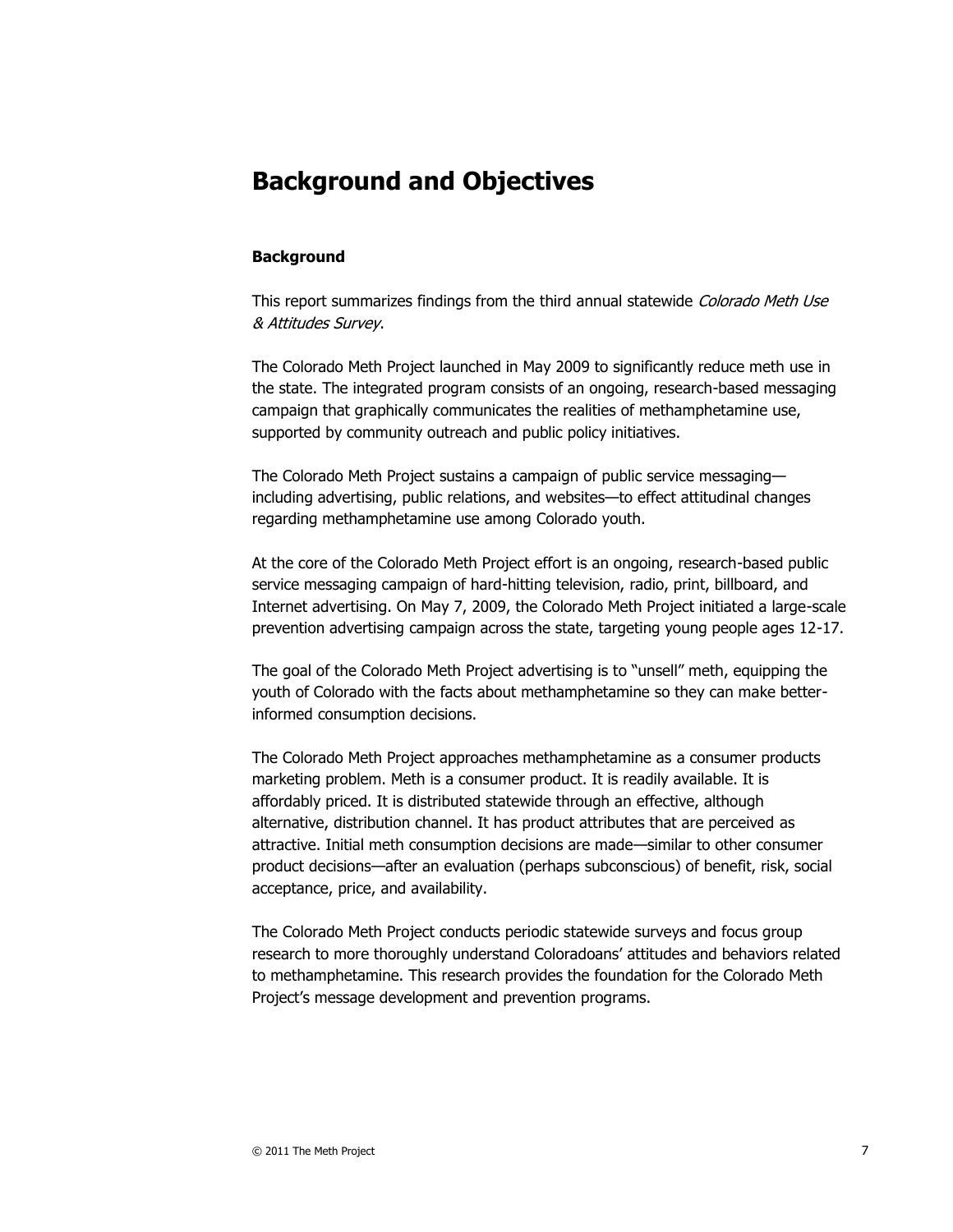#### **Research Objectives**

The Colorado Meth Project conducts the Colorado Meth Use & Attitudes Survey to track attitudes and behaviors related to methamphetamine throughout the state. To date, three studies have been conducted:

- 2009 Colorado Meth Use & Attitudes Survey (Benchmark Survey): An initial benchmark survey was conducted from March 26 to April 20, 2009, prior to the launch of the Colorado Meth Project's public outreach campaign.
- 2010 *Colorado Meth Use & Attitudes Survey*: This survey was conducted from March 18 to April 6, 2010, following the first wave of the Project's messaging campaign. Most of the questions asked in the 2009 benchmark survey were repeated in this survey for tracking purposes.
- 2011 Colorado Meth Use & Attitudes Survey: This survey was conducted from March 23 to April 4, 2011, following the second wave of the Project's messaging campaign. Most of the questions asked in the 2009 benchmark survey and the 2010 follow-up survey were repeated in this survey for tracking purposes, plus the addition of a few new questions.

In 2011, the research was conducted by telephone among teens ages 12-17. In 2010, the research was conducted among teens (ages 12-17) and young adults (ages 18-24). In the 2009 benchmark, the research was conducted among teens (ages 12-17), young adults (ages 18-24), and parents of teens 12-19.

The goal of this research is to help understand how the target audience thinks and feels about meth. The insights gleaned from this study help develop advertising and other meth prevention messaging directed at teens and other audiences.

#### **Theoretical Frameworks**

The primary measures for understanding the target audience are based on prevention principles of perceived risk and social disapproval. Two important sets of attitudes and beliefs are: (a) adolescents' beliefs about how harmful drug use is for the user, and (b) the degree to which adolescents personally disapprove of various kinds of drug use. According to the University of Michigan's *Monitoring the Future* study, two critical drug-related attitudes—perception of risk (how risky adolescents view a particular drug) and perception of social disapproval (adolescent appeal and acceptance of a particular drug)—are directly correlated with consumption. Individuals who believe that the use of a particular drug involves risk of harm and/or who disapprove of its use are less likely to use that drug.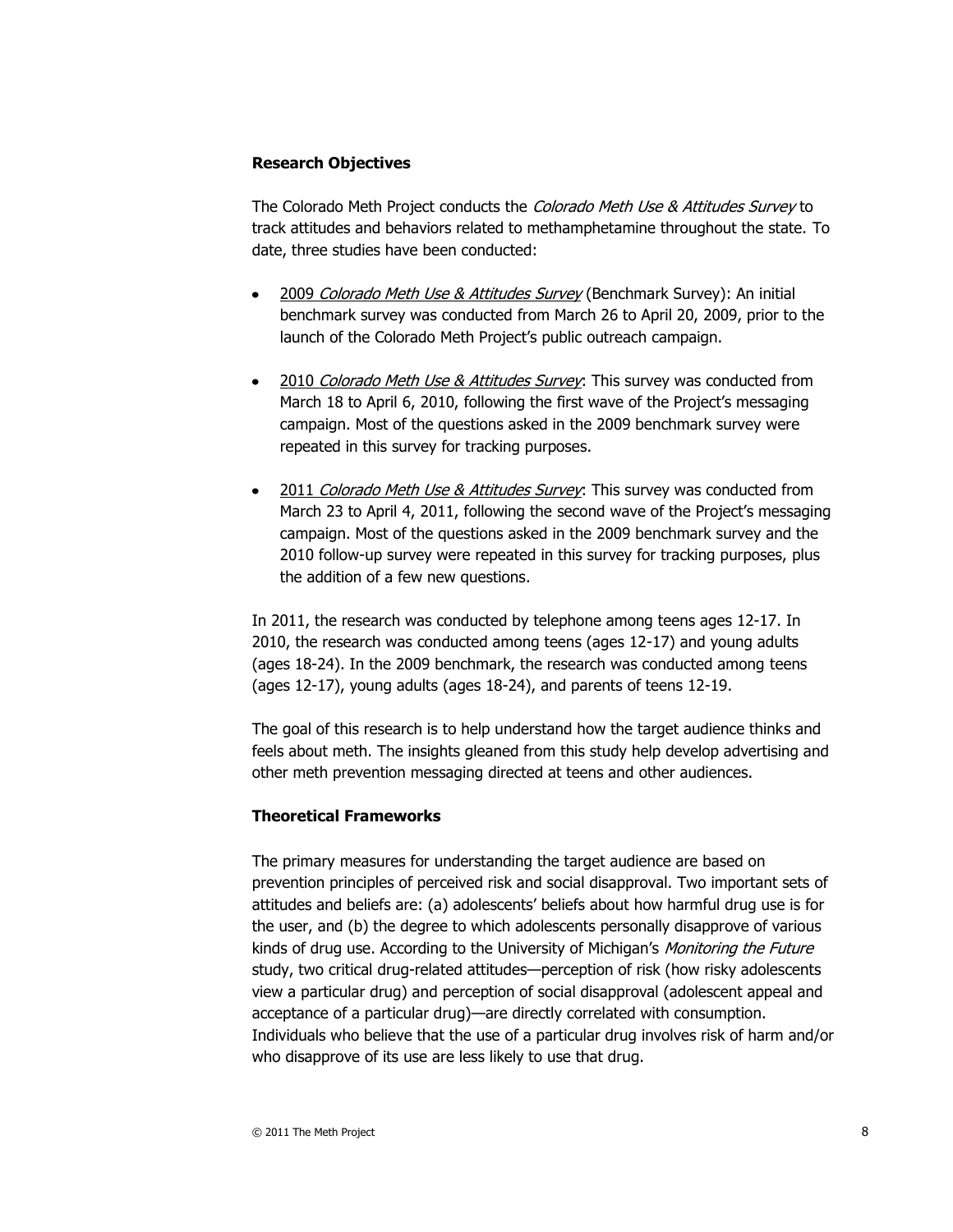The work of renowned prevention researchers Catalano and Hawkins focuses on understanding and preventing adolescent behavior problems, including drug use. They identified specific risk and protective factors that predict the likelihood of teens to resist drug use. Risk factors are characteristics of teens that are known to predict increased likelihood of drug use.

The Colorado Meth Project has initiated a sustained campaign of public service messaging to achieve significant, positive, and measurable results to reduce the frequency and prevalence of methamphetamine use. To do so, the Project's messaging targets key risk factors, including favorable attitudes toward drug use, friends' use of drugs, perception of benefit, perceived risk, and perceived availability.

The objective of the *Colorado Meth Use & Attitudes Survey* is to track attitudes and behaviors related to meth in the state. The Meth Project will continue to refine and revise messaging content and direction based upon this ongoing research.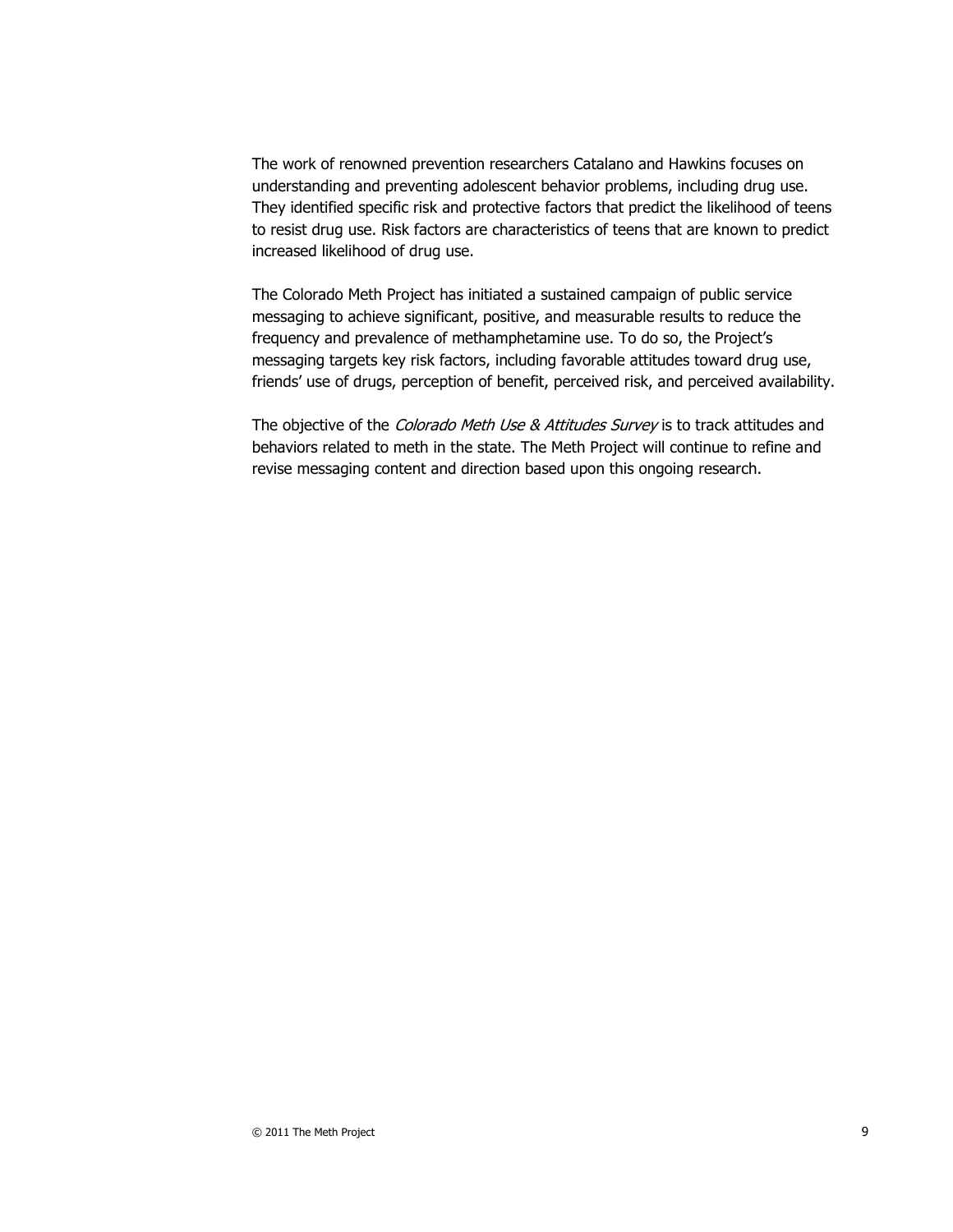## **Survey Method**

All interviews were conducted by telephone from March 23 – April 4, 2011, by GfK Roper Public Affairs & Corporate Communications, a division of GfK Custom Research North America. On average, the survey took 28 minutes to administer.

The surveys are based on a statewide probability sample of 602 teens (all landline telephones) who have heard of meth. To qualify, teens had to indicate they are in a grade between  $7<sup>th</sup>$  and  $12<sup>th</sup>$ . The sample was provided by Survey Sampling International. Interviews were conducted in either English or Spanish, depending on respondent preference.

Completed interviews were weighted by age within gender to match state norms to help ensure a reliable and accurate representation of the target population.

All samples are subject to some degree of sampling error—that is, statistical results obtained from a sample can be expected to differ somewhat from results that would be obtained if every member of the target population were interviewed.

For results based on the entire sample of 602 teens, the margin of sampling error is plus or minus 4 percentage points at the 95% confidence level. For subgroups, the margin of sampling error is higher and varies for results based on sub-samples.

#### **Reading Notes**

For tabulation purposes, percentage points are rounded off to the nearest whole number. As a result, percentages in a given table column may total slightly higher or lower than 100%.

In questions that permit multiple responses, columns may total significantly more than 100%, depending on the number of different responses offered by each respondent. When only selected responses are shown, percentages may total less than 100%.

Asterisks (\*) are used when percentages fall below 0.5%. A dash (-) indicates 0%. Differences noted that are not statistically significant at the 95% confidence level are so noted with an "ns" following the citation.

Trend data referred to in the text can be found in tables in the report Appendix 2. A number with a letter after it indicates that the percentage in that column is significantly higher than the percentage in the adjacent column.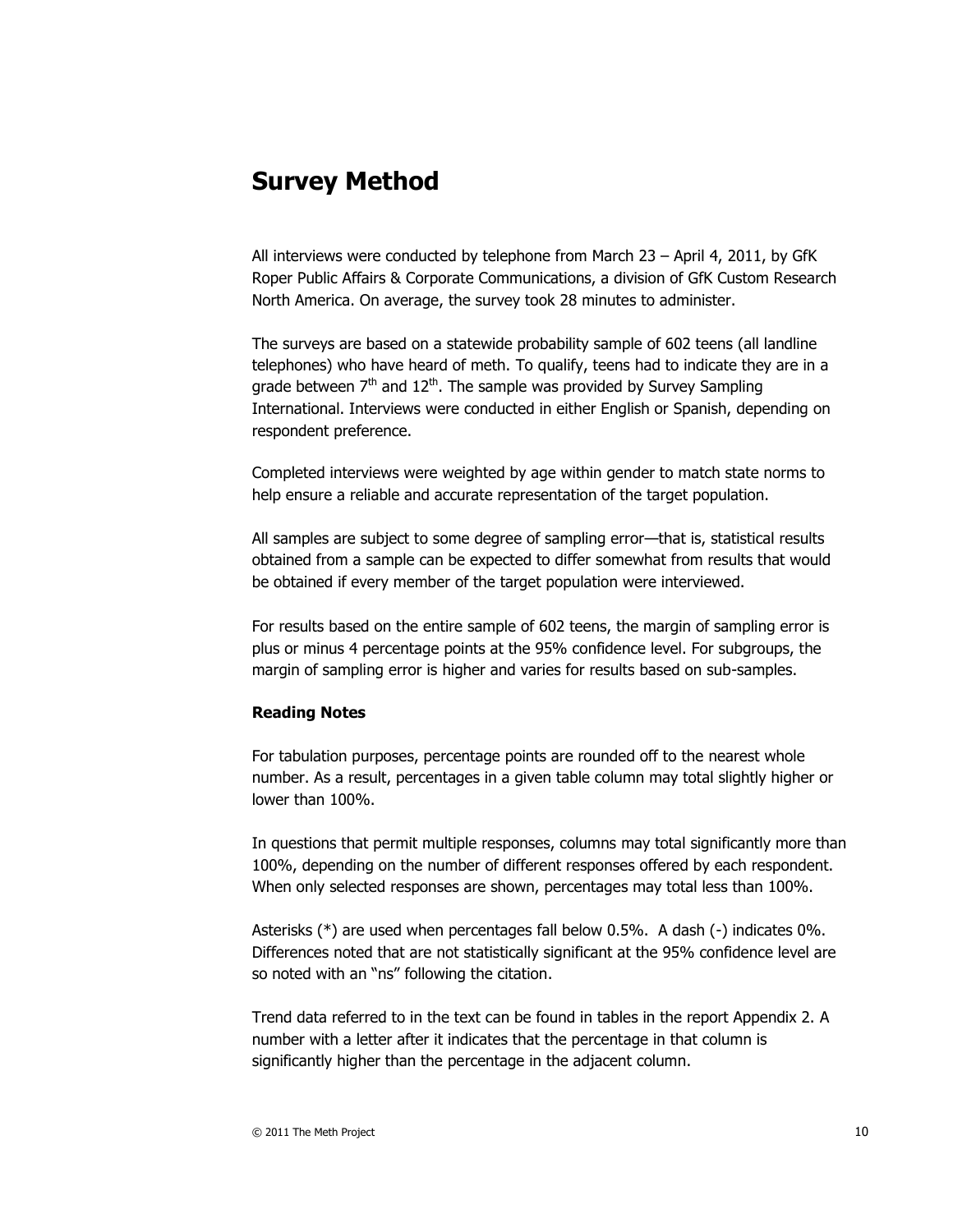# **1. Perceptions of Meth**

#### **1.1. Perceived Availability**

One in six teens says meth would be somewhat or very easy to acquire (17%), comparable to the 2009 benchmark (20%). About the same number say heroin would be easy to acquire (15%), while somewhat more say cocaine would be easy to acquire (23%). More teens this year than in the benchmark say they could easily acquire marijuana (64%, up 9 points).

| <b>Perceived Ease of Acquiring Various Illicit Drugs</b> |       |             |
|----------------------------------------------------------|-------|-------------|
| Base: Total respondents                                  |       |             |
|                                                          | 2009  | <u>2011</u> |
| (Unweighted base)                                        | (600) | (602)       |
|                                                          | %     | %           |
| <b>Meth</b>                                              |       |             |
| Easy (very/somewhat)                                     | 20    | 17          |
| Difficult (very/somewhat)                                | 63    | 61          |
| <b>Heroin</b>                                            |       |             |
| Easy (very/somewhat)                                     | 15    | 15          |
| Difficult (very/somewhat)                                | 67    | 65          |
| <b>Marijuana</b>                                         |       |             |
| Easy (very/somewhat)                                     | 55    | 64          |
| Difficult (very/somewhat)                                | 33    | 26          |
| <b>Cocaine</b>                                           |       |             |
| Easy (very/somewhat)                                     | 22    | 23          |
| Difficult (very/somewhat)                                | 62    | 58          |

How difficult, or easy, do you think it would be for you to get each of the following types of drugs? (Q5)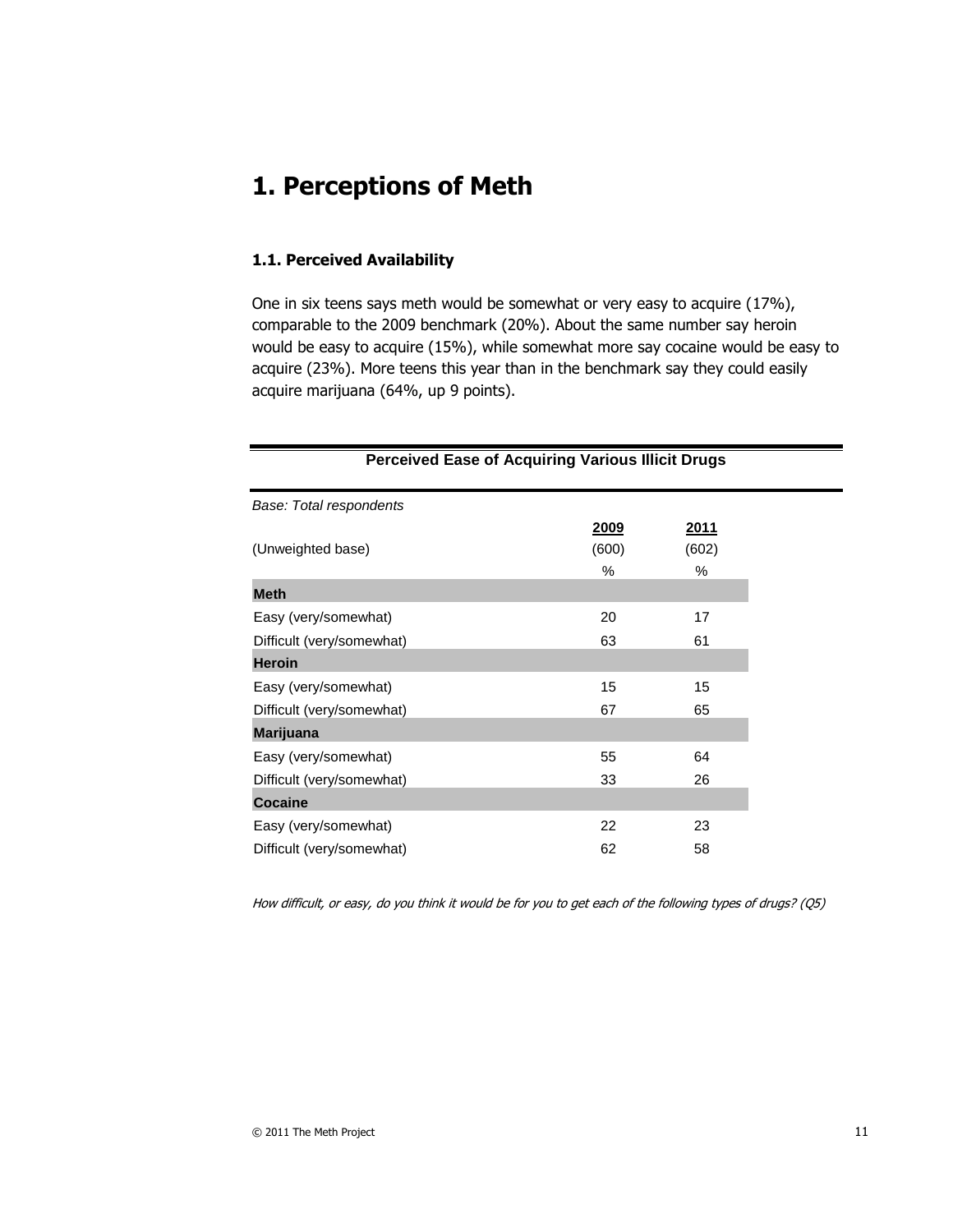Roughly one in ten (8%) says someone has offered meth to him or her, comparable to the 2009 benchmark (10%).



Has anyone ever offered you or tried to get you to use meth? (Q9)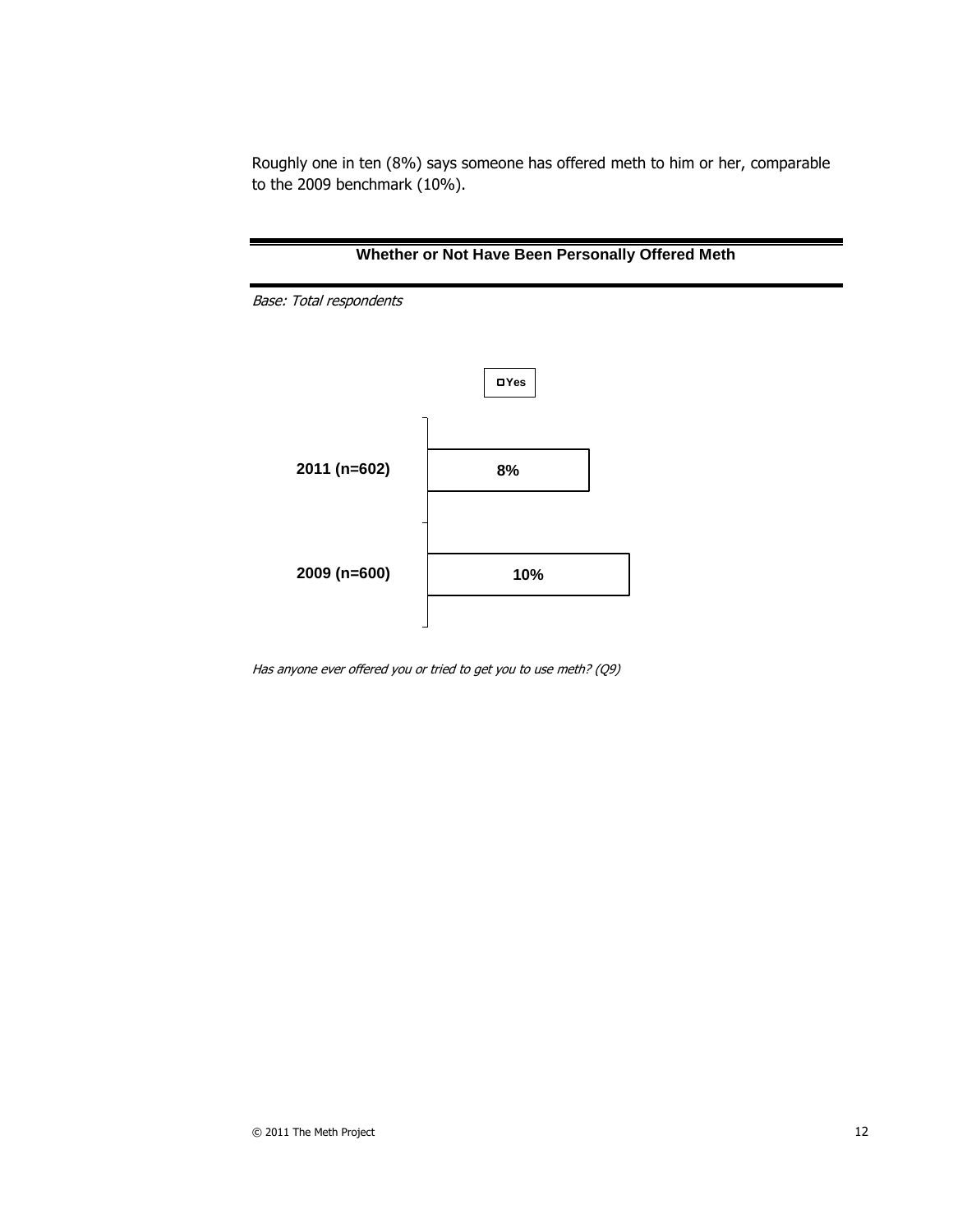#### **1.2. Perceived Risks and Benefits of Meth Use**

#### Perceived overall risk of taking various illicit drugs

Compared to the benchmark, Colorado teens are more likely to say there is risk in taking a number of drugs, including meth. Most say there is great risk in taking meth once or twice (88%, up 9 points since 2009). Additionally, 93% say there is great risk in using meth regularly (up 3 points,  $ns$ ). More teens see great risk in meth than in the other drugs asked about.

Teens in 2011 are more likely than in the benchmark to say there is great risk in trying heroin once or twice (84%, up 6 points) or in trying cocaine once or twice (77%, up 6 points).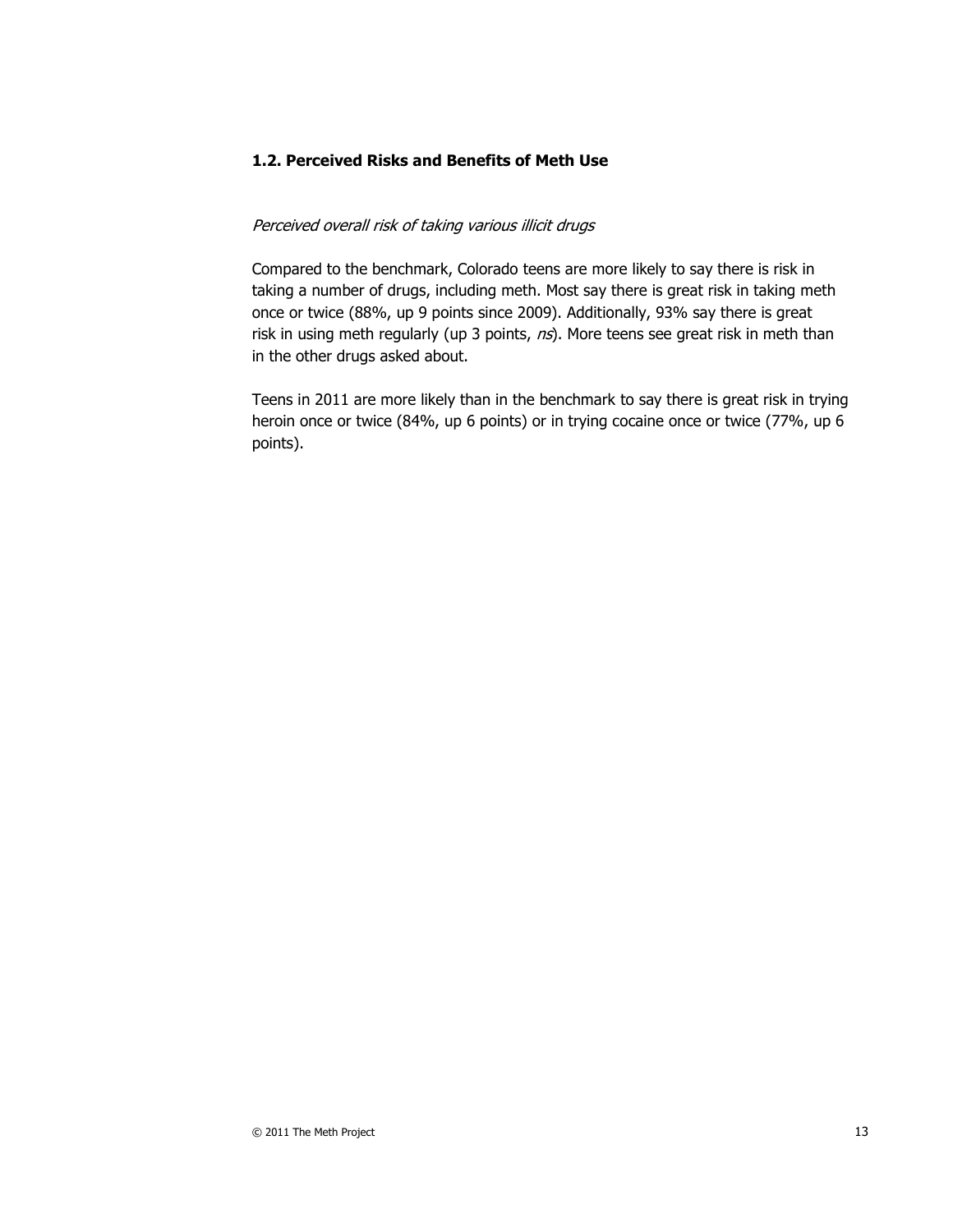| Base: Total respondents |                       |                       |  |
|-------------------------|-----------------------|-----------------------|--|
| (Unweighted base)       | 2009<br>(600)<br>$\%$ | 2011<br>(602)<br>$\%$ |  |
| <b>Meth</b>             |                       |                       |  |
| Once or twice           |                       |                       |  |
| Great risk              | 79                    | 88                    |  |
| Great/moderate risk     | 90                    | 94                    |  |
| Slight/no risk          | 10                    | 6                     |  |
| Regularly               |                       |                       |  |
| Great risk              | 90                    | 93                    |  |
| Great/moderate risk     | 93                    | 95                    |  |
| Slight/no risk          | 6                     | 5                     |  |
| <b>Heroin</b>           |                       |                       |  |
| Once or twice           |                       |                       |  |
| Great risk              | 78                    | 84                    |  |
| Great/moderate risk     | 92                    | 94                    |  |
| Slight/no risk          | 8                     | 6                     |  |
| Regularly               |                       |                       |  |
| Great risk              | 90                    | 92                    |  |
| Great/moderate risk     | 93                    | 94                    |  |
| Slight/no risk          | $\overline{7}$        | 6                     |  |
| <b>Cocaine</b>          |                       |                       |  |
| Once or twice           |                       |                       |  |
| Great risk              | 71                    | 77                    |  |
| Great/moderate risk     | 87                    | 92                    |  |
| Slight/no risk          | 13                    | 8                     |  |
| Regularly               |                       |                       |  |
| Great risk              | 88                    | 92                    |  |
| Great/moderate risk     | 93                    | 95                    |  |
| Slight/no risk          | $\overline{7}$        | 5                     |  |
| <b>Marijuana</b>        |                       |                       |  |
| Once or twice           |                       |                       |  |
| Great risk              | 48                    | 47                    |  |
| Great/moderate risk     | 72                    | 69                    |  |
| Slight/no risk          | 28                    | 31                    |  |
| Regularly               |                       |                       |  |
| Great risk              | 69                    | 65                    |  |
| Great/moderate risk     | 83                    | 82                    |  |
| Slight/no risk          | 16                    | 18                    |  |

### **Perceived Risk of Taking Various Illicit Drugs**

Please indicate how much risk, if any, you think there is involved in each of the following activities. (Q2)

I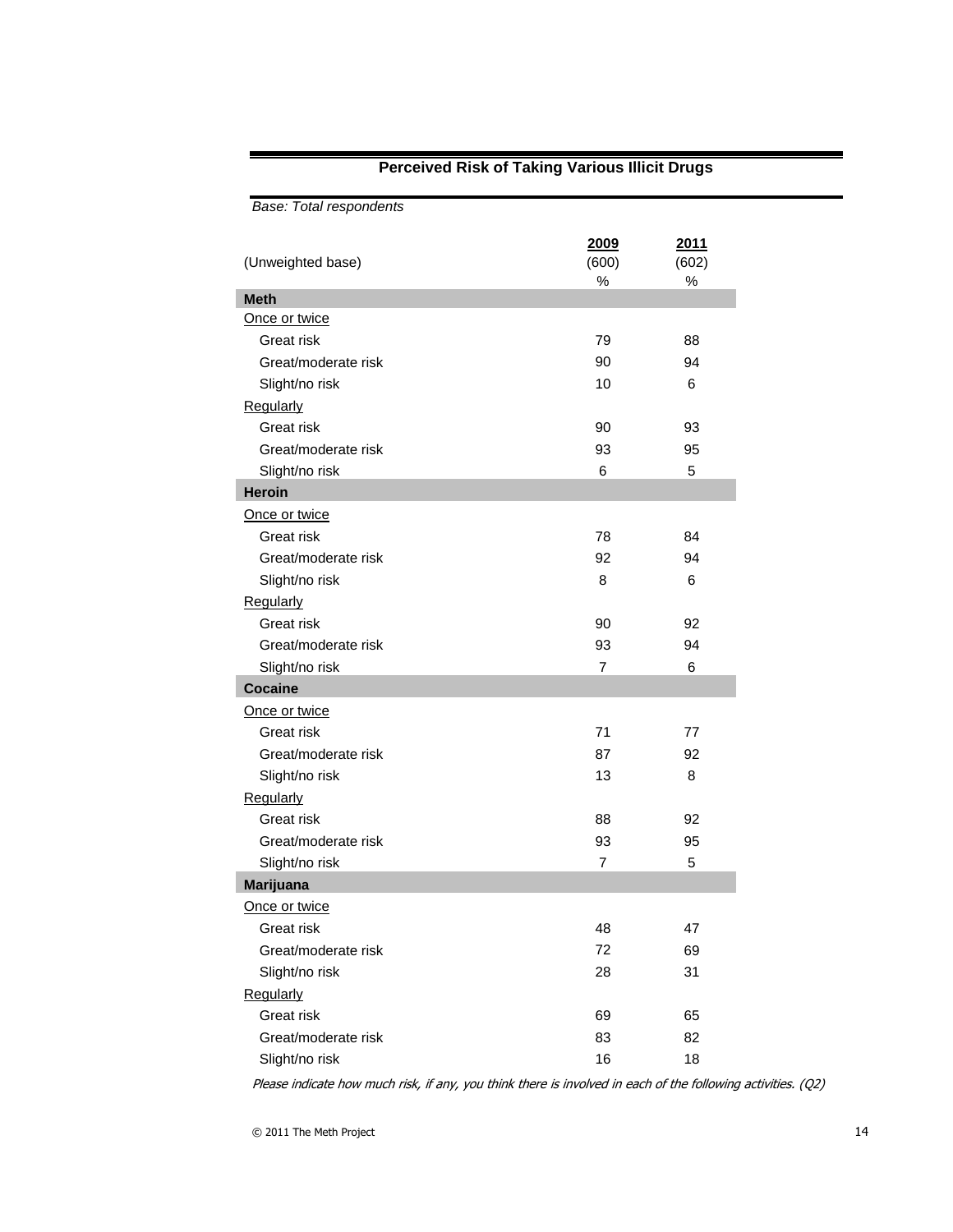#### Perception of specific risks in trying meth just once

Respondents were presented with a list of 14 potentially negative risks that could arise in trying meth once and were asked to rate whether there would be great, moderate, only a little, or no risk of each result occurring to a person who tries meth just once. There is near consensus among teens that there is at least a moderate risk of each outcome occurring, and at least seven in ten agree there is great risk of each outcome.

The number of teens who see great risk in the potential negative results or situations from trying meth once has risen considerably on 9 of the 14 items since the benchmark in 2009:

- Suffering tooth decay (83%, up 15 points)  $\bullet$
- Stealing (75%, up 13 points)
- Not taking care of hygiene (79%, up 11 points)
- Getting insomnia or not being able to sleep (73%, up 10 points)  $\bullet$
- Dying (79%, up 8 points)
- Losing control of themselves (90%, up 6 points)  $\bullet$
- Having sex with someone they don't want to (80%, up 6 points)  $\bullet$
- Getting hooked on meth (94%, up 5 points)
- Making their problems worse (89%, up 5 points)

Agreement regarding great risk associated with the five remaining items is comparable to the 2009 benchmark:

- Turning into someone they don't want to be (87%, up 4 points, ns)  $\bullet$
- Suffering brain damage (87%, up 5 points, ns)
- Becoming paranoid (77%, up 5 points, ns)  $\bullet$
- Becoming violent  $(78\%$ , up 4 points, ns)
- Being a negative influence on a younger brother or sister (91%, up 2 points,  $n\hat{s}$ )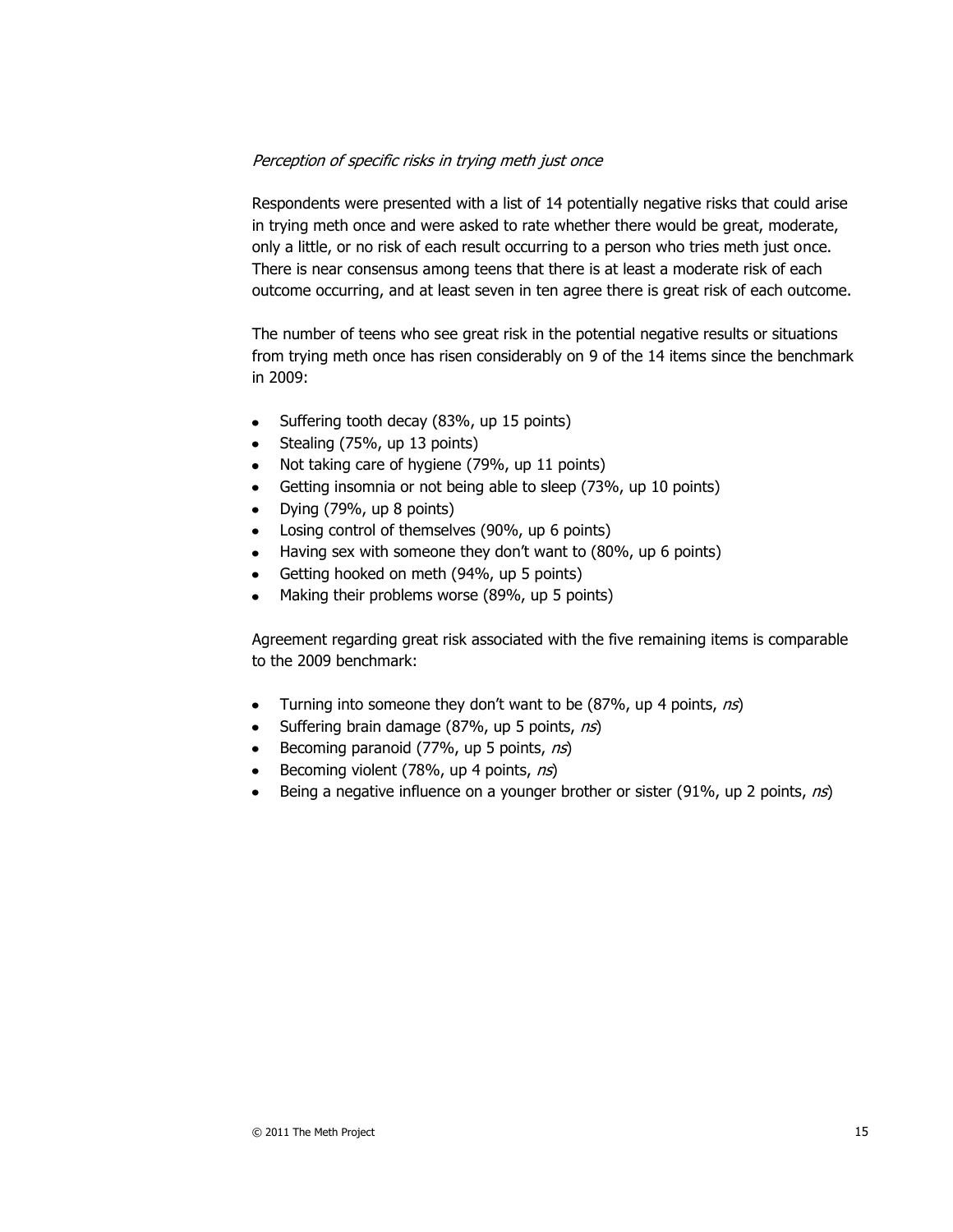### **Perceived Risks of Trying Meth Once**

*Base: Total respondents*

|                                             | 2009  | 2011  |
|---------------------------------------------|-------|-------|
|                                             | (600) | (602) |
|                                             | %     | %     |
| Getting hooked on meth                      |       |       |
| Great risk                                  | 89    | 94    |
| Great/moderate risk                         | 97    | 97    |
| Slight/no risk                              | 3     | 3     |
| <b>Becoming violent</b>                     |       |       |
| Great risk                                  | 74    | 78    |
| Great/moderate risk                         | 93    | 93    |
| Slight/no risk                              | 7     | 6     |
| <b>Dying</b>                                |       |       |
| Great risk                                  | 71    | 79    |
| Great/moderate risk                         | 90    | 94    |
| Slight/no risk                              | 9     | 6     |
| <b>Becoming paranoid</b>                    |       |       |
| Great risk                                  | 72    | 77    |
| Great/moderate risk                         | 92    | 93    |
| Slight/no risk                              | 8     | 6     |
| <b>Suffering brain damage</b>               |       |       |
| Great risk                                  | 82    | 87    |
| Great/moderate risk                         | 95    | 97    |
| Slight/no risk                              | 5     | 3     |
| <b>Suffering tooth decay</b>                |       |       |
| Great risk                                  | 68    | 83    |
| Great/moderate risk                         | 87    | 96    |
| Slight/no risk                              | 12    | 4     |
| Getting insomnia or not being able to sleep |       |       |
| Great risk                                  | 63    | 73    |
| Great/moderate risk                         | 89    | 91    |
| Slight/no risk                              | 10    | 8     |

Please indicate how much risk you think there is that each of the following would happen to someone who tries meth once. (Q3)

Continues…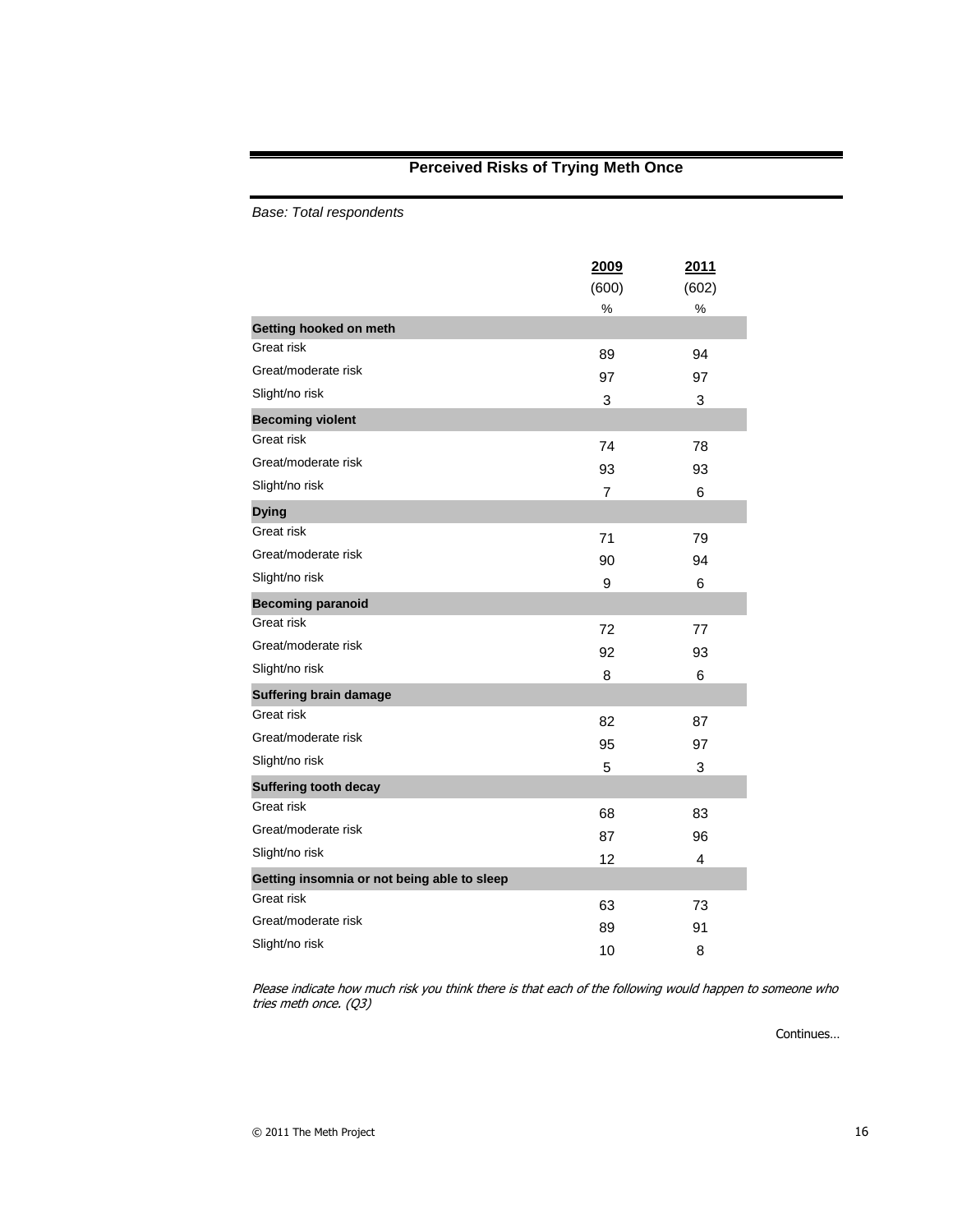### **Perceived Risks of Trying Meth Once (Cont'd.)**

*Base: Total respondents*

|                                                        | 2009           | 2011       |
|--------------------------------------------------------|----------------|------------|
|                                                        | (600)<br>%     | (602)<br>% |
| <b>Making their problems worse</b>                     |                |            |
| Great risk                                             | 84             | 89         |
| Great/moderate risk                                    | 94             | 96         |
| Slight/no risk                                         | 6              | 4          |
| <b>Losing control of themselves</b>                    |                |            |
| Great risk                                             | 84             | 90         |
| Great/moderate risk                                    | 95             | 97         |
| Slight/no risk                                         | 5              | 3          |
| Having sex with someone they don't want to             |                |            |
| Great risk                                             | 74             | 80         |
| Great/moderate risk                                    | 91             | 95         |
| Slight/no risk                                         | $\overline{7}$ | 5          |
| Being a negative influence on a younger brother/sister |                |            |
| Great risk                                             | 89             | 91         |
| Great/moderate risk                                    | 96             | 97         |
| Slight/no risk                                         | 4              | 3          |
| <b>Stealing</b>                                        |                |            |
| Great risk                                             | 62             | 75         |
| Great/moderate risk                                    | 89             | 93         |
| Slight/no risk                                         | 10             | 6          |
| Stop taking care of their hygiene                      |                |            |
| Great risk                                             | 68             | 79         |
| Great/moderate risk                                    | 90             | 94         |
| Slight/no risk                                         | 10             | 6          |
| Turning into someone they don't want to be             |                |            |
| Great risk                                             | 83             | 87         |
| Great/moderate risk                                    | 96             | 96         |
| Slight/no risk                                         | 4              | 4          |

Please indicate how much risk you think there is that each of the following would happen to someone who tries meth once. (Q3)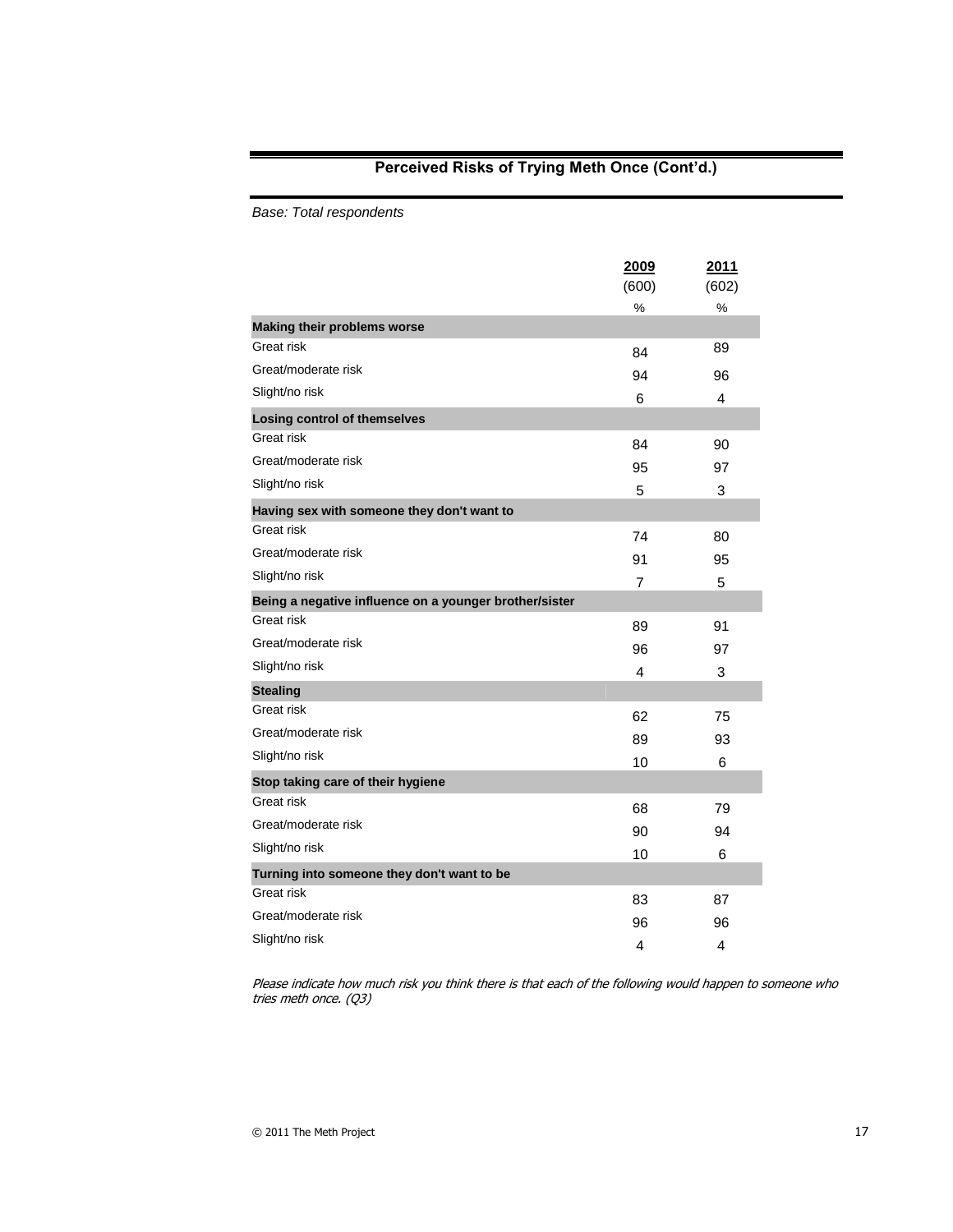#### Perceived benefits of taking meth

Few teens agree that meth offers benefits to the user. Majorities of Colorado teens in 2011 continue to *disagree* (somewhat or strongly) that meth gives you energy (75%), makes you feel euphoric or very happy (69%), helps you deal with boredom (80%), makes you more popular (94%), helps you lose weight (62%), helps you escape your problems (82%), makes you intelligent (97%), helps you study (96%), or makes you feel attractive (89%).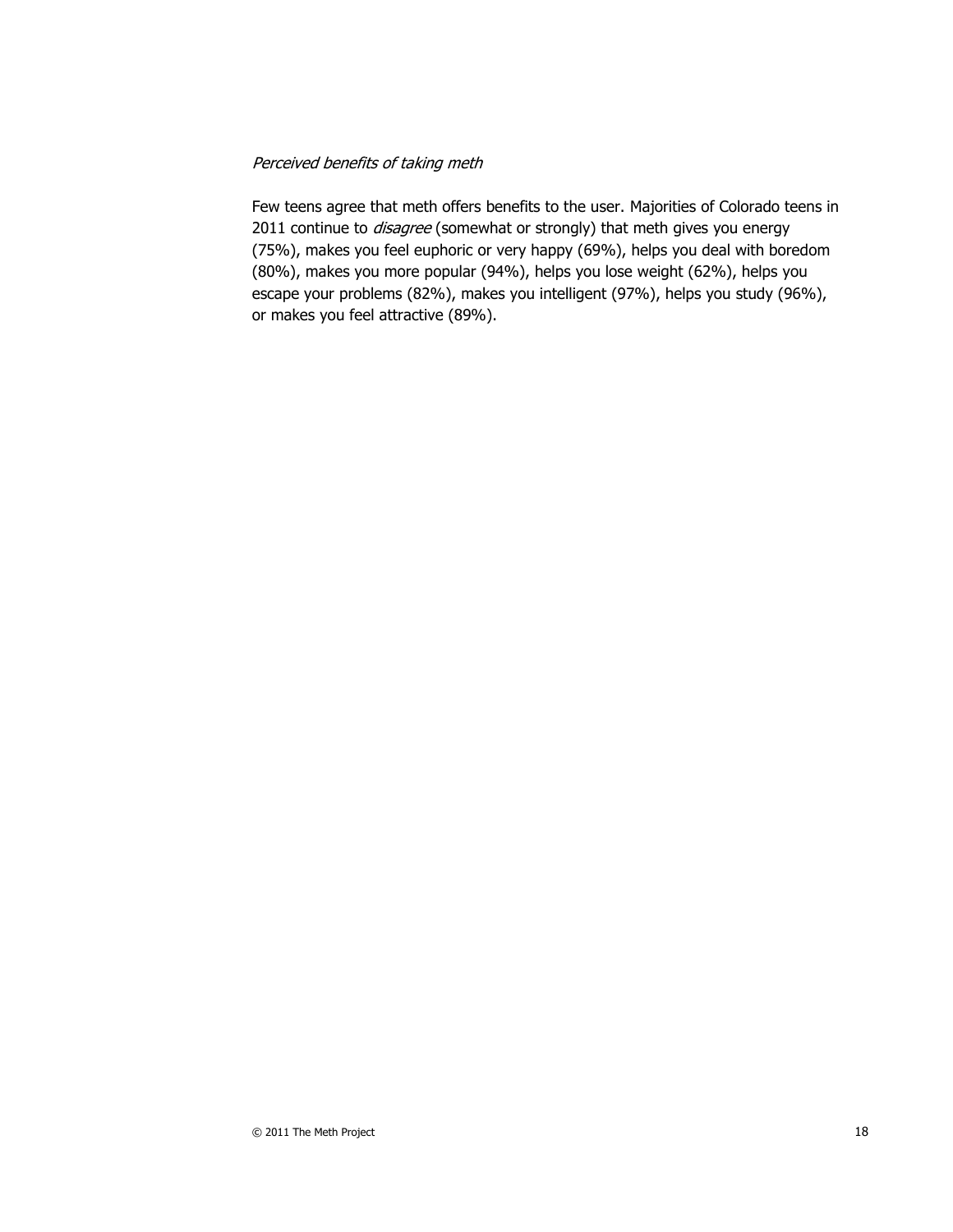### **Perceived Benefits of Taking Meth**

*Base: Total respondents*

|                                       | 2009           | 2011           |
|---------------------------------------|----------------|----------------|
| (Unweighted base)                     | (600)          | (602)          |
|                                       | $\%$           | $\%$           |
| <b>Makes you intelligent</b>          |                |                |
| Agree (strongly/somewhat)             | $\overline{2}$ | $\overline{2}$ |
| Disagree (strongly/somewhat)          | 97             | 97             |
| <b>Helps you study</b>                |                |                |
| Agree (strongly/somewhat)             | 1              | $\overline{2}$ |
| Disagree (strongly/somewhat)          | 96             | 96             |
| Makes you more popular                |                |                |
| Agree (strongly/somewhat)             | 5              | 5              |
| Disagree (strongly/somewhat)          | 92             | 94             |
| Helps you escape your problems        |                |                |
| Agree (strongly/somewhat)             | 14             | 14             |
| Disagree (strongly/somewhat)          | 81             | 82             |
| <b>Makes you feel attractive</b>      |                |                |
| Agree (strongly/somewhat)             | 4              | 5              |
| Disagree (strongly/somewhat)          | 89             | 89             |
| Gives you energy                      |                |                |
| Agree (strongly/somewhat)             | 16             | 14             |
| Disagree (strongly/somewhat)          | 71             | 75             |
| Helps you deal with boredom           |                |                |
| Agree (strongly/somewhat)             | 14             | 13             |
| Disagree (strongly/somewhat)          | 77             | 80             |
| Makes you feel euphoric or very happy |                |                |
| Agree (strongly/somewhat)             | 21             | 20             |
| Disagree (strongly/somewhat)          | 65             | 69             |
| Helps you lose weight                 |                |                |
| Agree (strongly/somewhat)             | 25             | 25             |
| Disagree (strongly/somewhat)          | 60             | 62             |

Whether or not you or someone you know uses meth, we would like your ideas. Please indicate how much you agree or disagree with the following statements about meth… (Q1)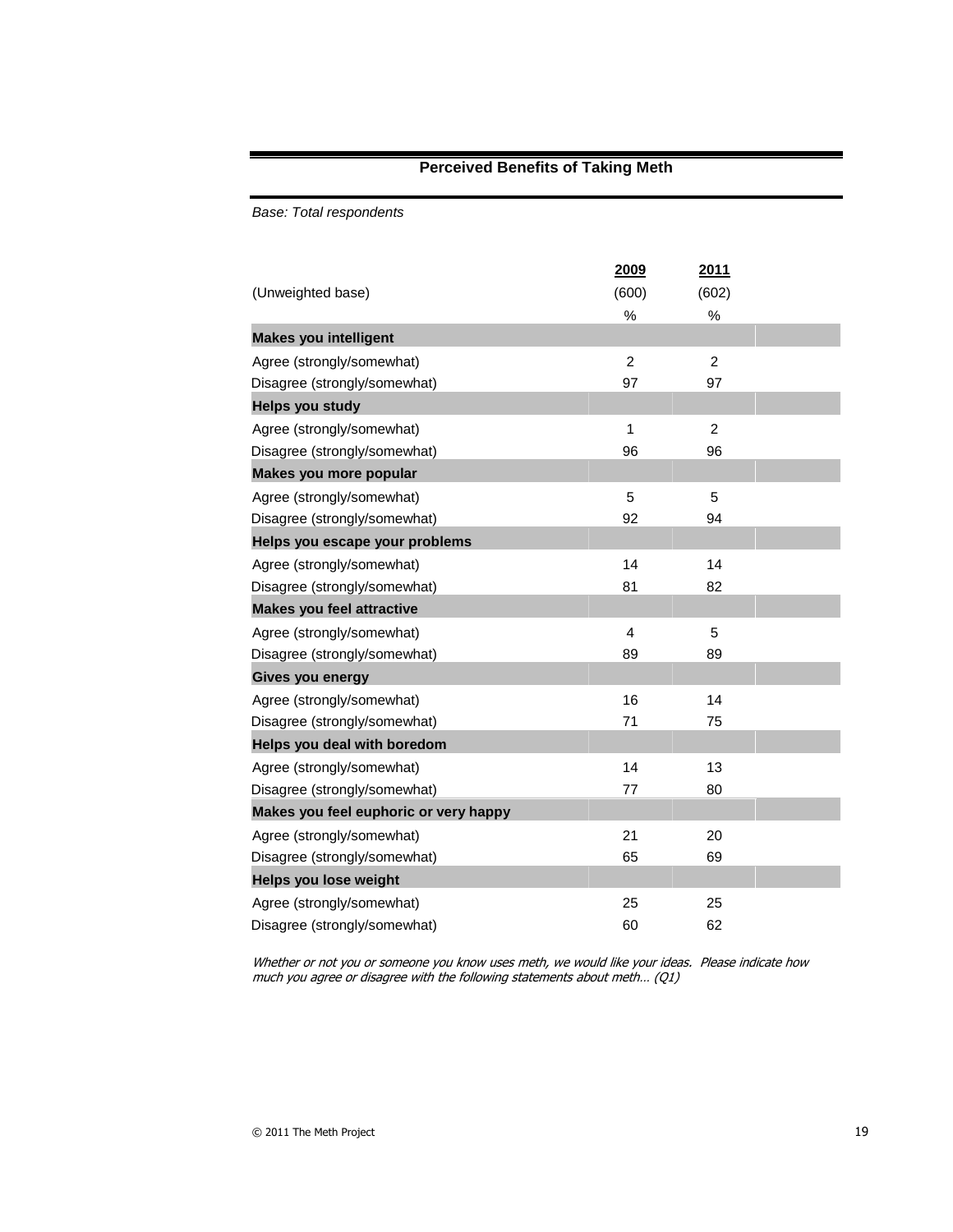#### **1.3. Social Approval of Meth Use**

Among Colorado teens, there is widespread disapproval of meth use. Most strongly disapprove of using the drug once or twice (92%) or regularly (95%).

Teens also strongly disapprove of taking heroin (90% once or twice, 95% regularly), and cocaine (86% and 94%, respectively). These findings are similar to those observed in the benchmark survey.

Colorado teens express less disapproval of marijuana, both when compared to meth and over time (55% strongly disapprove of trying marijuana once or twice, down from 62% in the benchmark; 70% strongly disapprove of using marijuana regularly, down from 78% in the benchmark).

Moreover, 82% of teens agree their friends would give them a hard time if they, themselves, were to use meth (up from 76% in the 2009 benchmark), and 71% say they have tried to dissuade their friends from taking meth, comparable to 70% in the benchmark.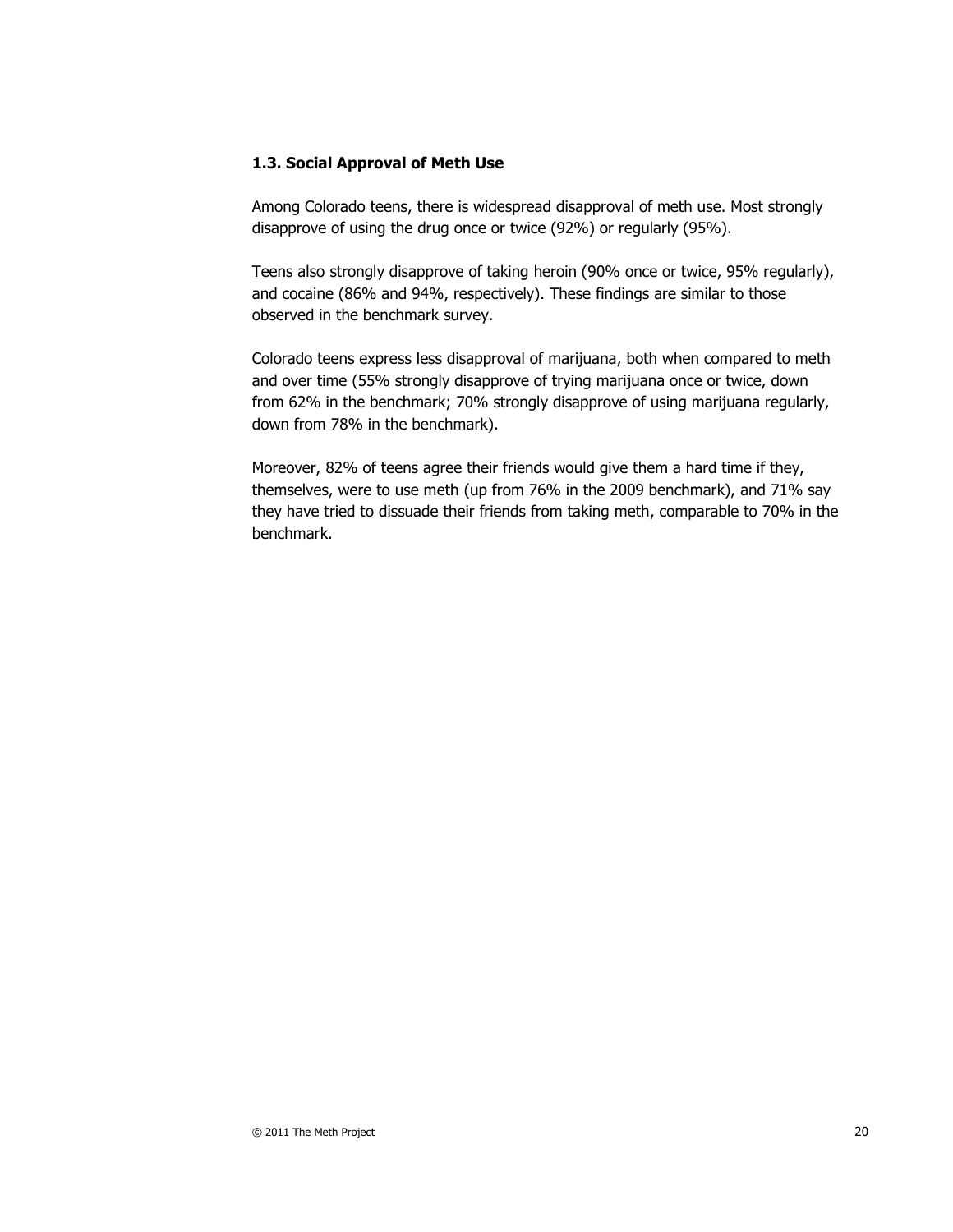### **Social Approval of Using Various Illicit Drugs**

*Base: Total respondents*

|                           | 2009           | 2011  |
|---------------------------|----------------|-------|
| (Unweighted base)         | (600)          | (602) |
|                           | %              | %     |
| <b>Meth</b>               |                |       |
| Once or twice             |                |       |
| Strongly disapprove       | 91             | 92    |
| Strongly/somewhat approve | 2              | 4     |
| Regularly                 |                |       |
| Strongly disapprove       | 96             | 95    |
| Strongly/somewhat approve | 1              | 3     |
| <b>Heroin</b>             |                |       |
| Once or twice             |                |       |
| Strongly disapprove       | 90             | 90    |
| Strongly/somewhat approve | $\overline{c}$ | 3     |
| Regularly                 |                |       |
| Strongly disapprove       | 96             | 95    |
| Strongly/somewhat approve | 1              | 3     |
| <b>Cocaine</b>            |                |       |
| Once or twice             |                |       |
| Strongly disapprove       | 86             | 86    |
| Strongly/somewhat approve | 2              | 4     |
| Regularly                 |                |       |
| Strongly disapprove       | 95             | 94    |
| Strongly/somewhat approve | 1              | 3     |
| <b>Marijuana</b>          |                |       |
| Once or twice             |                |       |
| Strongly disapprove       | 62             | 55    |
| Strongly/somewhat approve | 12             | 14    |
| <b>Regularly</b>          |                |       |
| Strongly disapprove       | 78             | 70    |
| Strongly/somewhat approve | 7              | 9     |

Please indicate how much you approve or disapprove of the following activities. (Q4)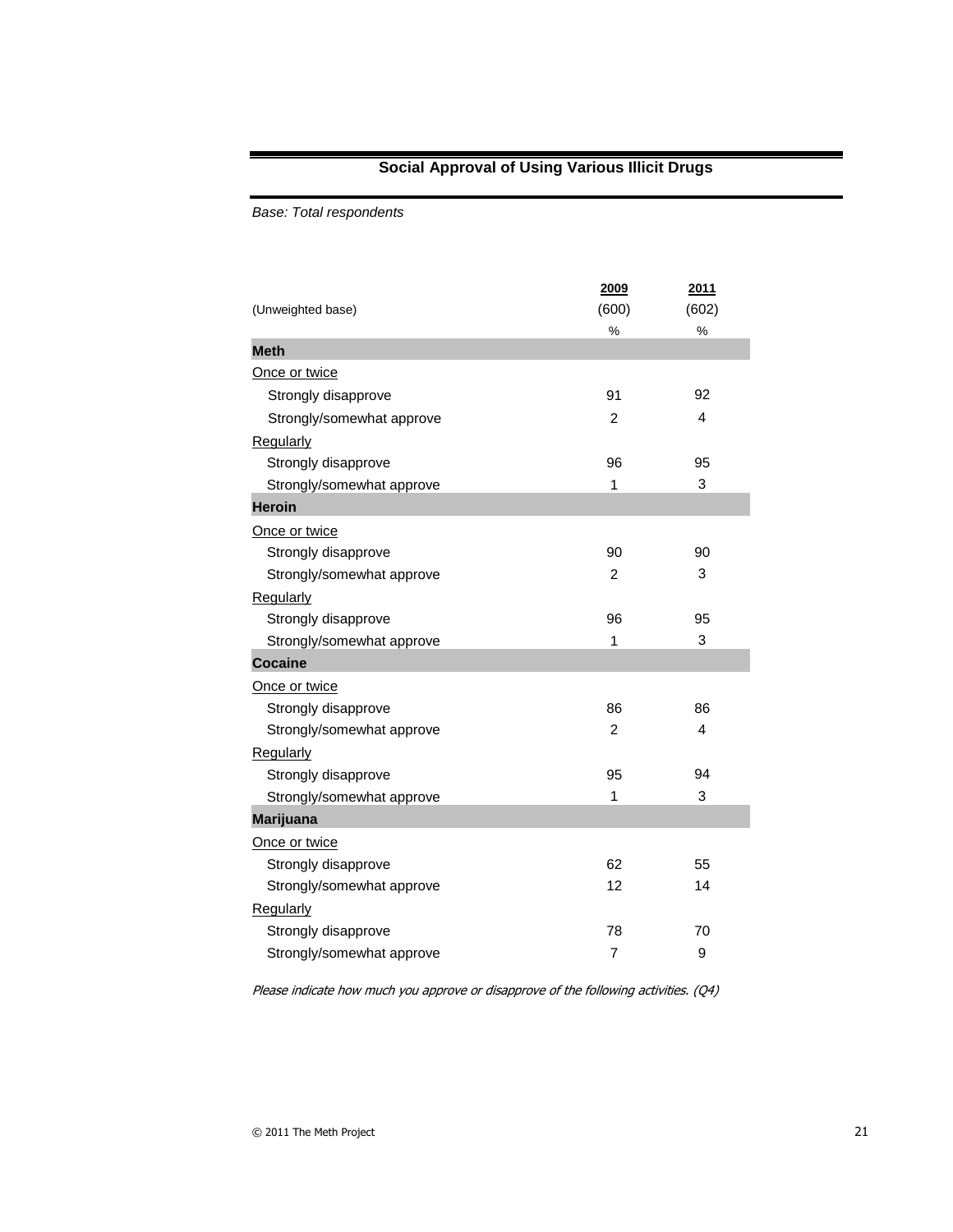

Would your friends give you a hard time for using meth? (Q8) Have you told your friends not to use meth? (Q10)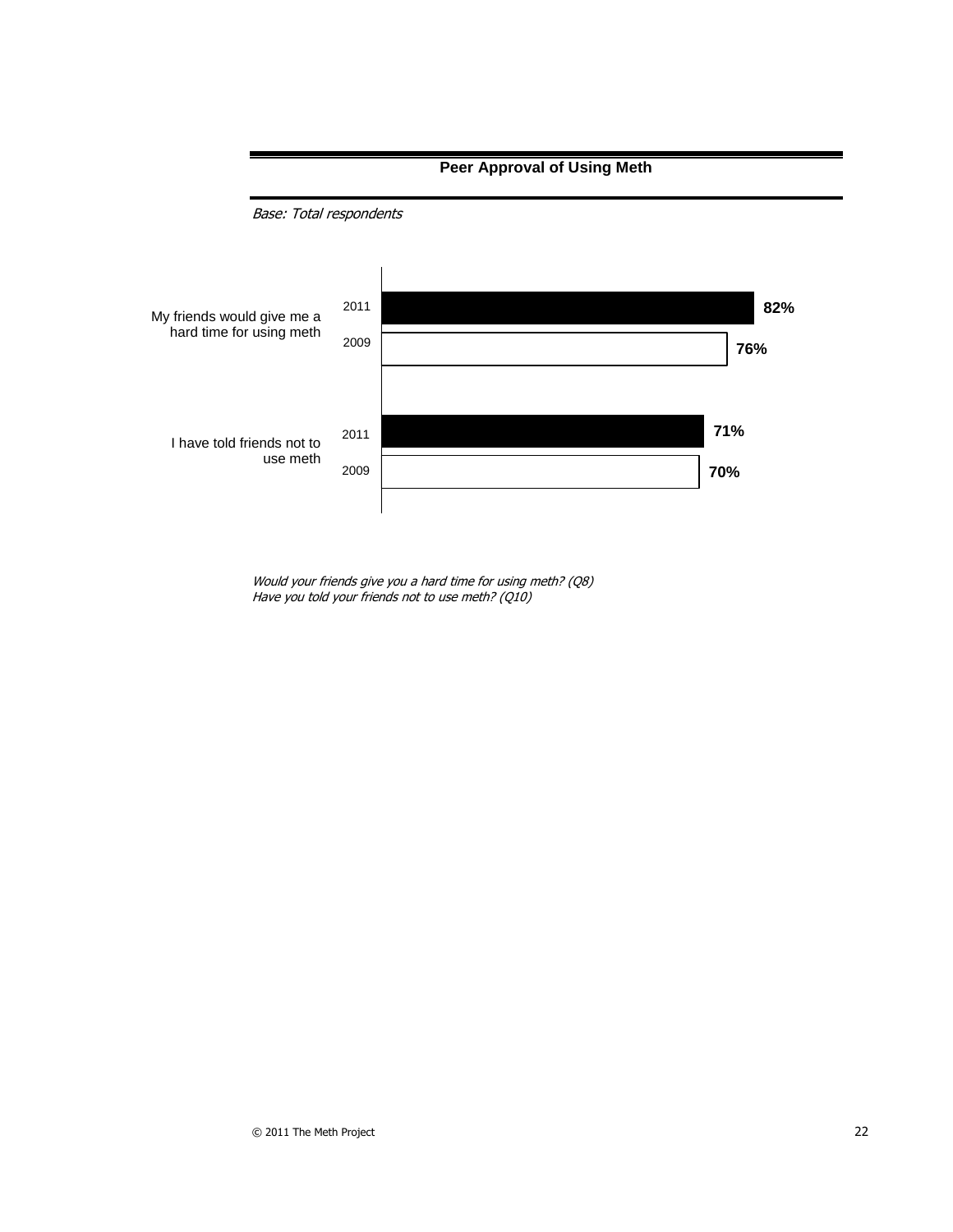# **2. Meth Use**

Four percent (1 in 25) of Colorado teens say they have friends who have been in treatment for using meth, down from 8% in 2009 the benchmark. Seven percent of teens say they have family members who have been in treatment for meth, down from 12% in the benchmark.

Additionally, 5% say they have close friends who use meth, comparable to 4% in the 2009 benchmark.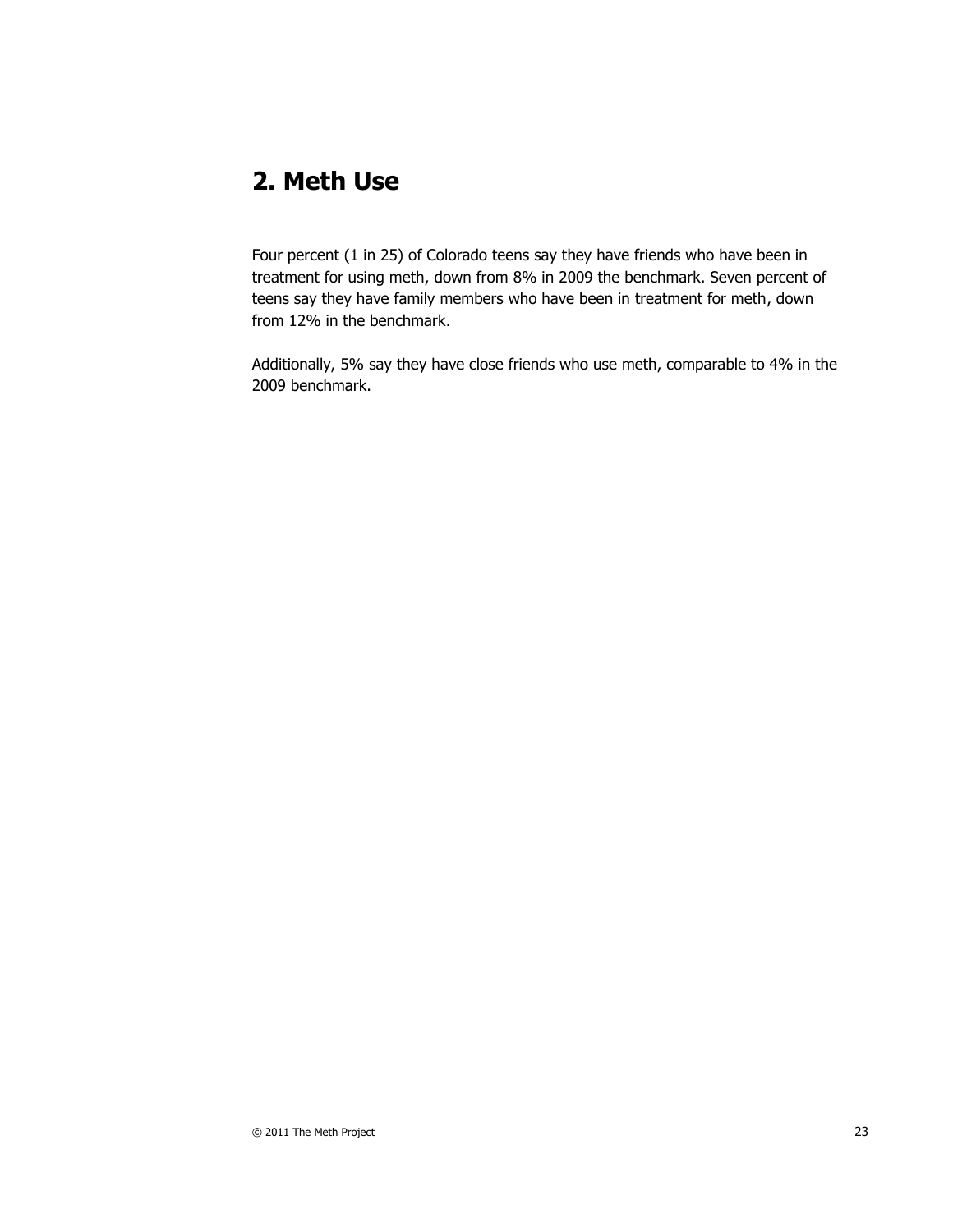

**Usage/Treatment among Friends and Family**

Do you have any close friends who use meth? (Q6) Have any of your friends been in treatment for using meth? (Q7) Have any members of your family been in treatment for using meth? (Q11)

#### **Meth Usage among Teens**

*Base: Total respondents*

Base: Total respondents

|                      | 2009    | 2011  |
|----------------------|---------|-------|
| (Unweighted base)    | (600)   | (602) |
|                      | %       | $\%$  |
| Have ever tried meth |         |       |
| Used in past year    | $\star$ | *     |
| Used in past month   | $\star$ |       |

In your lifetime, have you ever tried meth? (QX1) In the past year, have you used meth? (QX3) In the past month, have you used meth? (QX4)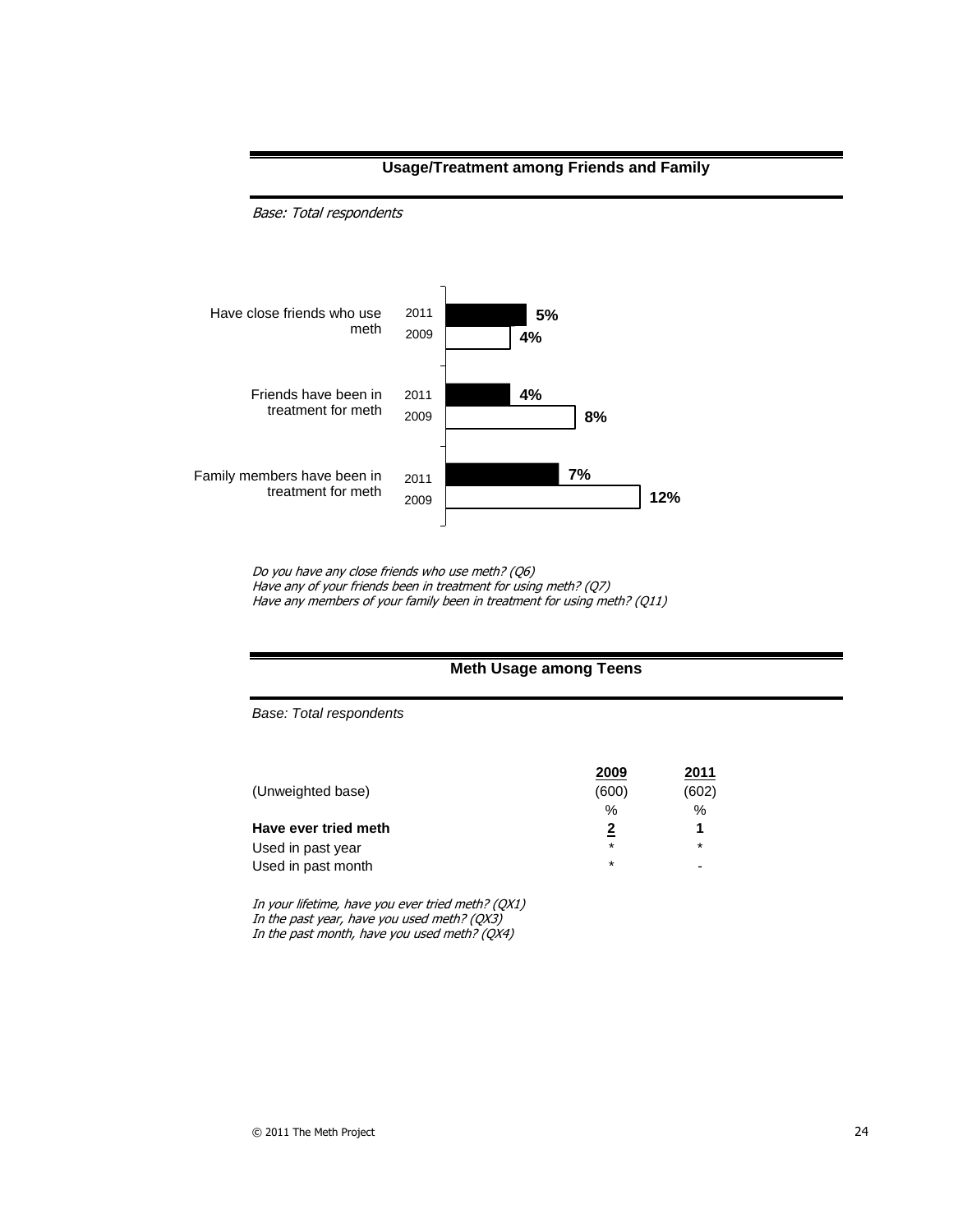# **3. Information Sources and Advertising Awareness**

#### **3.1. Parent-Child Discussions**

Seven in ten teens, 70%—comparable to 73% in the benchmark—say they have discussed the subject of meth with their parents in the past year, with 55% reporting they have had such a discussion more than once in the past year.

Colorado teens who have spoken with their parents about meth in the past year are more likely than other teens to report ever having told friends not to use meth (78% vs. 56%), to see great risk in trying meth once or twice (91% vs. 82%), and are more likely to turn to their parents as a resource for information about meth (31% vs. 15%).

| .                                                   |       |       |  |
|-----------------------------------------------------|-------|-------|--|
| Base: Total respondents                             |       |       |  |
|                                                     |       |       |  |
|                                                     | 2009  | 2011  |  |
| (Unweighted base)                                   | (600) | (602) |  |
|                                                     | %     | %     |  |
| In past year, my parents talked to me about<br>meth |       |       |  |
| Ever (net)                                          | 73    | 70    |  |
| Once                                                | 15    | 15    |  |
| More than once                                      | 58    | 55    |  |
| <b>Never</b>                                        | 27    | 30    |  |

**Frequency of Parent/Child Discussions about Meth**

In the past year, how often have your parents talked to you about meth? (Q10a)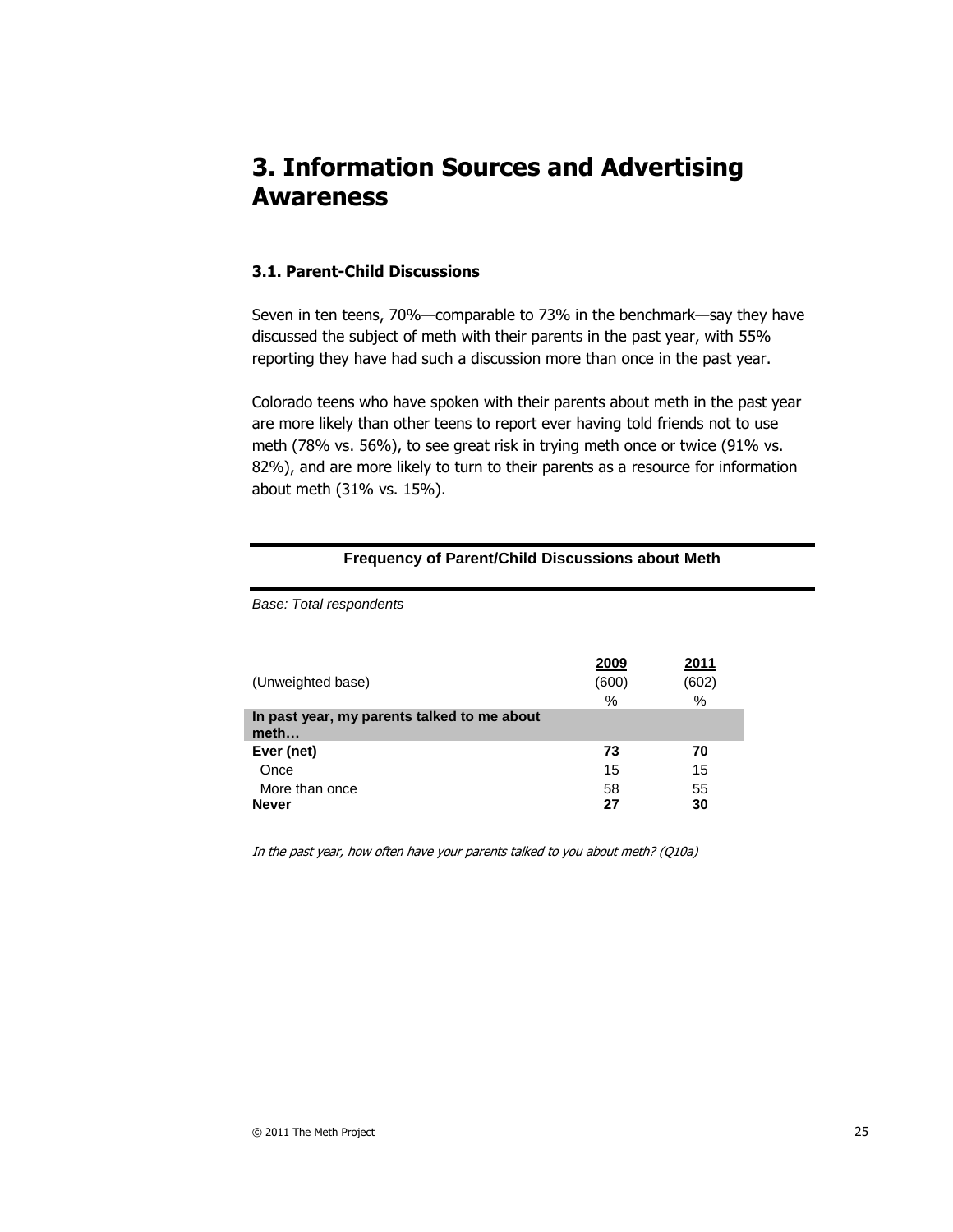#### **3.2. Key Information Sources**

Information sources Colorado teens would refer to in order to learn more about meth

Colorado teens can go to many sources for information about meth. Of the seven sources of information asked about in the survey, teens are most likely to say they would turn to the Internet to learn more about meth (75%). Other sources cited include school (45%), parents (26%), television (23%), friends (19%), magazines (15%), and radio (11%).

Since the launch of the Colorado Meth Project's TV, radio, and online campaigns, teens are increasingly likely to turn to the Internet (up 12 points from the 2009 benchmark), television (up 6 points), and radio (up 5 points) for information on meth. At the same time, the number of teens turning to parents and friends for information about meth is down from the benchmark, by 13 points and 5 points, respectively.

| Base: Total respondents |                           |                    |
|-------------------------|---------------------------|--------------------|
| (Unweighted base)       | <u>2009</u><br>(600)<br>% | 2011<br>(602)<br>% |
| The Internet, websites  | 63                        | 75                 |
| School                  | 41                        | 45                 |
| Parents                 | 39                        | 26                 |
| Television              | 17                        | 23                 |
| Friends                 | 24                        | 19                 |
| Magazines               | 12                        | 16                 |
| Radio                   | 6                         | 11                 |
| Other                   | 16                        | 15                 |
| Don't know              | 1                         | 2                  |

**Sources of Information about Meth**

Which of the following sources, if any, would you go to in order to find information about meth? (Q12)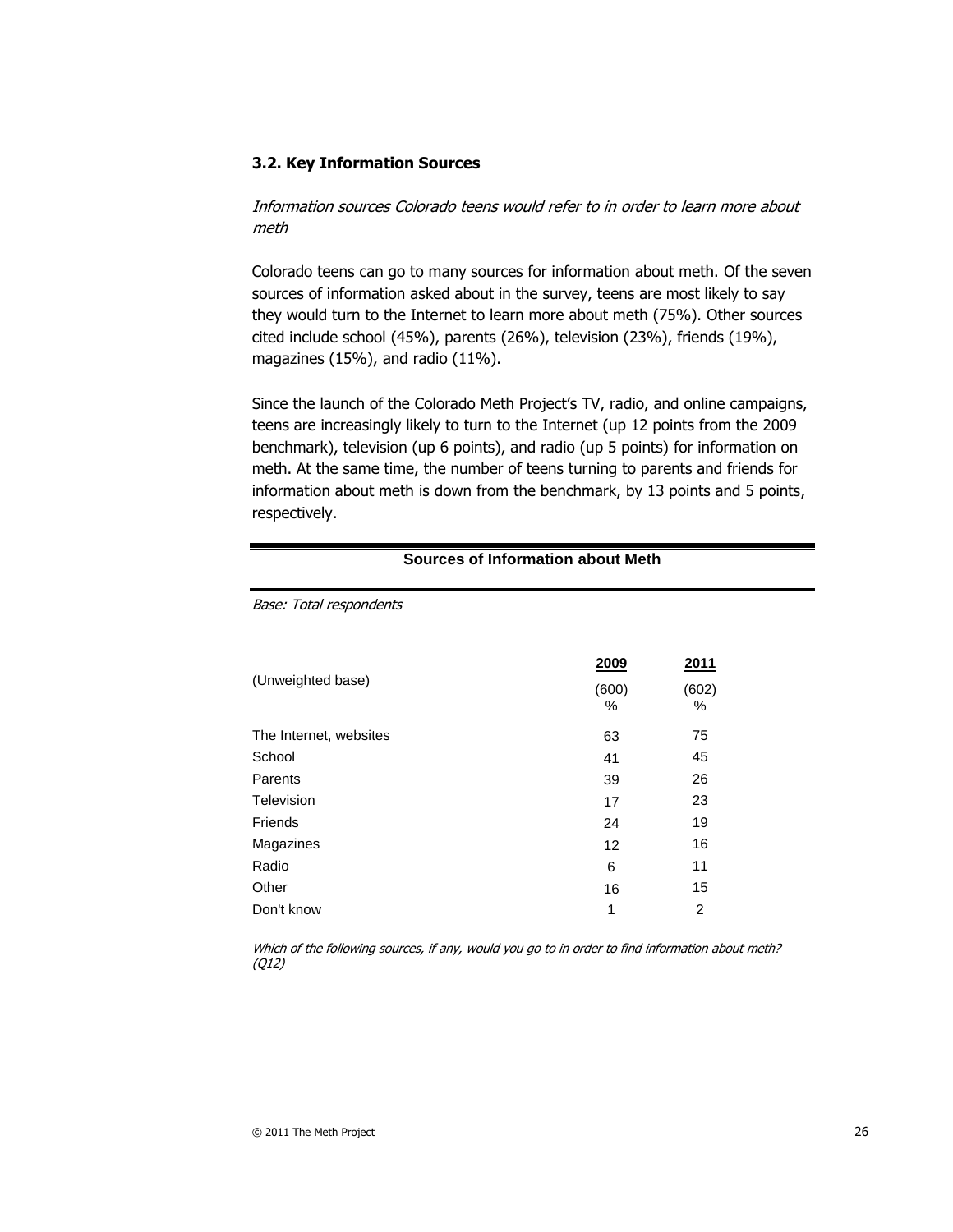#### Perceived value of various information sources

In the survey, respondents were asked about a number of potential sources of information and were then asked to rate how much they value the advice and/or opinions from each on a five-point scale, where a "1" means "highly valuable" and "5" means "not at all valuable."

Of the sources listed, teens are most likely to give a "1" or "2" rating to the Internet (47%), athletes they respect (40%), and TV commercials (40%). About three in ten Colorado teens give top-two value ratings to TV shows, news and movies (32%, stable), print ads in newspapers/magazines (32%), posters on buses, bus stops, or subways (31%), billboards outside (31%), musicians they listen to (30%), the radio (30%), and movie actors (29%).

The only information source that teens find more valuable today than in 2009 is TV commercials (up 7 points to 40%).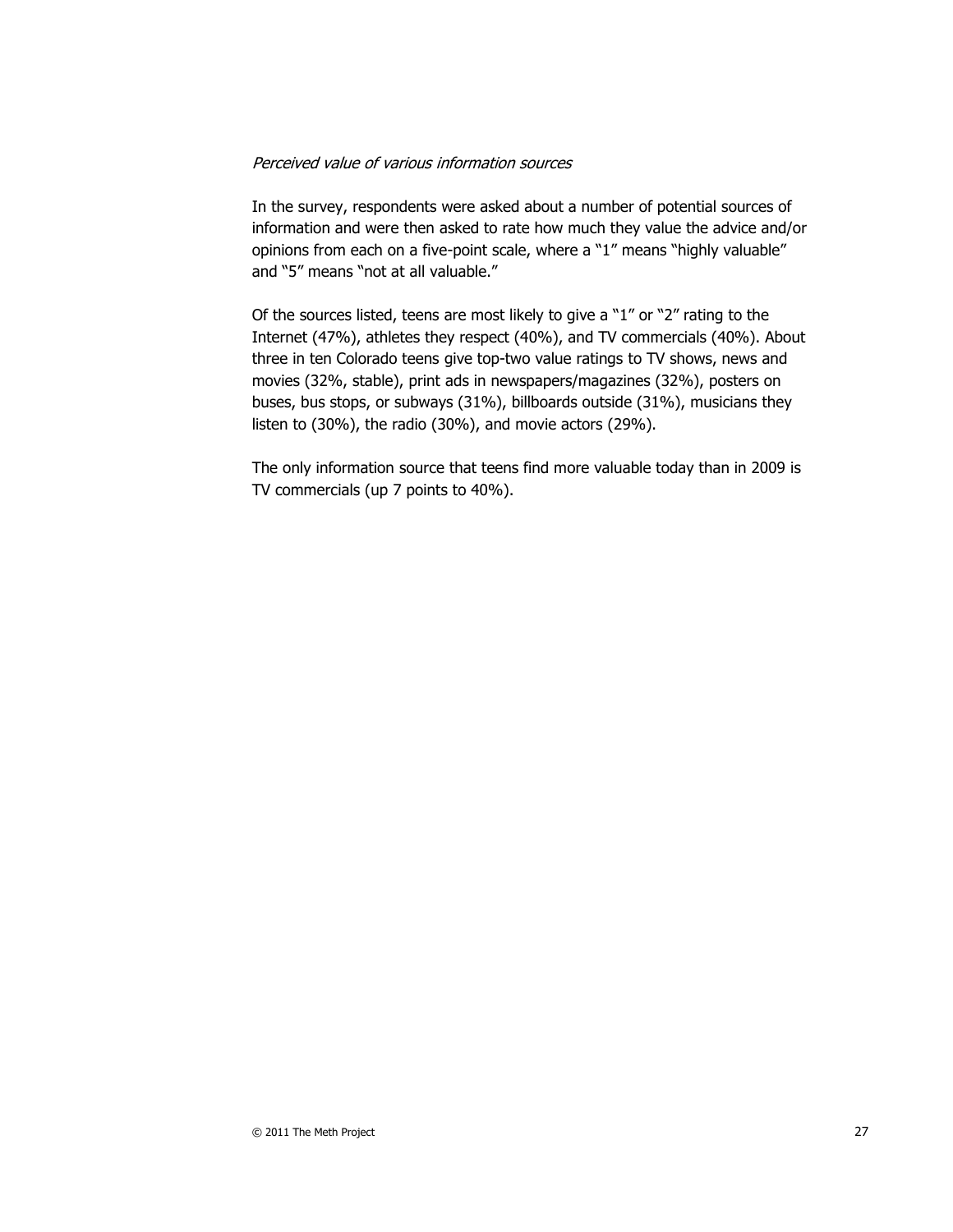| Base: Total respondents                                     |       |       |
|-------------------------------------------------------------|-------|-------|
|                                                             | 2009  | 2011  |
| (Unweighted base)                                           | (600) | (602) |
|                                                             | $\%$  | %     |
| TV commercials/print ads/<br>billboards/posters/radio (net) |       |       |
| Top "1" rating                                              | 26    | 30    |
| Top "1" or "2" rating                                       | 59    | 68    |
| Internet sites                                              |       |       |
| Top "1" rating                                              | 18    | 19    |
| Top "1" or "2" rating                                       | 42    | 47    |
| <b>Billboards outside</b>                                   |       |       |
| Top "1" rating                                              | 12    | 12    |
| Top "1" or "2" rating                                       | 27    | 31    |
| <b>Athletes I respect</b>                                   |       |       |
| Top "1" rating                                              | 19    | 19    |
| Top "1" or "2" rating                                       | 41    | 40    |
| TV commercials                                              |       |       |
| Top "1" rating                                              | 13    | 16    |
| Top "1" or "2" rating                                       | 33    | 40    |
| Print ads in newspapers or magazines                        |       |       |
| Top "1" rating                                              | 10    | 10    |
| Top "1" or "2" rating                                       | 29    | 32    |
| TV shows, news or movies                                    |       |       |
| Top "1" rating<br>Top "1" or "2" rating                     | 13    | 13    |
|                                                             | 33    | 32    |
| Posters on buses, bus stops, or subways                     |       |       |
| Top "1" rating<br>Top "1" or "2" rating                     | 11    | 11    |
|                                                             | 27    | 31    |
| Movie actors I respect                                      |       |       |
| Top "1" rating<br>Top "1" or "2" rating                     | 11    | 10    |
|                                                             | 29    | 29    |
| <b>Radio</b>                                                |       |       |
| Top "1" rating                                              | 9     | 9     |
| Top "1" or "2" rating                                       | 26    | 30    |
| <b>Musicians I listen to</b>                                |       |       |
| Top "1" rating                                              | 13    | 13    |
| Top "1" or "2" rating                                       | 31    | 30    |

#### **Perceived Value of Various Meth Information Sources – % say "1" or "2" on 1-5 point scale –**

Besides school, friends and family, there are other sources where one can go to get advice or opinions. How much do you value the advice and/or opinions from each of the following on a scale of 1 to 5, where 1 is highly valuable and 5 is not at all valuable. (Q12a)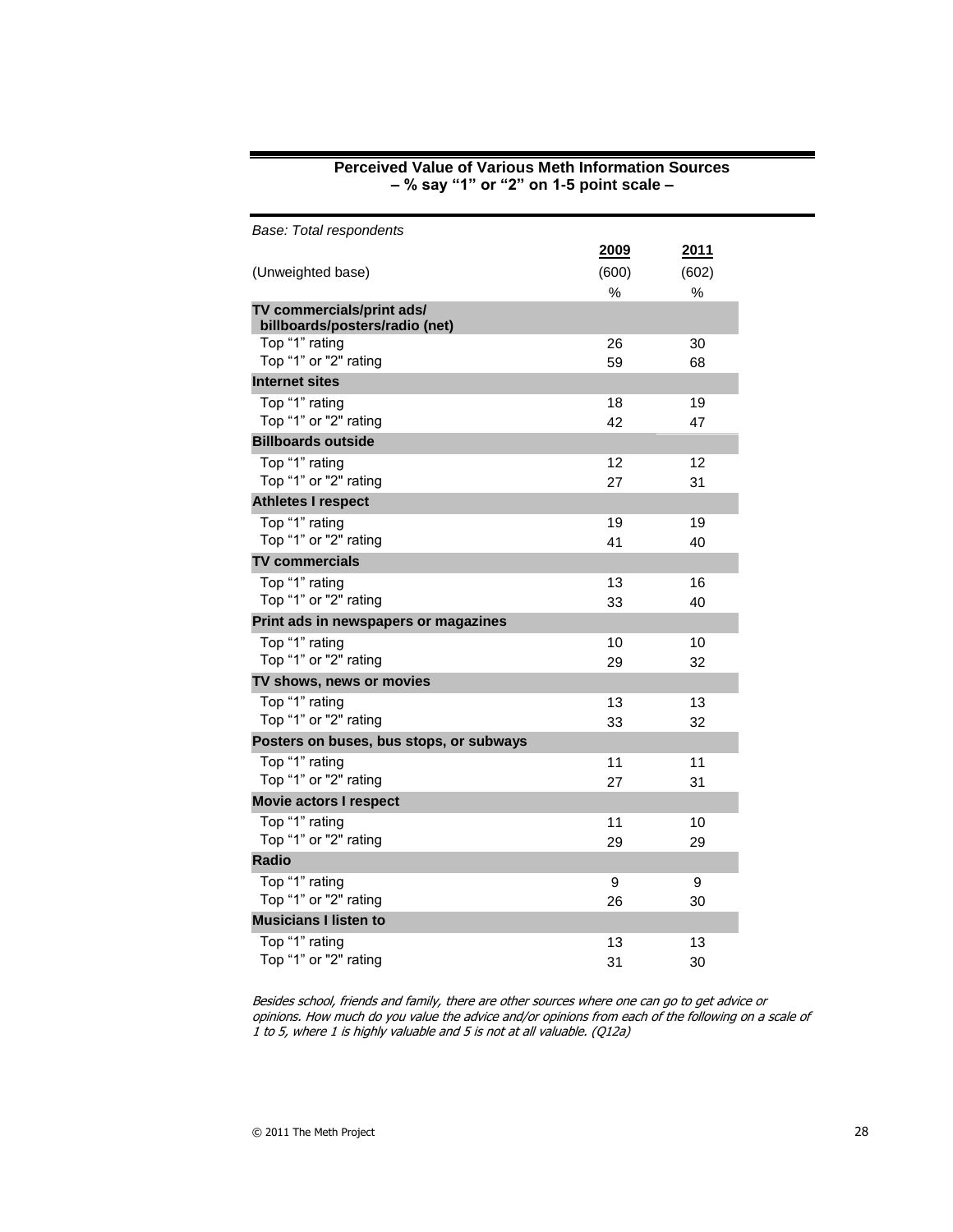#### General awareness of meth-related public service advertising

Anti-meth advertising is widespread in Colorado—97% of teens say they have seen or heard ads communicating the risks of meth, compared to 78% in 2009 before the Colorado Meth Project launched. In fact, 67% of teens have seen an anti-meth ad at least once a week, twice the number in 2009 (32%).

Ads are most commonly seen or heard on television, on billboards outside, at school (65%), on the Internet (63%), and on the radio (57%), the media that the Colorado Meth Project uses. The number of teens exposed to the ads has risen considerably since the 2009 benchmark for TV commercials (up 8 points to 87%), billboards (up 36 points to 72%), and radio (up 22 points to 57%). Also higher since the benchmark are seeing ads on posters on buses, bus stops, or subways (up 13 points to 50%) and in movie theaters (up 7 points to 28%). However, seeing ads at school has fallen to 65% in 2011 from 77% in the benchmark.

Colorado teens who have spoken with their parents about meth in the past year are more likely than other teens to report having seen anti-meth TV commercials, print ads, billboards, posters on buses, bus stops, and subways, video rentals, school, and the Internet.

| Frequency See/Hear Meth Public Service Advertising |                      |                        |  |
|----------------------------------------------------|----------------------|------------------------|--|
| Base: Total respondents                            |                      |                        |  |
| (Unweighted base)                                  | <u>2009</u><br>(600) | <u> 2011 </u><br>(602) |  |
| Not at all                                         | %<br>22              | %<br>2                 |  |
| Ever (net)                                         | 78                   | 97                     |  |
| Less often than once a month<br>1-3 times a month  | 17<br>30             | 6<br>24                |  |
| Once a week or more (net)                          | 32                   | 67                     |  |
| 1-3 times a week<br>Every day or almost every day  | 14<br>14             | 26<br>31               |  |
| More than once a day                               | 3                    | 10                     |  |

#### **Frequency See/Hear Meth Public Service Advertising**

How frequently do you see or hear commercials or ads telling you about the risks of meth? (Q13)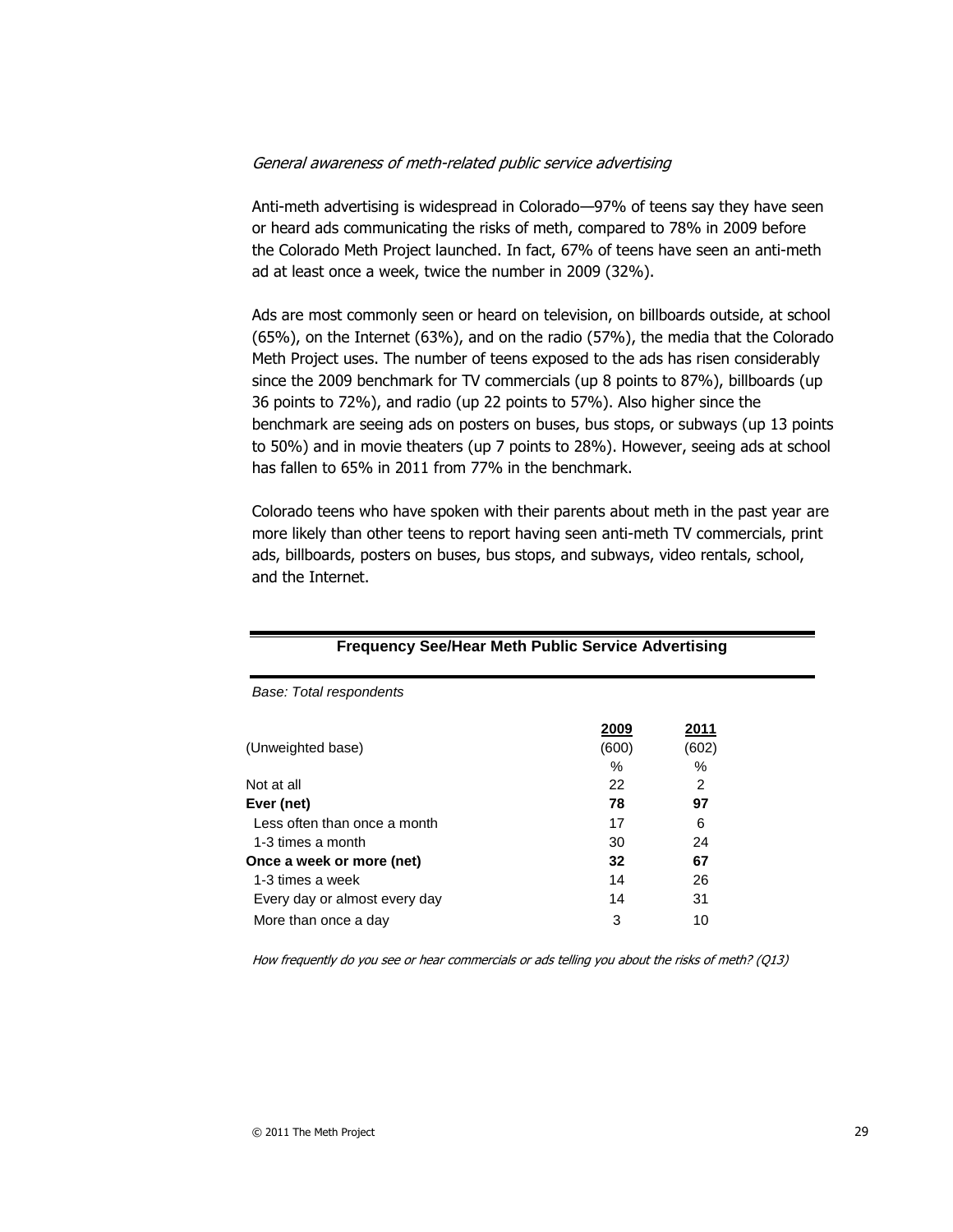#### **Where See/Hear Meth Public Service Advertising**

*Base: Have seen/heard anti-meth ads*

| 2009  | 2011  |
|-------|-------|
| (466) | (585) |
| %     | %     |
| 91    | 96    |
| 79    | 87    |
| 36    | 72    |
| 77    | 65    |
| 35    | 57    |
| 57    | 63    |
| 48    | 51    |
| 37    | 50    |
| 21    | 28    |
| 22    | 22    |
|       |       |

Thinking about anti-meth campaigns, please think about all the different places you may have seen, heard or read anti-meth information RECENTLY, including all the different kinds of advertising, sponsorship and other activities. Have you seen or heard anti-meth advertisements RECENTLY in any of the following? (Q14)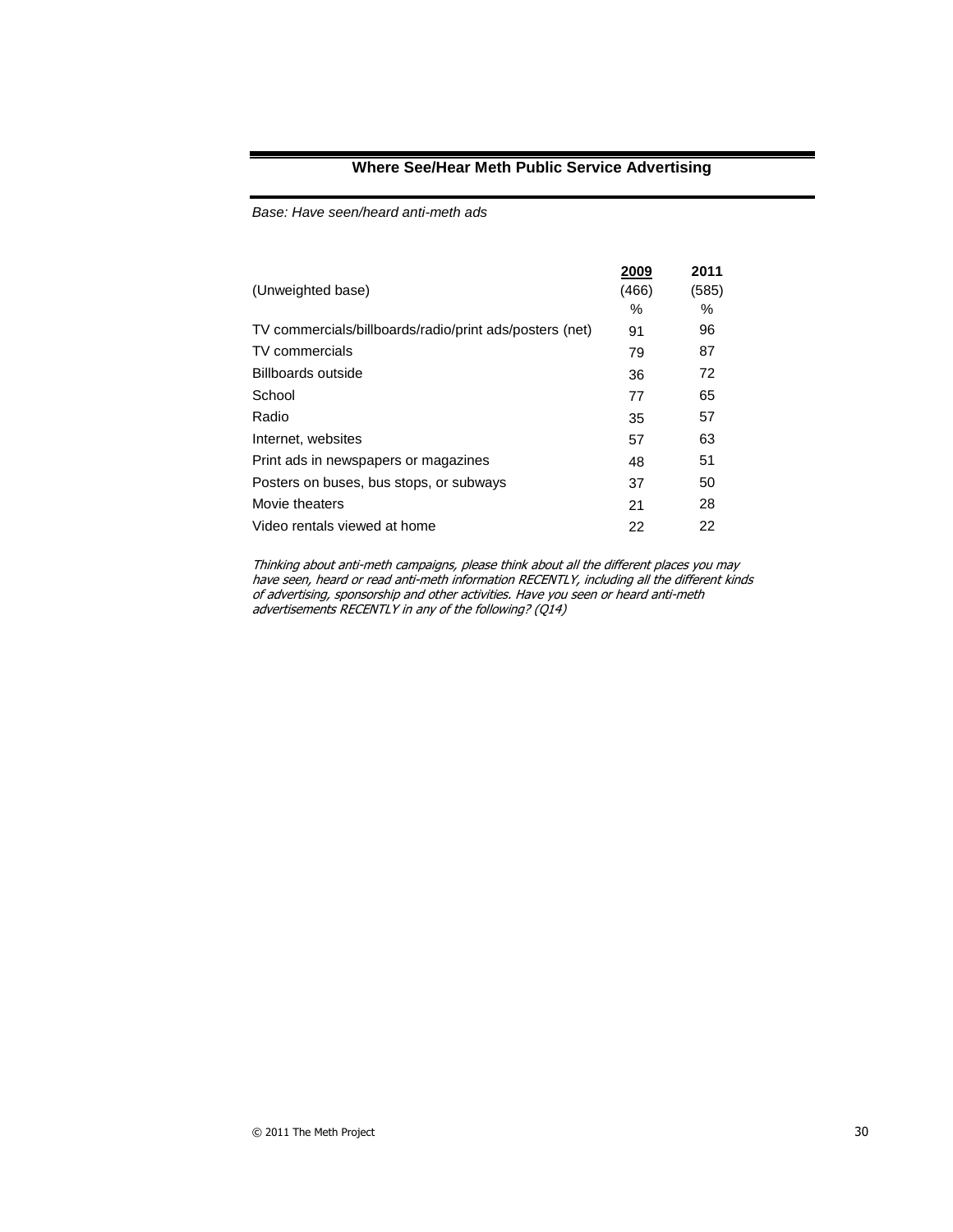# **4. Colorado Meth Project Awareness and Perceptions**

#### **4.1. Awareness of the Colorado Meth Project**

More than seven in 10 teens (72%) say they had heard of the Colorado Meth Project prior to taking the survey.

Moreover, nine in ten Colorado teens (90%) have heard of anti-drug advertising that uses the phrase, "Not Even Once."





Have you seen or heard any anti-drug advertising on the radio, TV, in the newspaper, on billboards, at school or any other places that use the phrase, "Not even once"? (Q12b)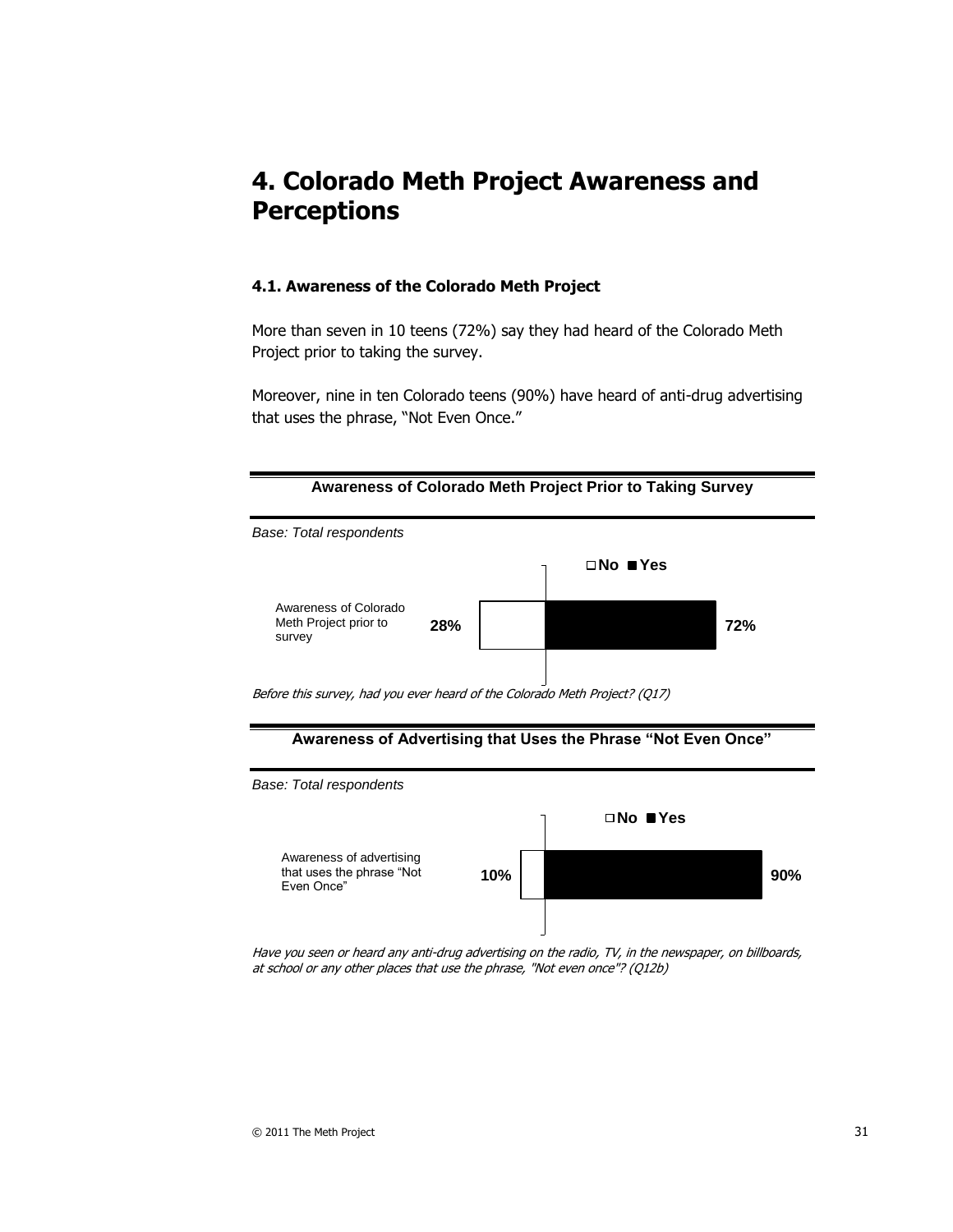#### **4.2. Awareness of Television Advertising**

#### Advertisement 1: Junkie Den

"Junkie Den," as described below in the survey instrument and read to respondents, is recognized by 59% of Colorado teens, with 30% saying they have seen or heard it often.

A boy hands another boy a glass pipe and he starts smoking. Then a man with sores on his face and a jacket with no shirt comes out of the shadows and says, "You did it kid." Other people begin coming out of the shadows saying things such as, "You're in," "You're one of us now," "We are going to be shooting up together," "Sleeping together too." The boy then yells, "No, I'm trying it just this once" and the people from the shadows then start laughing. A black screen appears, you hear a crackling sound as a white logo appears with the words "Meth – Not Even once." The commercial ends.

#### Advertisement 2: Crash

"Crash," as described below in the survey instrument and read to respondents, is recognized by 62% of Colorado teens, with 28% saying they have seen or heard it often.

A car is on a dark highway while it is snowing and a young girl is driving. As the car's tire blows, a female voice says, "I wish my car had blown a tire that night. I wish my car had skidded off the road. I wish I had broken my neck.‖ The car is shown rolling over and the girl is bloody. Then the ad shows the girl driving, as before (uninjured), and the female voice says, "But I didn't crash, I drove to that party." The girl is shown - her teeth are yellow, her lips are cracked, and she has sores on her face. She says, "And I did meth for the first time. I did meth and now this is my life, this is my life." A black screen appears, you hear a crackling sound as a white logo appears with the words "Meth  $-$  Not Even once." The commercial ends.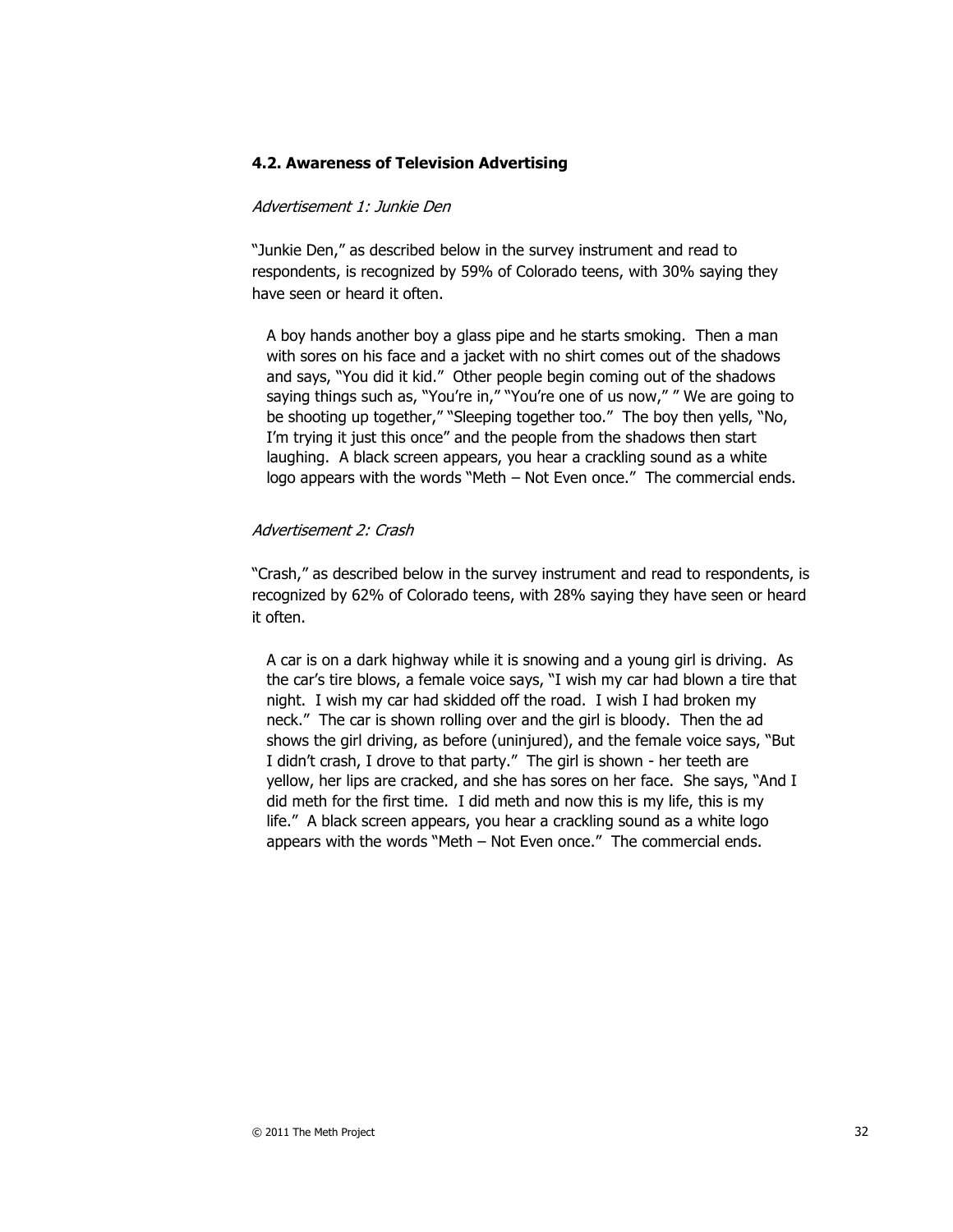### **Frequency of Seeing Colorado Meth Project TV Ads**

*Base: Have seen/heard anti-meth ads* 

| (Unweighted base)   | 12-17<br>Year-Olds<br>(585)<br>$\%$ |
|---------------------|-------------------------------------|
| TV ad 1: Junkie Den |                                     |
| Have seen           | 59                                  |
| Often               | 30                                  |
| A few times         | 29                                  |
| Have not seen       | 41                                  |
| TV ad 2: Crash      |                                     |
| Have seen           | 62                                  |
| Often               | 28                                  |
| A few times         | 34                                  |
| Have not seen       | 38                                  |

Have you seen or heard this ad… (Q14a,b)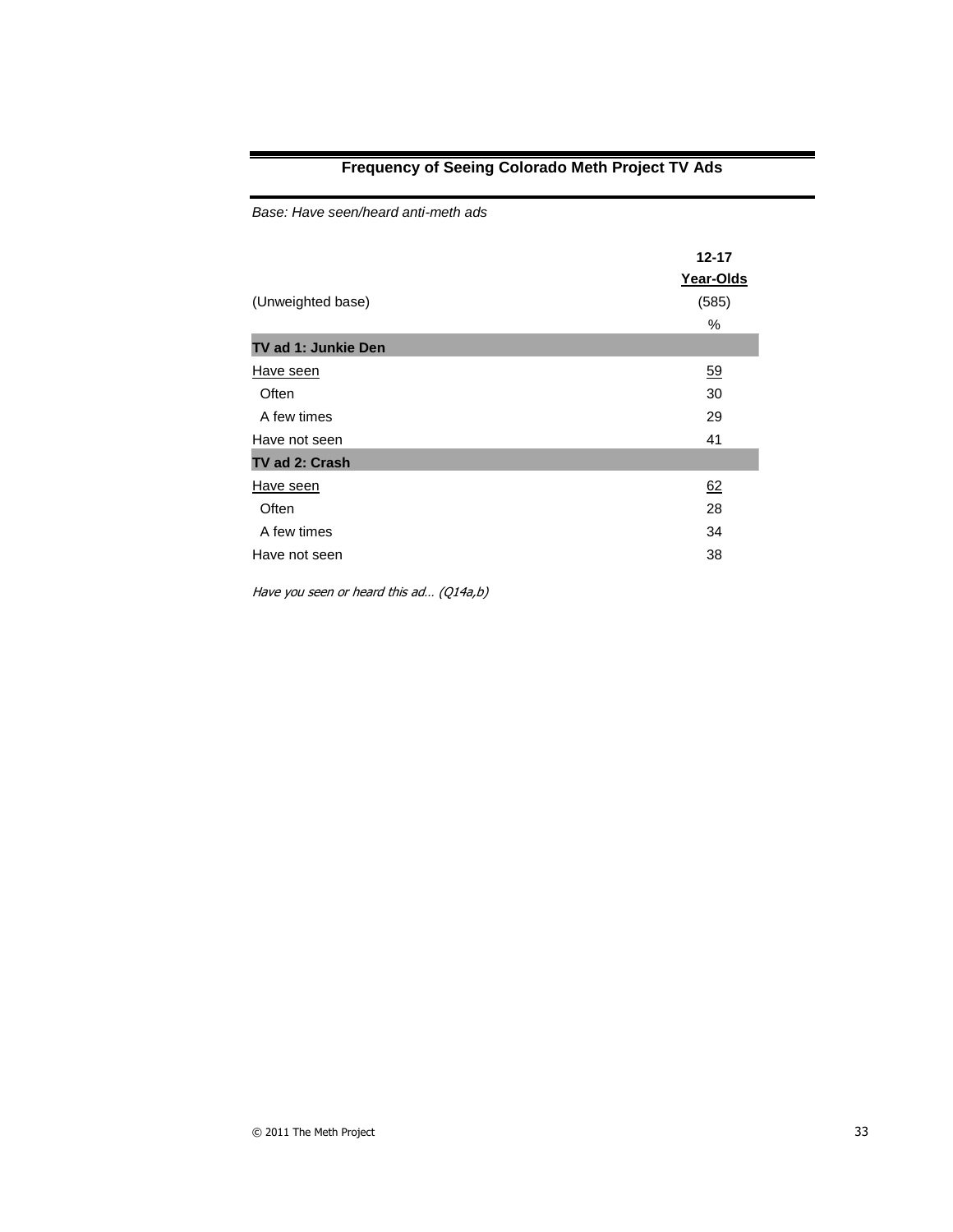#### **4.3. Awareness of Radio Advertising**

#### Advertisement 1: Kara

"Kara," as described below in the survey instrument and read to respondents, is recognized by 47% of Colorado teens, with 21% saying they have heard it often.

"One time I was sitting at my friend's house, and we'd been smoking for about four days straight and I stood up and I blacked out. I don't really remember, but they told me that my heart started beating really, really fast and stuff and I was throwing up blood. My name is Kara, I'm 15 years old, and I started doing meth when I was 11. My really good friend checked my heart and he was freaking out because it scared him and he was like "I thought you were going to die 'cause your heart stopped twice." And they never took me to the hospital. My mom doesn't know…and I think, what if I did die? If I did die, I wouldn't be here…I wouldn't get this second chance. I wouldn't get to turn things around. I wouldn't make it to my 16th birthday, and I regret it a lot." A different voice says, "Brought to you by the Colorado Meth Project." The ad ends.

#### Advertisement 2: Hailey

"Hailey," as described below in the survey instrument and read to respondents, is recognized by 51% of Colorado teens, with 20% saying they have heard it often.

"Well, I was chewing gum and there were little pieces of something in my gum and I took it out and it was my tooth. …my back teeth are gone because they just crumbled into bits and pieces. My name is Hailey, I am 17 years old, and I started doing meth when I was 15. My hair was falling out in huge clumps, my eyelashes were falling out.... My biggest regret is the fact that I started a lot of people on meth. How could I do that to somebody? It makes me really sad. People don't wake up and say: I'm going to be a meth addict today. They try it just once and they think it is all going to be fine. You make nothing of your life and that's a fact." A different voice says, "Brought to you by the Colorado Meth Project." The ad ends.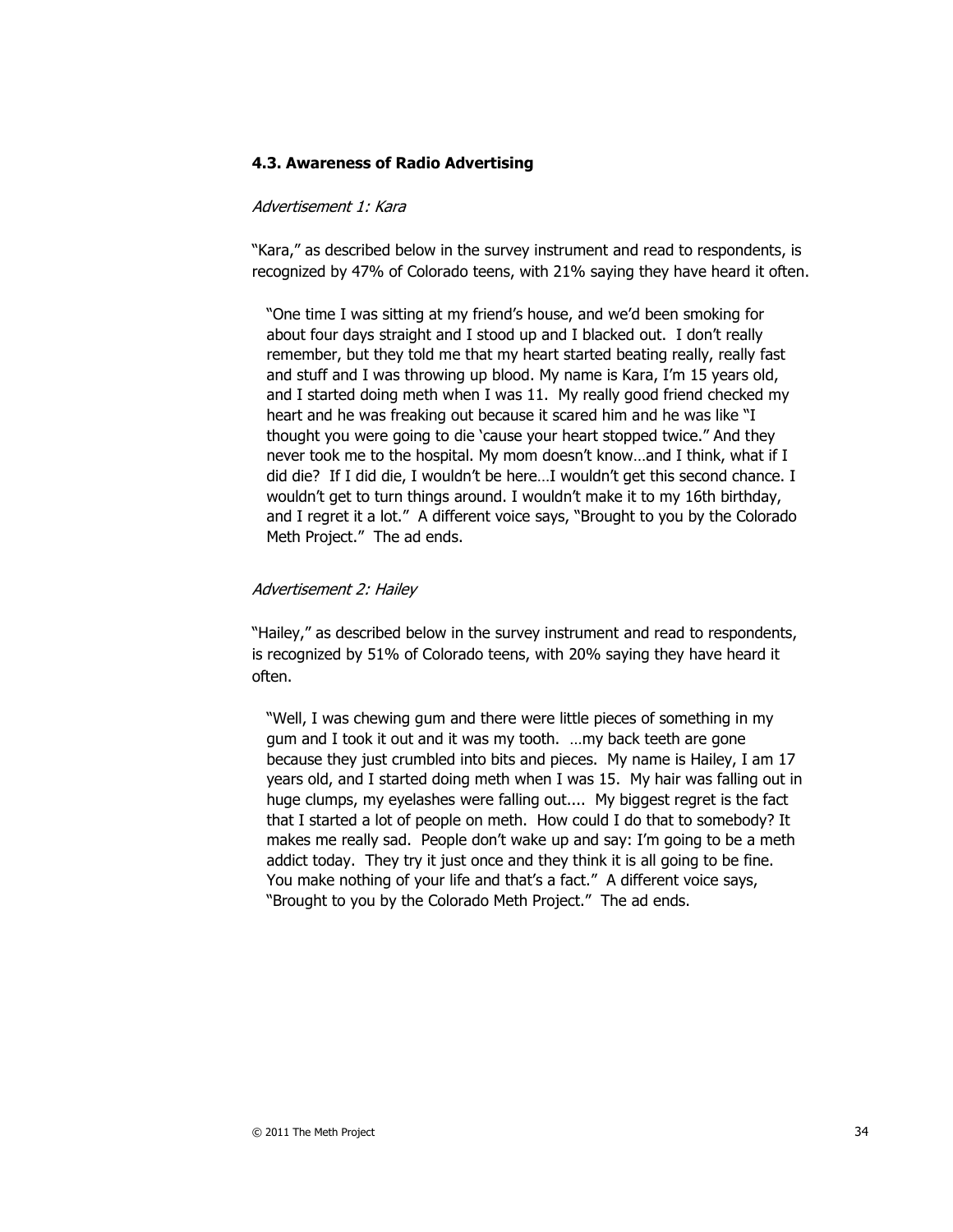### **Frequency of Hearing Colorado Meth Project Radio Ads**

*Base: Have seen/heard anti-meth ads* 

| (Unweighted base)  | 12-17<br>Year-Olds<br>(585)<br>% |
|--------------------|----------------------------------|
| Radio ad 1: Kara   |                                  |
| Have heard         | 47                               |
| Often              | 21                               |
| A few times        | 26                               |
| Have not heard     | 53                               |
| Radio ad 2: Hailey |                                  |
| Have heard         | 51                               |
| Often              | 20                               |
| A few times        | 31                               |
| Have not heard     | 49                               |

Have you heard this ad… (Q14c,d)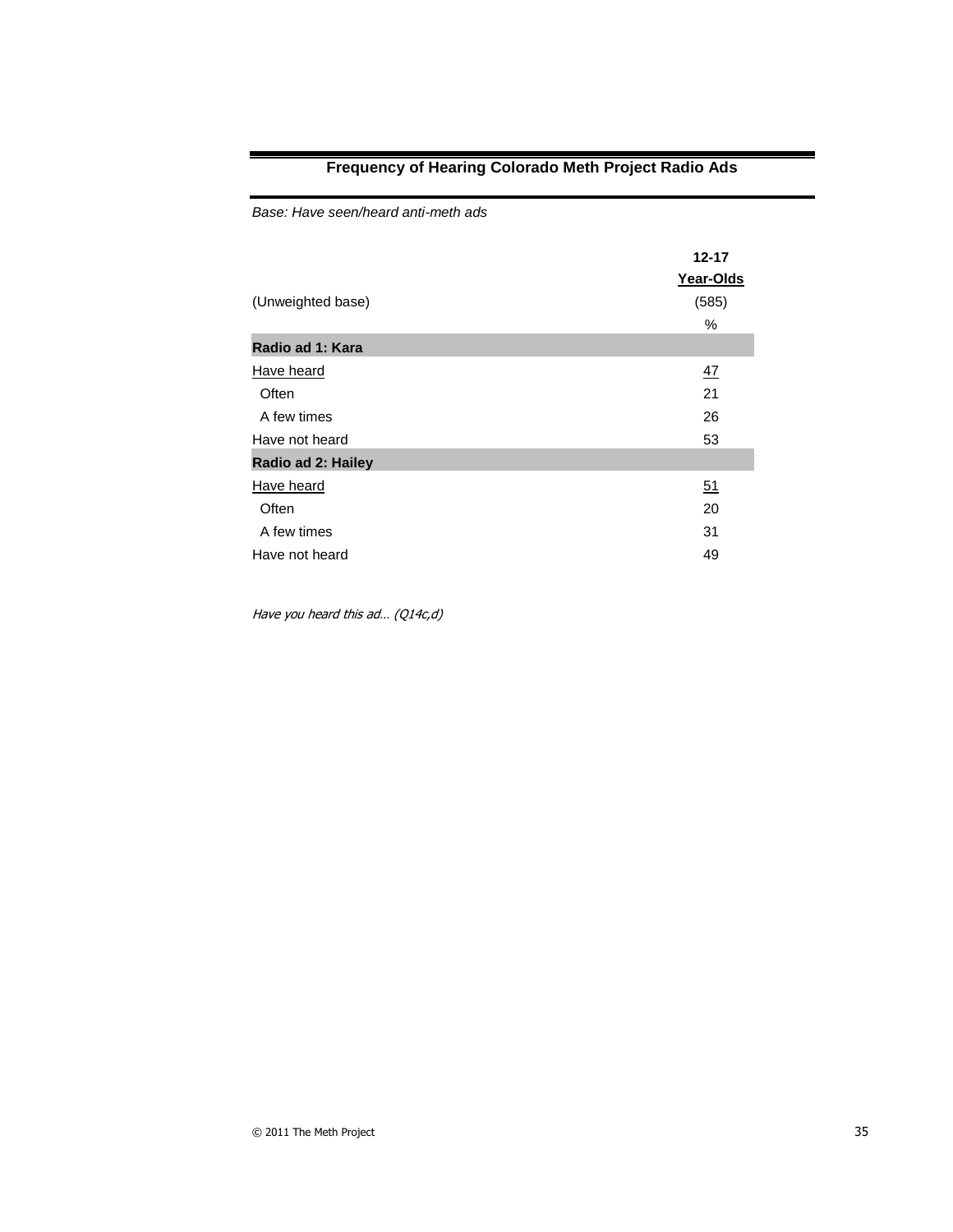#### **4.4. Impressions and Stated Effectiveness of Colorado Meth Project Television and Radio Advertisements**

Extent to which teens would like siblings/friends who are thinking about trying meth to see or hear ads

Among Colorado teens, 97% say that if their brother, sister, or friend was thinking about trying meth, they would want that person to see or hear a Colorado Meth Project ad.

#### **Whether or Not Would Want Sibling or Friend to See/Hear Colorado Meth Project Ads**

*Base: Have seen/heard anti-meth ads*

|                                                        | $12 - 17$ |
|--------------------------------------------------------|-----------|
|                                                        | Year-Olds |
| (Unweighted base)                                      | (585)     |
|                                                        | $\%$      |
| Definitely/probably would                              | <u>97</u> |
| I definitely would want them to see one of the ads     | 84        |
| I probably would want them to see one of the ads       | 13        |
| Definitely/probably would not                          | 3         |
| I probably would not want them to see one of the ads   | 2         |
| I definitely would not want them to see one of the ads | 1         |
| Don't know                                             |           |

If your brother, sister or a friend were thinking about trying meth, would you want them to see or hear one of the ads that were described in the previous questions? (Q14e)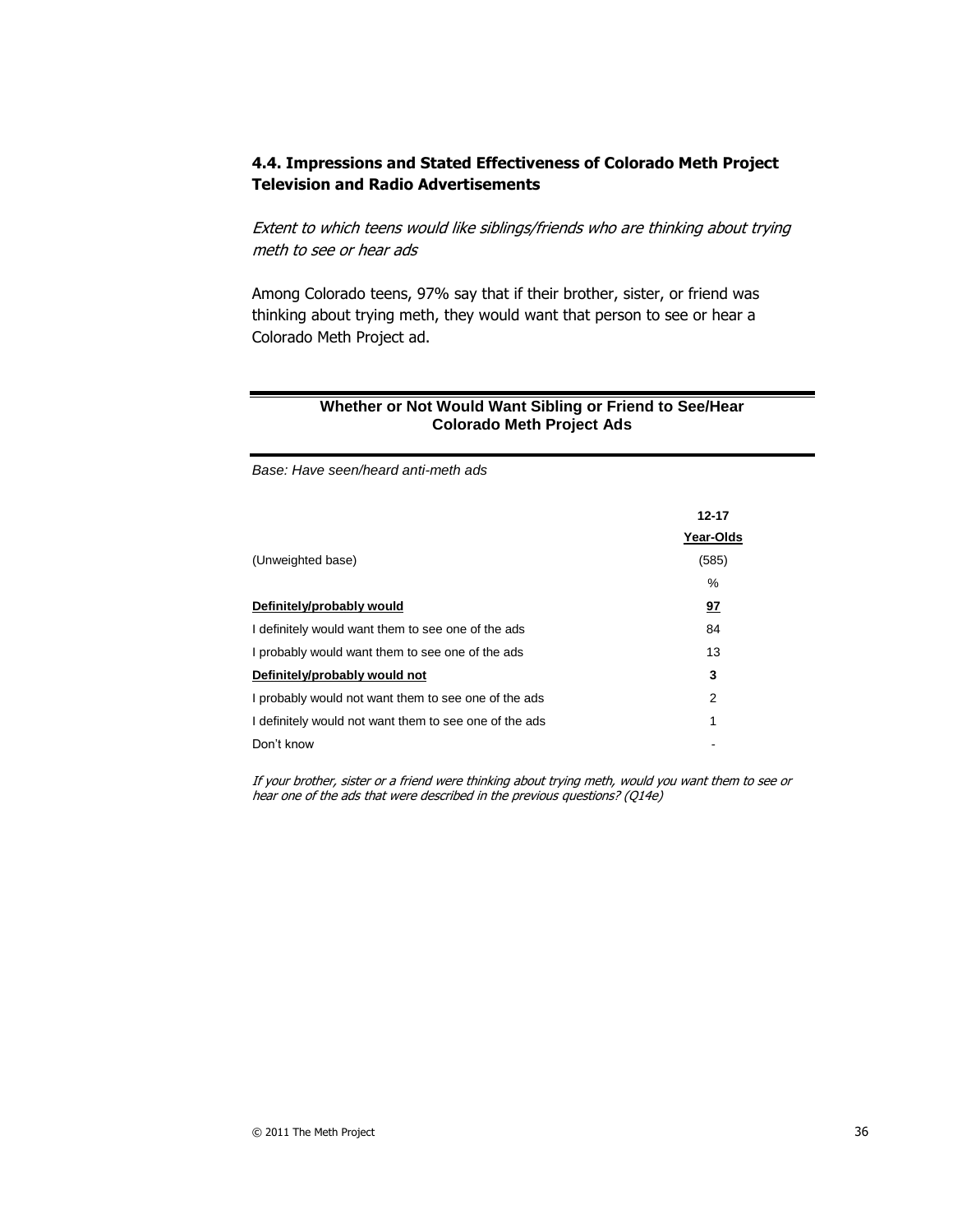#### Messages conveyed by the Colorado Meth Project ads

The Colorado Meth Project's intended advertising messages about the dangers of meth appear to have been communicated to Colorado teens. Most teens agree the ads show that meth will make them look differently than they usually do (96%), is dangerous to try just one time (95%), will make them act in a way they would not want to act (94%), is more dangerous than they had originally thought (92%), affects many people's lives other than the user's (92%), or problems with meth could happen in their town or school (88%).

#### Effectiveness of the Colorado Meth Project ads

Most teens agree the Colorado Meth Project ads helped them understand that they can't try meth even once (92%), made them more aware of the risks of using meth (91%), made them less likely to try or use meth (88%), gave them new information or told them things they didn't know about meth (81%), or made them want to talk to someone else about the risks of meth (69%).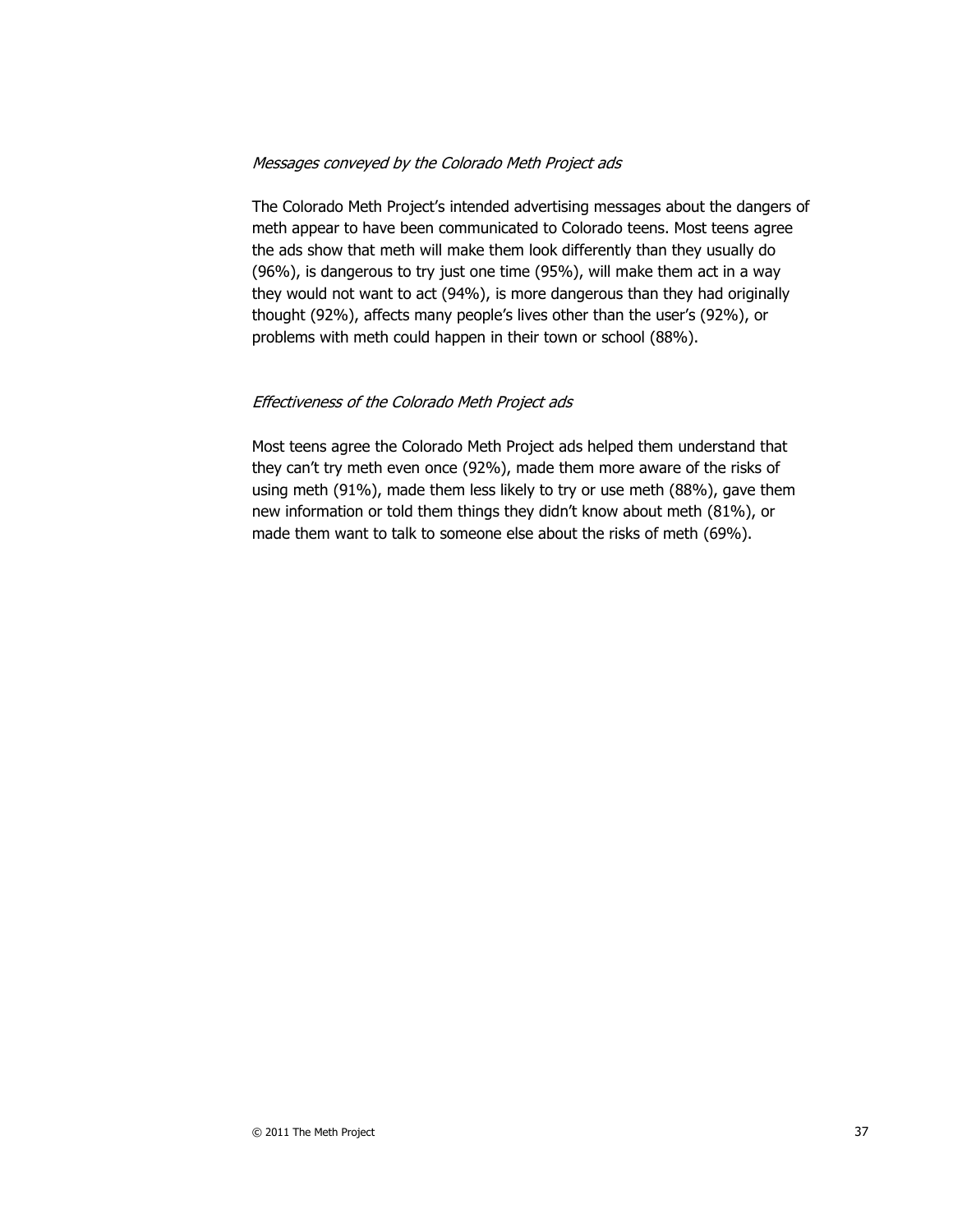# **Messages Conveyed by the Colorado Meth Project Advertisements**

*Base: Have seen/heard anti-meth ads* 

| (Unweighted base)                                                             | $12 - 17$<br>Year-Olds<br>(585)<br>% |
|-------------------------------------------------------------------------------|--------------------------------------|
| The ads show that meth is dangerous to try just one time                      |                                      |
| Strongly agree                                                                | 90                                   |
| Strongly/somewhat agree                                                       | 95                                   |
| Strongly/somewhat disagree                                                    | 4                                    |
| Neither agree nor disagree                                                    | 1                                    |
| The ads show that meth will make you act in a way you would not want to act   |                                      |
| Strongly agree                                                                | 83                                   |
| Strongly/somewhat agree                                                       | 94                                   |
| Strongly/somewhat disagree                                                    | 5                                    |
| Neither agree nor disagree                                                    | 1                                    |
| The ads show that meth will make you look different than you usually do       |                                      |
| Strongly agree                                                                | 88                                   |
| Strongly/somewhat agree                                                       | 96                                   |
| Strongly/somewhat disagree                                                    | 4                                    |
| Neither agree nor disagree                                                    | $\star$                              |
| The ads show that meth affects many people's lives other than the user's      |                                      |
| Strongly agree                                                                | 81                                   |
| Strongly/somewhat agree                                                       | 92                                   |
| Strongly/somewhat disagree                                                    | $\overline{7}$                       |
| Neither agree nor disagree                                                    | 1                                    |
| The ads show that meth is more dangerous to try than you originally thought   |                                      |
| Strongly agree                                                                | 81                                   |
| Strongly/somewhat agree                                                       | 92                                   |
| Strongly/somewhat disagree                                                    | 5                                    |
| Neither agree nor disagree                                                    | $\overline{2}$                       |
| The ads show that problems with meth could happen in your town or your school |                                      |
| Strongly agree                                                                | 61                                   |
| Strongly/somewhat agree                                                       | 88                                   |
| Strongly/somewhat disagree                                                    | 8                                    |
| Neither agree nor disagree                                                    | 4                                    |

Please indicate how strongly you agree or disagree that the anti-meth ads or commercials described in questions 14 a, b, c, and d gave you the following impressions. (Q15)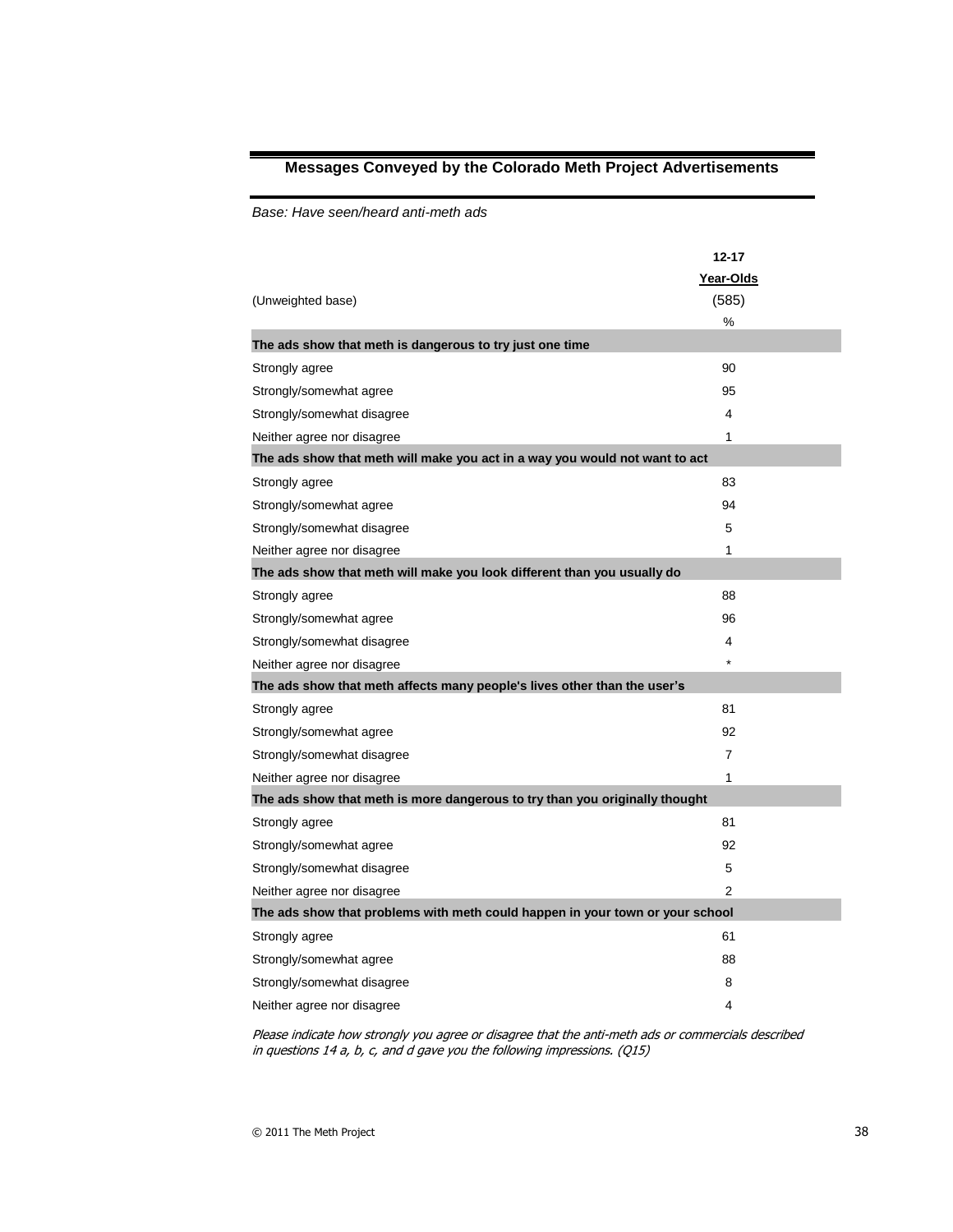# **Effectiveness of the Colorado Meth Project Advertisements**

*Base: Have seen/heard anti-meth ads* 

| (Unweighted base)                                                      | $12 - 17$<br>Year-Olds<br>(585)<br>% |
|------------------------------------------------------------------------|--------------------------------------|
| Made you less likely to try or use meth                                |                                      |
| Strongly agree                                                         | 79                                   |
| Strongly/somewhat agree                                                | 88                                   |
| Strongly/somewhat disagree                                             | 9                                    |
| Neither agree nor disagree                                             | 3                                    |
| Gave you new information or told you things you didn't know about meth |                                      |
| Strongly agree                                                         | 58                                   |
| Strongly/somewhat agree                                                | 81                                   |
| Strongly/somewhat disagree                                             | 13                                   |
| Neither agree nor disagree                                             | 6                                    |
| Made you more aware of the risks of using meth                         |                                      |
| Strongly agree                                                         | 77                                   |
| Strongly/somewhat agree                                                | 91                                   |
| Strongly/somewhat disagree                                             | 6                                    |
| Neither agree nor disagree                                             | 3                                    |
| Helped you understand that you can't try meth even once                |                                      |
| Strongly agree                                                         | 83                                   |
| Strongly/somewhat agree                                                | 92                                   |
| Strongly/somewhat disagree                                             | 7                                    |
| Neither agree nor disagree                                             | 1                                    |
| <b>Exaggerated the risks of using meth</b>                             |                                      |
| Strongly agree                                                         | 23                                   |
| Strongly/somewhat agree                                                | 41                                   |
| Strongly/somewhat disagree                                             | 52                                   |
| Neither agree nor disagree                                             | $\overline{7}$                       |
| Made you want to talk to someone else about the risks of meth          |                                      |
| Strongly agree                                                         | 37                                   |
| Strongly/somewhat agree                                                | 69                                   |
| Strongly/somewhat disagree                                             | 20                                   |
| Neither agree nor disagree                                             | 11                                   |

Please indicate how strongly you agree or disagree with the following statements about the anti-meth ads or commercials described in questions… (Q16)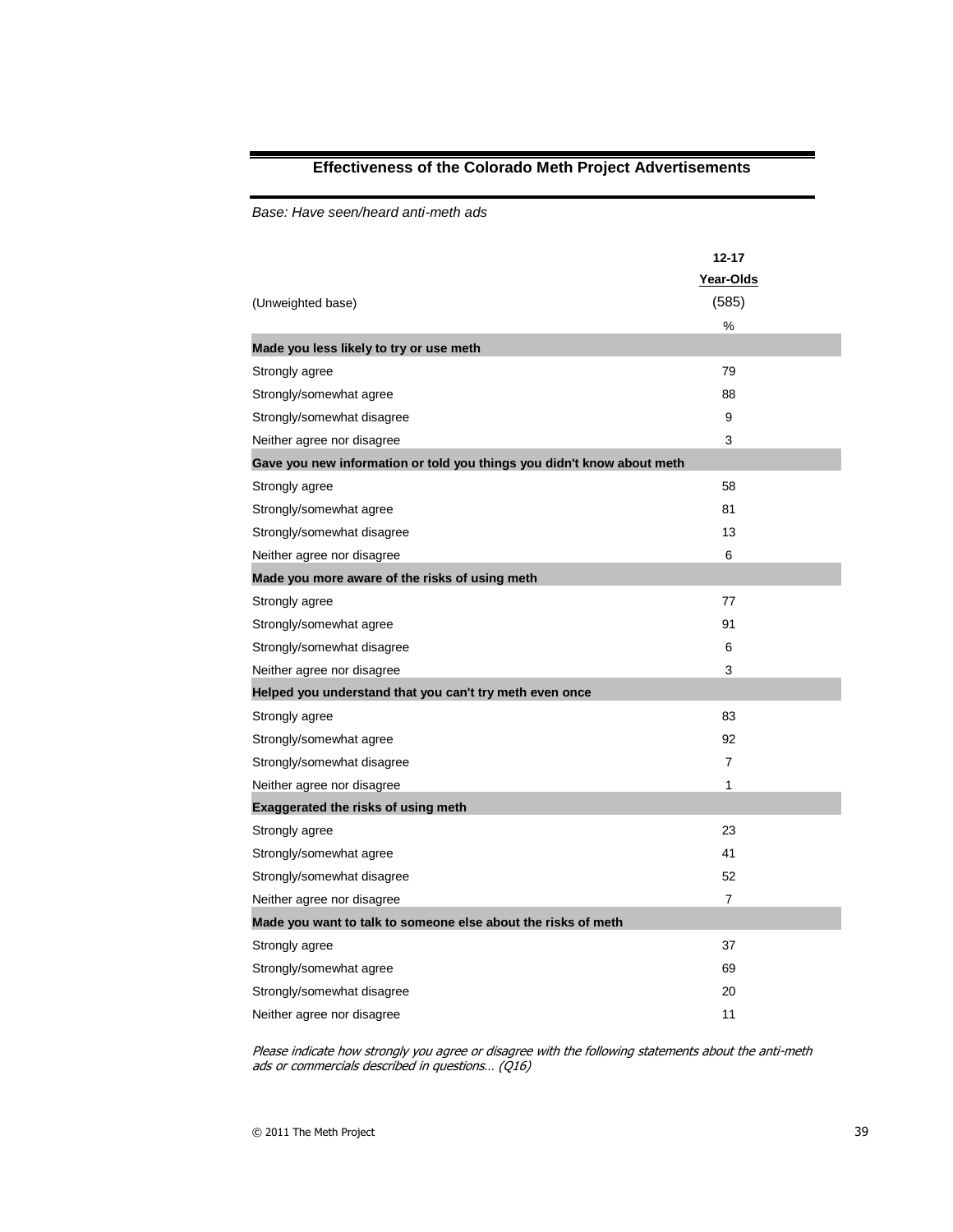#### Impact of the Colorado Meth Project ads

*Base: Have seen/heard anti-meth ads*

Beyond the messaging and effectiveness of the Colorado Meth Project ads, many of those who see or hear the ads say they engage in a follow-up behavior. Teens who have seen or heard anti-meth advertising were asked about four potential responses to the ads. More than six in ten say the ads caused them to tell someone not to use meth (63%) or prompted them to talk about the ads with someone they know (62%). About half report that the Colorado Meth Project ads caused them to talk to someone they know about the risk of meth (51%), while about one in three say the ads prompted them to go find out more about meth (36%).

Likewise, teens who have told friends not to use meth are more likely than others to agree that they have taken each of these actions as a result of seeing or hearing Colorado Meth Project advertising.

In addition, female teens are more likely than male teens to say the Colorado Meth Project Ads caused them to talk about the ads with someone or to talk to someone they know about the risks of meth.

|                                                  | 12-17<br>Year-Olds |
|--------------------------------------------------|--------------------|
|                                                  | (585)              |
|                                                  | %                  |
| Tell someone not to use meth                     | 63                 |
| Talk about the ads with someone you know         | 62                 |
| Talk to someone you know about the risks of meth | 51                 |
| Go find out more about meth                      | 36                 |

#### **Impact of the Colorado Meth Project Advertisements**

Thinking about the Colorado Meth Project ads you have seen or heard over the years, have one or more of those ads have ever caused you to… (Q17a)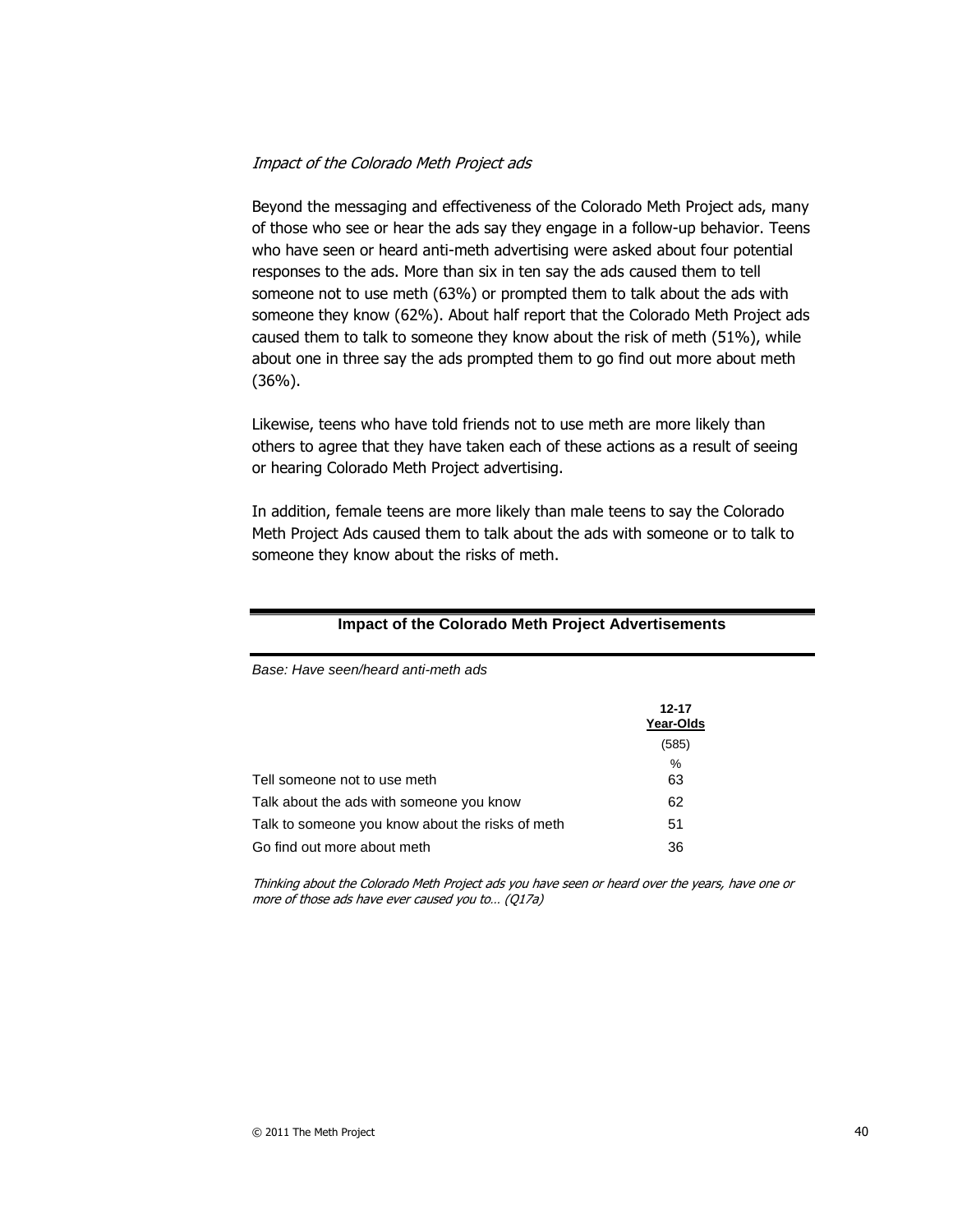|                                 |            | 12-17 Year-Olds |
|---------------------------------|------------|-----------------|
| (Unweighted base)               | 100%       | $N = 602$       |
|                                 | Weighted % | Unweighted N    |
| <b>Sex</b>                      |            |                 |
| Male                            | 51         | 292             |
| Female                          | 49         | 310             |
| Age                             |            |                 |
| $12 - 13$                       | 21         | 136             |
| $14 - 15$                       | 35         | 220             |
| 16-17                           | 44         | 246             |
| <b>Ethnicity</b>                |            |                 |
| White                           | 69         | 406             |
| Hispanic/Latino                 | 26         | 156             |
| African-American                | 4          | 31              |
| American Indian/Native American | 3          | 17              |
| Asian                           | 3          | 13              |
| Other                           | 22         | 132             |
| Rather not say/Refused          | *          | 3               |

# **Appendix 1: Sample Demography—Teens**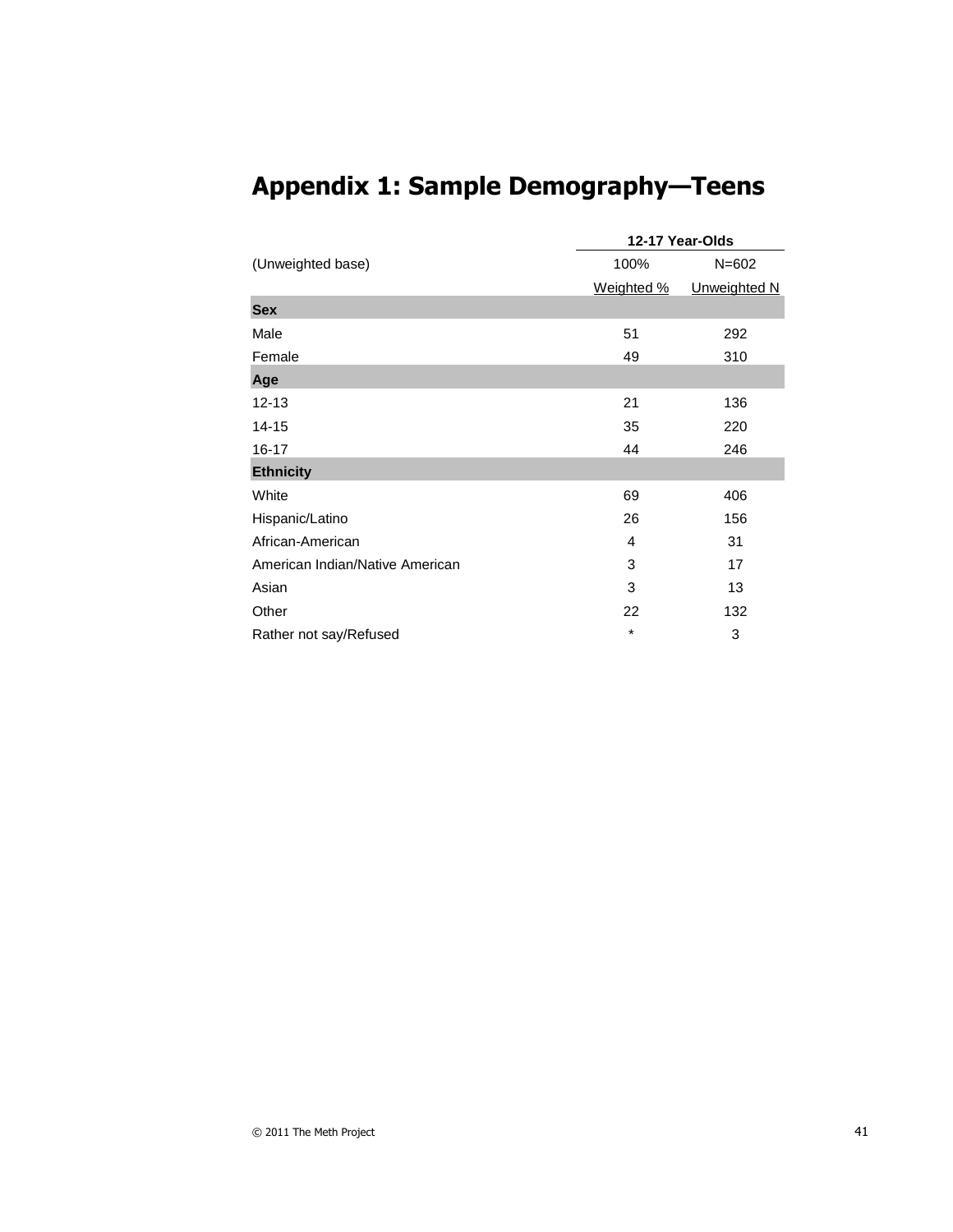# **Appendix 2: Trend Data—Teens (12-17)**

# **Perceived Ease of Acquiring Various Illicit Drugs - Teens -**

| Base: Total respondents   |                 |       |             |
|---------------------------|-----------------|-------|-------------|
|                           | 2009            | 2010  | <u>2011</u> |
| (Unweighted base)         | (600)           | (601) | (602)       |
|                           | a               | b     | C           |
|                           | $\%$            | $\%$  | $\%$        |
| <b>Meth</b>               |                 |       |             |
| Easy (very/somewhat)      | 20              | 20    | 17          |
| Difficult (very/somewhat) | 63              | 66    | 61          |
| <b>Heroin</b>             |                 |       |             |
| Easy (very/somewhat)      | 15              | 17    | 15          |
| Difficult (very/somewhat) | 67              | 67    | 65          |
| <b>Marijuana</b>          |                 |       |             |
| Easy (very/somewhat)      | 55              | 63a   | 64a         |
| Difficult (very/somewhat) | 33 <sub>c</sub> | 28    | 26          |
| <b>Cocaine</b>            |                 |       |             |
| Easy (very/somewhat)      | 22              | 25    | 23          |
| Difficult (very/somewhat) | 62              | 60    | 58          |

How difficult, or easy, do you think it would be for you to get each of the following types of drugs? (Q5)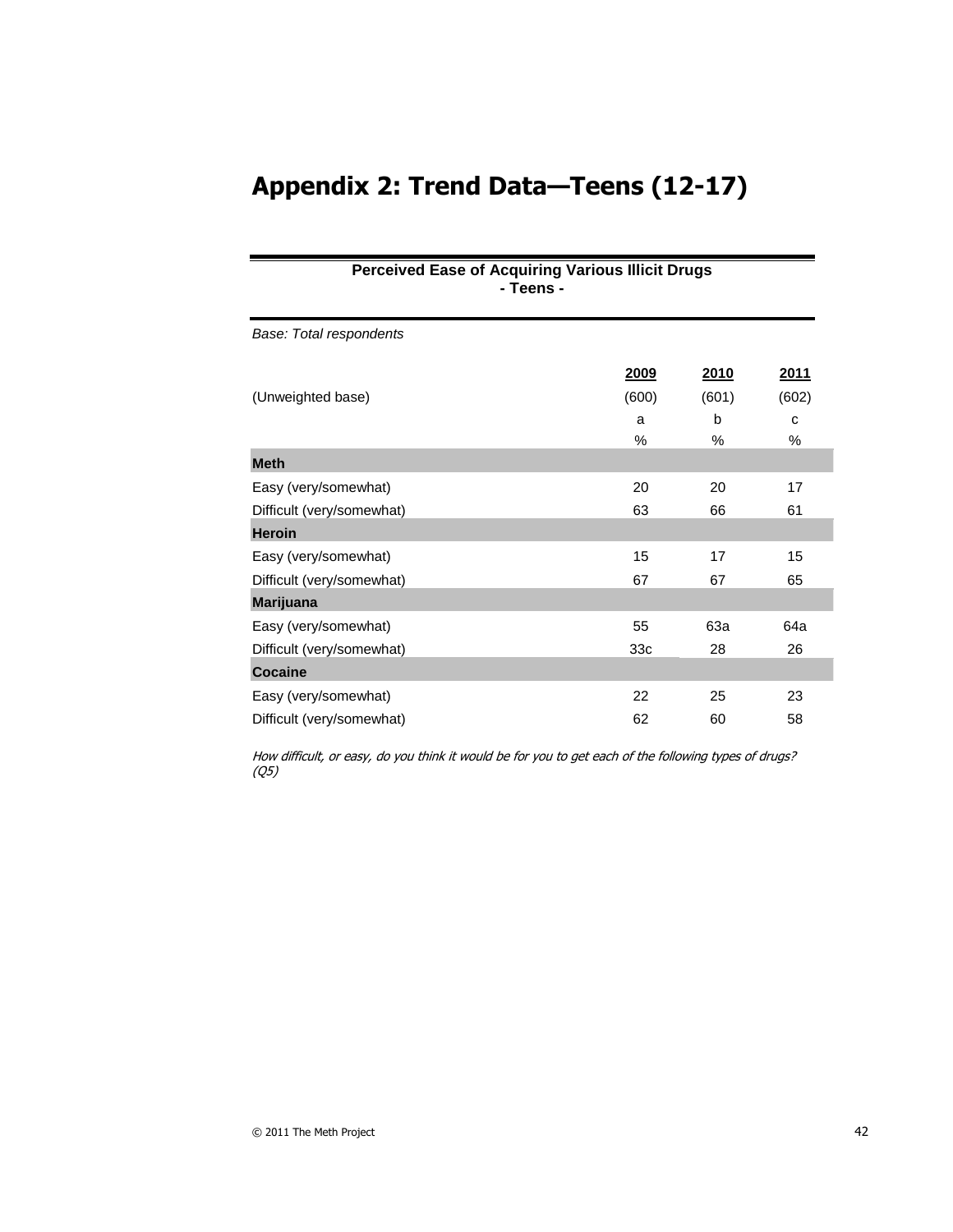| Base: Total respondents |       |       |       |
|-------------------------|-------|-------|-------|
|                         | 2009  | 2010  | 2011  |
| (Unweighted base)       | (600) | (601) | (602) |
|                         | a     | b     | с     |
|                         | %     | %     | $\%$  |
| Yes                     | 10    | 9     | 8     |
| <b>No</b>               | 90    | 91    | 92    |

#### **Whether or Not Have Personally Been Offered Meth - Teens -**

Has anyone ever offered you or tried to get you to use meth? (Q9)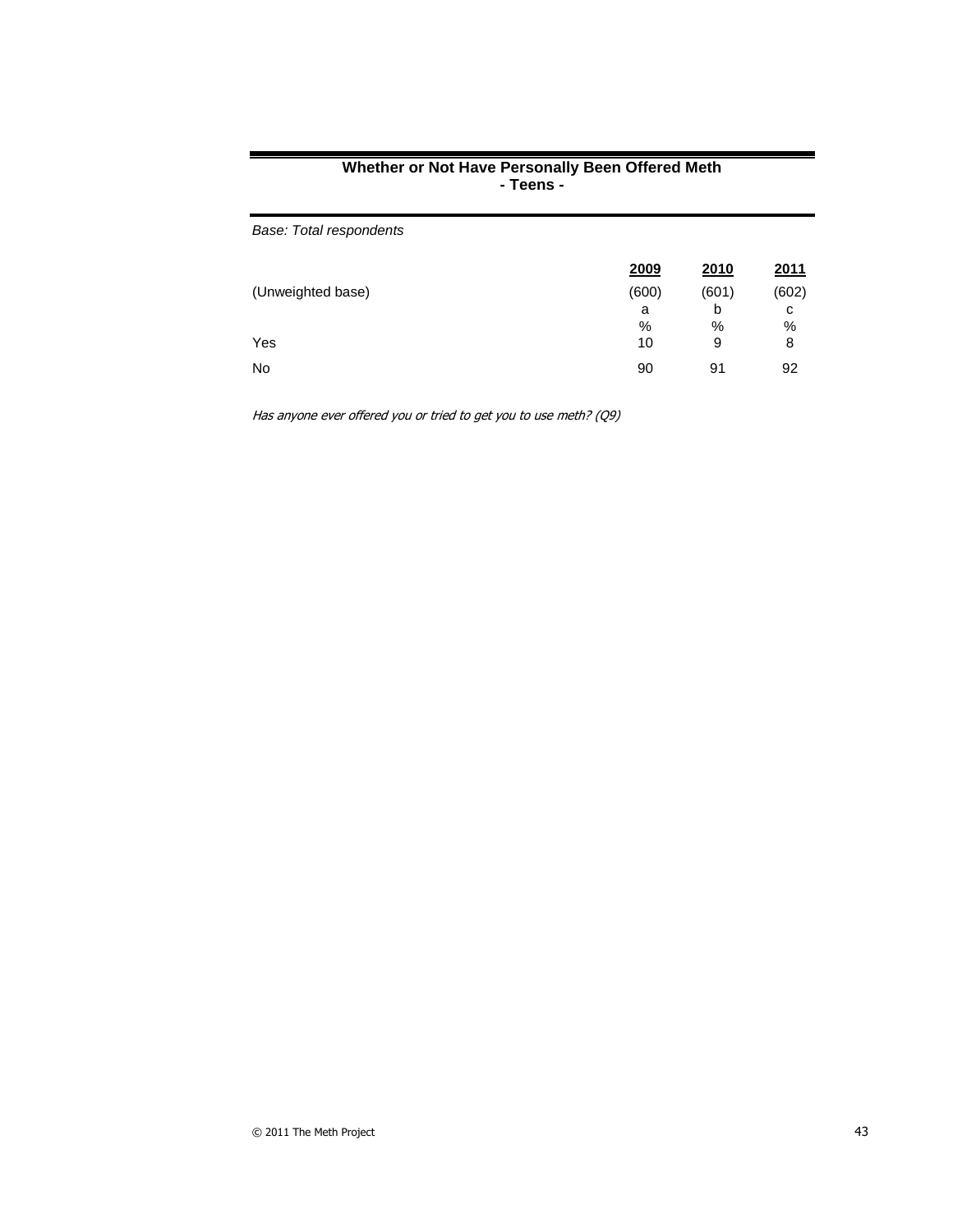| Base: Total respondents               |                         |                |                |
|---------------------------------------|-------------------------|----------------|----------------|
|                                       | 2009                    | 2010           | 2011           |
| (Unweighted base)                     | (600)                   | (601)          | (602)          |
|                                       | a                       | b              | C              |
|                                       | %                       | %              | $\%$           |
| <b>Makes you intelligent</b>          |                         |                |                |
| Agree (strongly/somewhat)             | $\overline{c}$          | $\overline{c}$ | $\overline{c}$ |
| Disagree (strongly/somewhat)          | 97                      | 96             | 97             |
| <b>Helps you study</b>                |                         |                |                |
| Agree (strongly/somewhat)             | 1                       | $\overline{c}$ | $\overline{c}$ |
| Disagree (strongly/somewhat)          | 96                      | 95             | 96             |
| Makes you more popular                |                         |                |                |
| Agree (strongly/somewhat)             | 5                       | $\overline{7}$ | 5              |
| Disagree (strongly/somewhat)          | 92                      | 91             | 94             |
| Helps you escape your problems        |                         |                |                |
| Agree (strongly/somewhat)             | 14                      | 17             | 14             |
| Disagree (strongly/somewhat)          | 81                      | 77             | 82             |
| <b>Makes you feel attractive</b>      |                         |                |                |
| Agree (strongly/somewhat)             | $\overline{\mathbf{4}}$ | $\overline{5}$ | 5              |
| Disagree (strongly/somewhat)          | 89                      | 87             | 89             |
| Gives you energy                      |                         |                |                |
| Agree (strongly/somewhat)             | 16                      | 17             | 14             |
| Disagree (strongly/somewhat)          | 71                      | 72             | 75             |
| Helps you deal with boredom           |                         |                |                |
| Agree (strongly/somewhat)             | 14                      | 17c            | 13             |
| Disagree (strongly/somewhat)          | 77                      | 76             | 80             |
| Makes you feel euphoric or very happy |                         |                |                |
| Agree (strongly/somewhat)             | 21                      | 25             | 20             |
| Disagree (strongly/somewhat)          | 65                      | 62             | 69b            |
| Helps you lose weight                 |                         |                |                |
| Agree (strongly/somewhat)             | 25                      | 26             | 25             |
| Disagree (strongly/somewhat)          | 60                      | 60             | 62             |

#### **Perceived Benefits of Taking Meth - Teens -**

Whether or not you or someone you know uses meth, we would like your thoughts. Please indicate how much you agree or disagree with the following statements about meth. (Q1)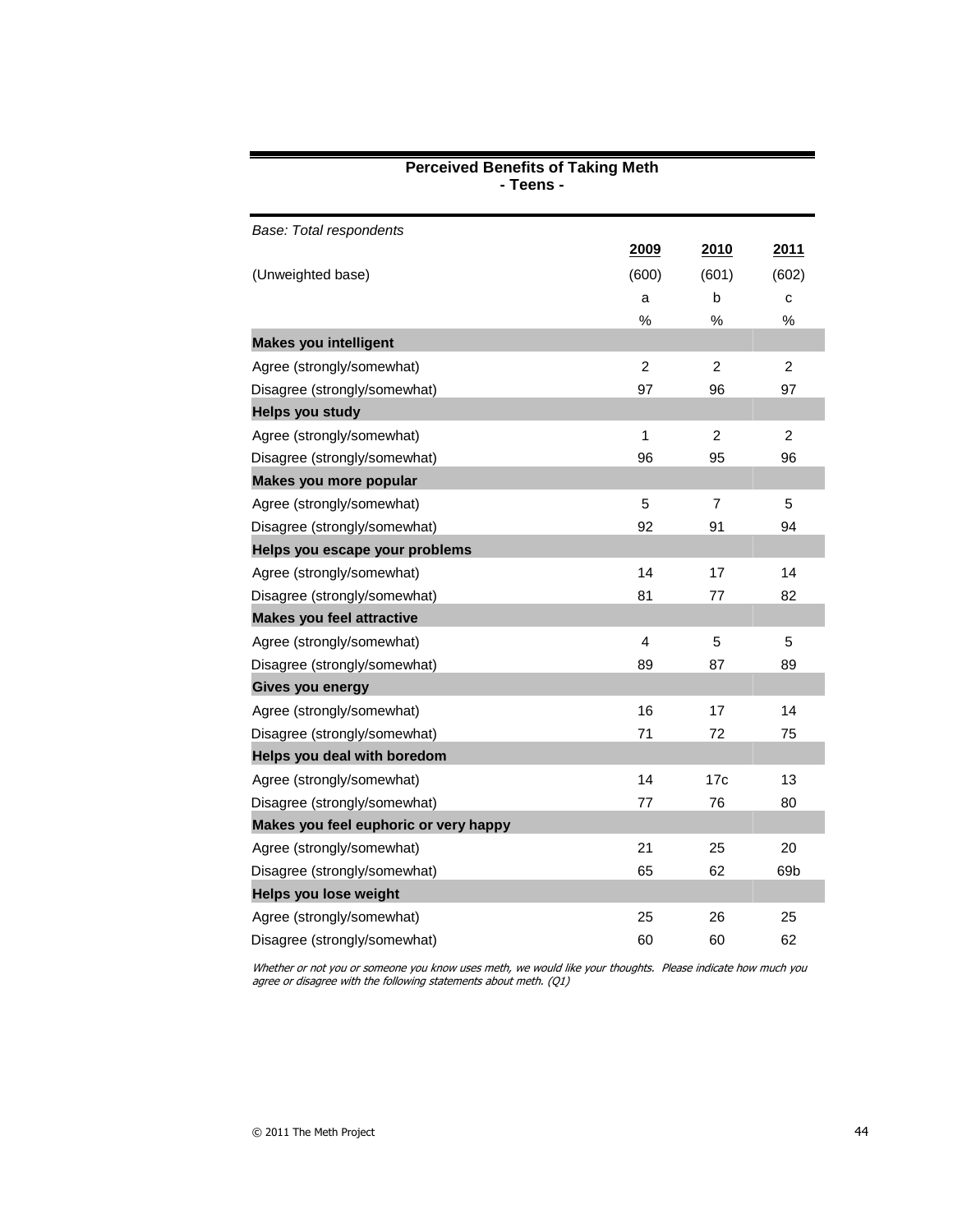| Base: Total respondents |                  |                |       |
|-------------------------|------------------|----------------|-------|
|                         | 2009             | 2010           | 2011  |
| (Unweighted base)       | (600)            | (601)          | (602) |
|                         | a                | $\mathsf b$    | с     |
|                         | %                | %              | %     |
| <b>Meth</b>             |                  |                |       |
| Once or twice           |                  |                |       |
| Great risk              | 79               | 88a            | 88a   |
| Great/moderate risk     | 90               | 94a            | 94a   |
| Slight/no risk          | 10 <sub>bc</sub> | 5              | 6     |
| Regularly               |                  |                |       |
| Great risk              | 90               | 95a            | 93    |
| Great/moderate risk     | 93               | 96a            | 95    |
| Slight/no risk          | 6                | 4              | 5     |
| <b>Heroin</b>           |                  |                |       |
| Once or twice           |                  |                |       |
| Great risk              | 78               | 85a            | 84a   |
| Great/moderate risk     | 92               | 93             | 94    |
| Slight/no risk          | 8                | 6              | 6     |
| Regularly               |                  |                |       |
| Great risk              | 90               | 94a            | 92    |
| Great/moderate risk     | 93               | 96a            | 94    |
| Slight/no risk          | 7b               | $\overline{4}$ | 6     |
| <b>Cocaine</b>          |                  |                |       |
| Once or twice           |                  |                |       |
| Great risk              | 71               | 79a            | 77a   |
| Great/moderate risk     | 87               | 92a            | 92a   |
| Slight/no risk          | 13bc             | 8              | 8     |
| Regularly               |                  |                |       |
| Great risk              | 88               | 94a            | 92a   |
| Great/moderate risk     | 93               | 96a            | 95    |
| Slight/no risk          | 7 <sub>b</sub>   | 4              | 5     |

#### **Perceived Risks of Taking Various Illicit Drugs - Teens -**

Please indicate how much risk, if any, you think there is involved in each of the following activities. (Q2)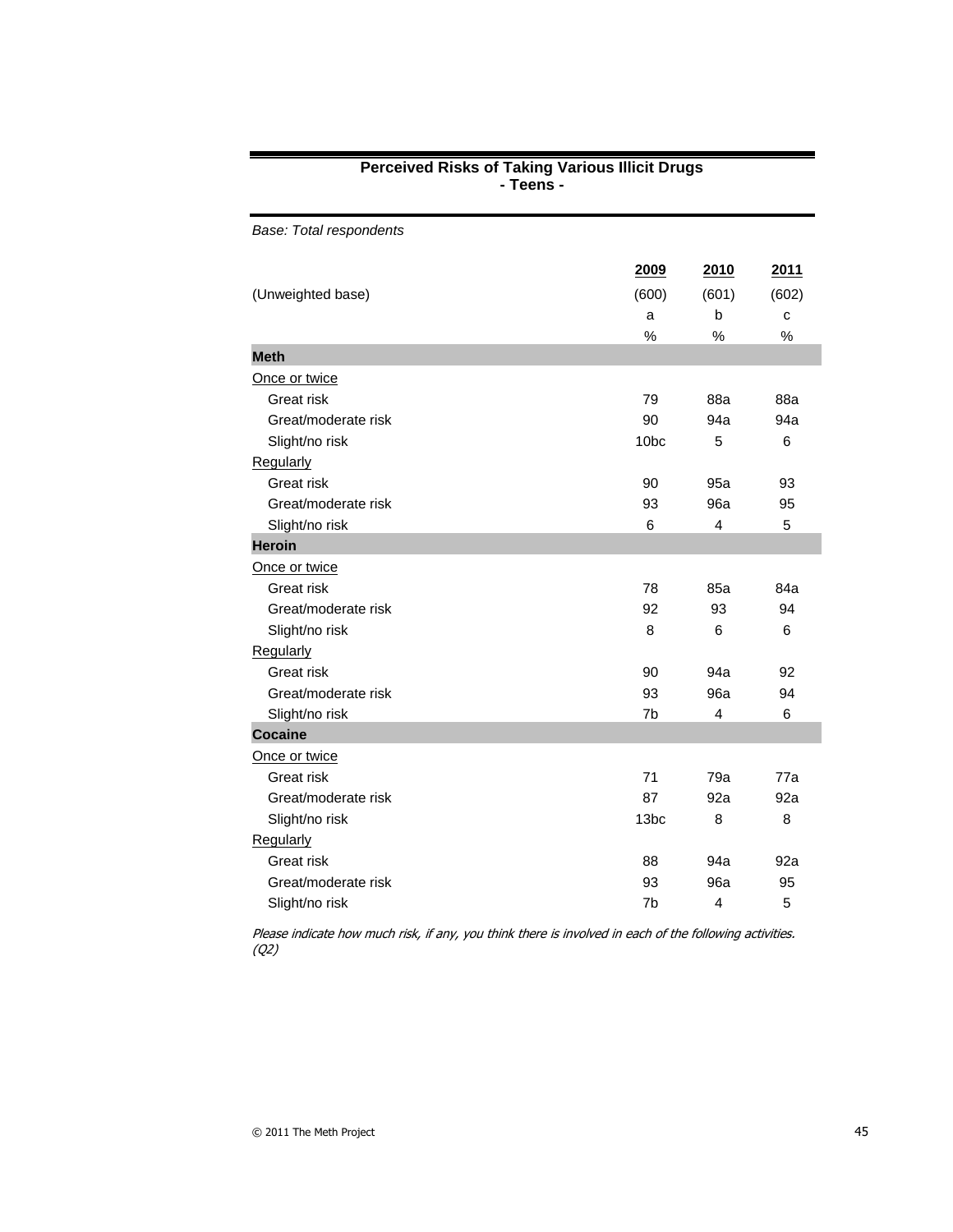| Perceived Risks of Taking Various Illicit Drugs (Cont'd.) |
|-----------------------------------------------------------|
| - Teens -                                                 |

| 2009  | 2010  | 2011  |
|-------|-------|-------|
| (600) | (601) | (602) |
| a     | b     | C     |
| $\%$  | $\%$  | %     |
|       |       |       |
|       |       |       |
| 48    | 49    | 47    |
| 72    | 69    | 69    |
| 28    | 31    | 31    |
|       |       |       |
| 69    | 67    | 65    |
| 83    | 82    | 82    |
| 16    | 18    | 18    |
|       |       |       |

Please indicate how much risk, if any, you think there is involved in each of the following activities. (Q2)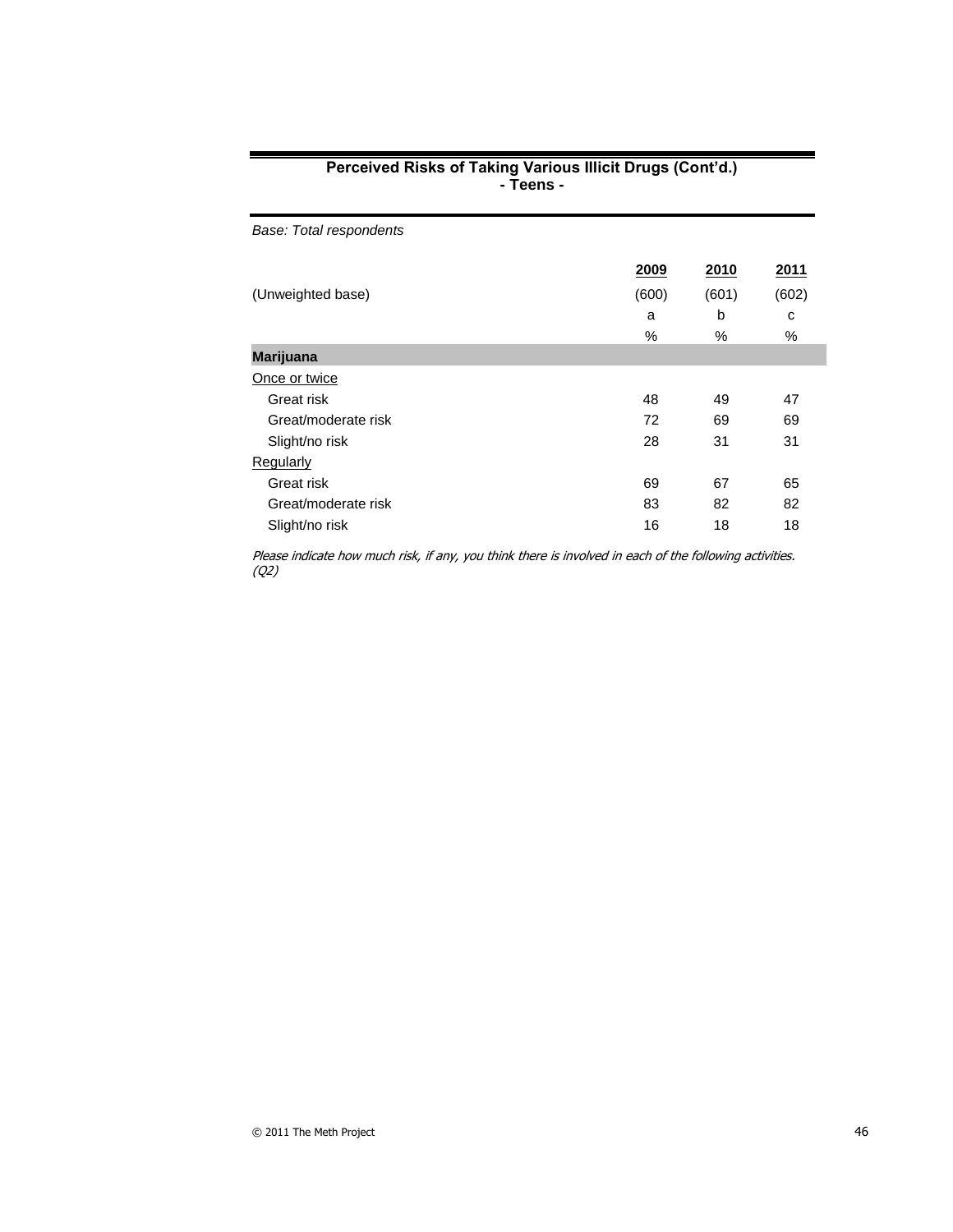| Base: Total respondents                     |                 |                |                |
|---------------------------------------------|-----------------|----------------|----------------|
|                                             | 2009            | 2010           | 2011           |
| (Unweighted base)                           | (600)           | (601)          | (602)          |
|                                             | a               | b              | C              |
|                                             | $\%$            | $\%$           | $\%$           |
| Getting hooked on meth                      |                 |                |                |
| Great risk                                  | 89              | 93a            | 94a            |
| Great/moderate risk                         | 97              | 98             | 97             |
| Slight/no risk                              | 3               | $\overline{2}$ | 3              |
| <b>Becoming violent</b>                     |                 |                |                |
| Great risk                                  | 74              | 79a            | 78             |
| Great/moderate risk                         | 93              | 95             | 93             |
| Slight/no risk                              | $\overline{7}$  | 4              | 6              |
| <b>Dying</b>                                |                 |                |                |
| Great risk                                  | 71              | 79a            | 79a            |
| Great/moderate risk                         | 90              | 94a            | 94a            |
| Slight/no risk                              | 9 <sub>bc</sub> | 6              | 6              |
| <b>Becoming paranoid</b>                    |                 |                |                |
| Great risk                                  | 72              | 78a            | 77             |
| Great/moderate risk                         | 92              | 95             | 93             |
| Slight/no risk                              | 8b              | 5              | 6              |
| <b>Suffering brain damage</b>               |                 |                |                |
| Great risk                                  | 82              | 86             | 87             |
| Great/moderate risk                         | 95              | 96             | 97             |
| Slight/no risk                              | 5               | 4              | 3              |
| <b>Suffering tooth decay</b>                |                 |                |                |
| Great risk                                  | 68              | 75a            | 83ab           |
| Great/moderate risk                         | 87              | 90             | 96ab           |
| Slight/no risk                              | 12bc            | 8c             | $\overline{4}$ |
| Getting insomnia or not being able to sleep |                 |                |                |
| Great risk                                  | 63              | 70a            | 73a            |
| Great/moderate risk                         | 89              | 92             | 91             |
| Slight/no risk                              | 10              | 7              | 8              |
|                                             |                 |                |                |

#### **Perceived Risks of Trying Meth Once - Teens -**

Please indicate how much risk you think there is that each of the following would happen to someone who tries meth once. (Q3)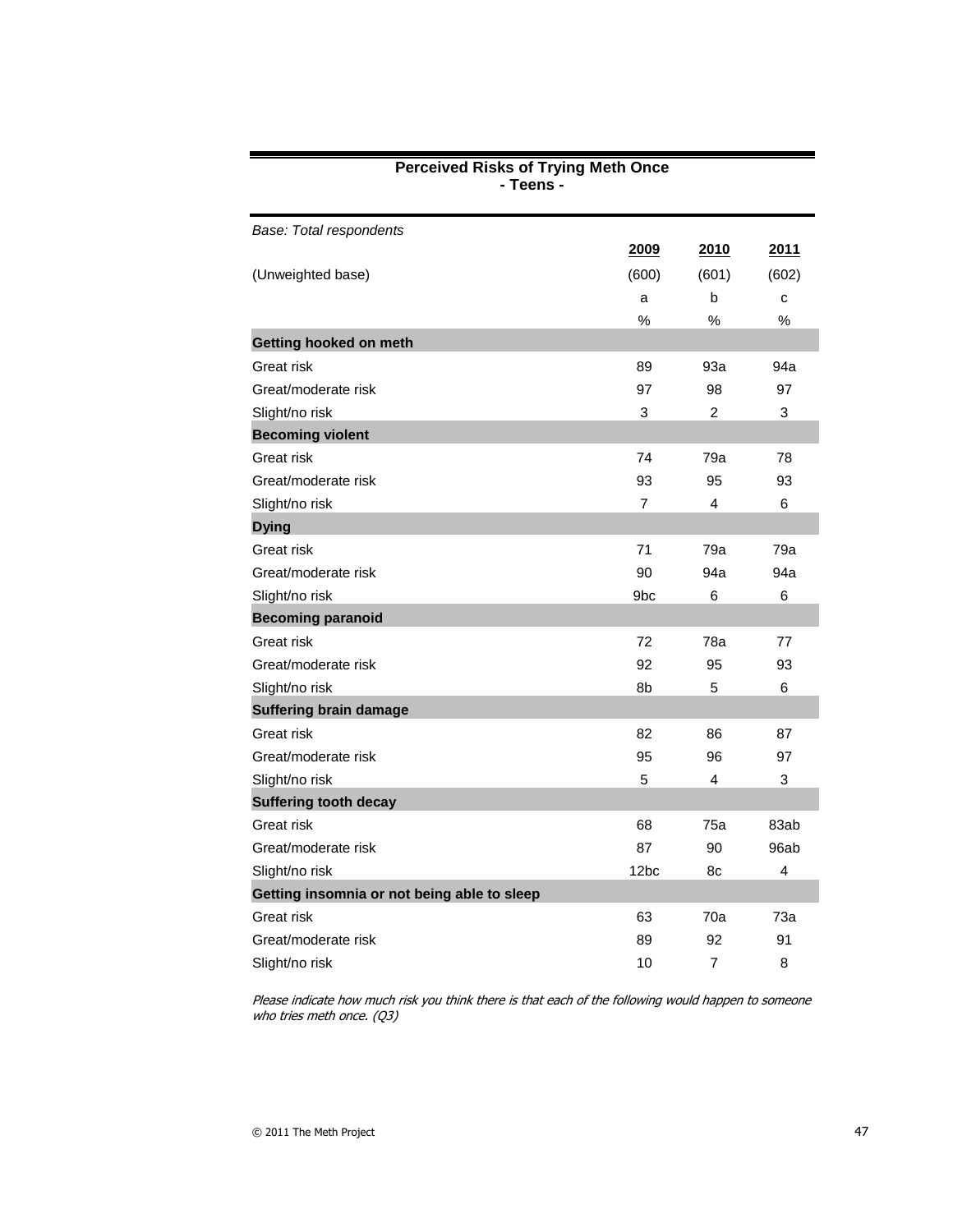| Base: Total respondents                    |                         |                |       |
|--------------------------------------------|-------------------------|----------------|-------|
|                                            | 2009                    | 2010           | 2011  |
| (Unweighted base)                          | (600)                   | (601)          | (602) |
|                                            | a                       | b              | C     |
|                                            | %                       | %              | %     |
| <b>Making their problems worse</b>         |                         |                |       |
| Great risk                                 | 84                      | 90a            | 89a   |
| Great/moderate risk                        | 94                      | 98a            | 96    |
| Slight/no risk                             | 6b                      | $\overline{2}$ | 4     |
| <b>Losing control of themselves</b>        |                         |                |       |
| Great risk                                 | 84                      | 86             | 90a   |
| Great/moderate risk                        | 95                      | 98a            | 97a   |
| Slight/no risk                             | 5bc                     | 2              | 3     |
| Having sex with someone they don't want to |                         |                |       |
| Great risk                                 | 74                      | 79             | 80a   |
| Great/moderate risk                        | 91                      | 94             | 95a   |
| Slight/no risk                             | 7                       | 5              | 5     |
| Being a negative influence on a younger    |                         |                |       |
| brother/sister                             |                         |                |       |
| Great risk                                 | 89                      | 90             | 91    |
| Great/moderate risk                        | 96                      | 98             | 97    |
| Slight/no risk                             | $\overline{\mathbf{4}}$ | $\overline{2}$ | 3     |
| <b>Stealing</b>                            |                         |                |       |
| Great risk                                 | 62                      | 73a            | 75a   |
| Great/moderate risk                        | 89                      | 93a            | 93a   |
| Slight/no risk                             | 10 <sub>bc</sub>        | 7              | 6     |
| Stop taking care of hygiene                |                         |                |       |
| Great risk                                 | 68                      | 74             | 79ab  |
| Great/moderate risk                        | 90                      | 94a            | 94a   |
| Slight/no risk                             | 10 <sub>bc</sub>        | 6              | 6     |
| Turning into someone they don't want to be |                         |                |       |
| Great risk                                 | 83                      | 88a            | 87    |
| Great/moderate risk                        | 96                      | 97             | 96    |
| Slight/no risk                             | 4                       | 3              | 4     |

#### **Perceived Risks of Trying Meth Once (Cont'd.) - Teens -**

Please indicate how much risk you think there is that each of the following would happen to someone who tries meth once. (Q3)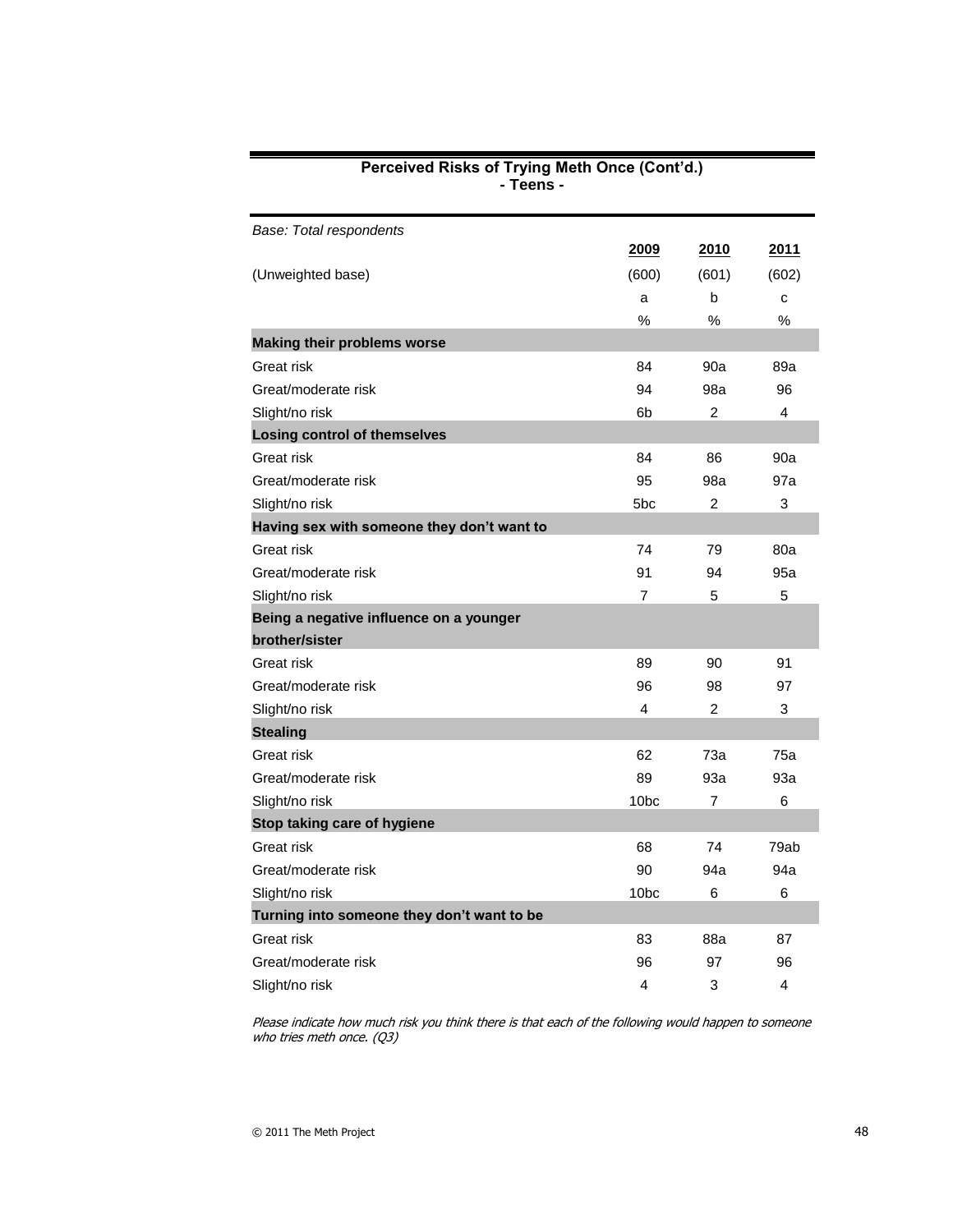#### **Social Approval of Using Various Illicit Drugs - Teens -**

| Base: Total respondents   |                |                |               |
|---------------------------|----------------|----------------|---------------|
|                           | 2009           | 2010           | 2011          |
| (Unweighted base)         | (600)          | (601)          | (602)         |
|                           | a              | b              | C             |
|                           | $\%$           | $\%$           | $\frac{0}{0}$ |
| <b>Meth</b>               |                |                |               |
| Once or twice             |                |                |               |
| Strongly disapprove       | 91             | 92             | 92            |
| Strongly/somewhat approve | 2              | $\overline{2}$ | 4ab           |
| Regularly                 |                |                |               |
| Strongly disapprove       | 96             | 98c            | 95            |
| Strongly/somewhat approve | 1              | 1              | 3ab           |
| <b>Heroin</b>             |                |                |               |
| Once or twice             |                |                |               |
| Strongly disapprove       | 90             | 92             | 90            |
| Strongly/somewhat approve | $\overline{2}$ | $\mathcal{P}$  | 3             |
| Regularly                 |                |                |               |
| Strongly disapprove       | 96             | 97             | 95            |
| Strongly/somewhat approve | 1              | 1              | 3ab           |
| <b>Cocaine</b>            |                |                |               |
| Once or twice             |                |                |               |
| Strongly disapprove       | 86             | 88             | 86            |
| Strongly/somewhat approve | $\overline{c}$ | $\overline{c}$ | 4b            |
| Regularly                 |                |                |               |
| Strongly disapprove       | 95             | 97c            | 94            |
| Strongly/somewhat approve | 1              | 1              | 3ab           |
| <b>Marijuana</b>          |                |                |               |
| Once or twice             |                |                |               |
| Strongly disapprove       | 62c            | 60             | 55            |
| Strongly/somewhat approve | 12             | 10             | 14            |
| Regularly                 |                |                |               |
| Strongly disapprove       | 78c            | 75             | 70            |
| Strongly/somewhat approve | 7              | 6              | 9             |

Please indicate how much you approve or disapprove of the following activities. (Q4)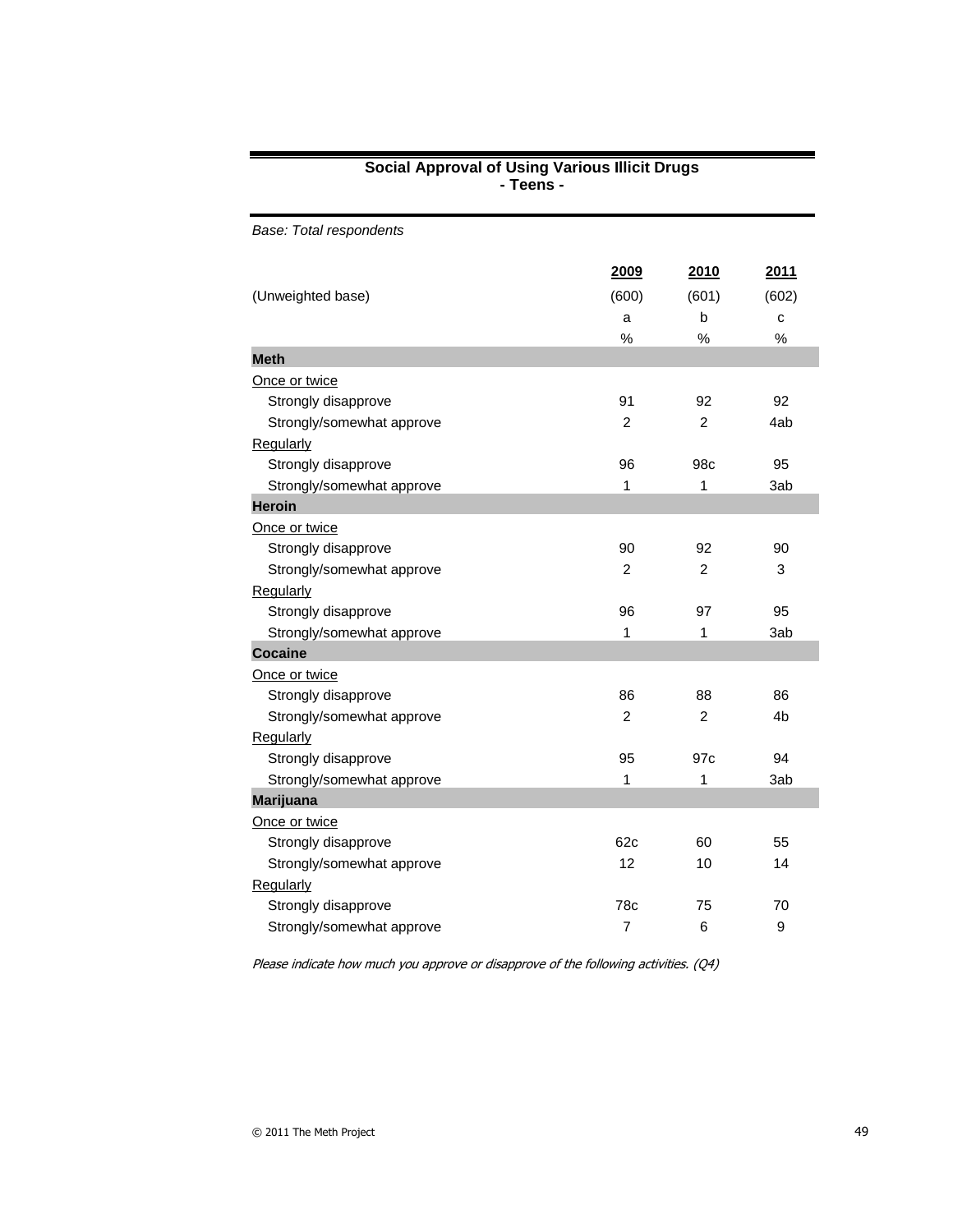#### **Peer Approval of Using Meth - Teens -**

| Base: Total respondents                             |       |       |       |
|-----------------------------------------------------|-------|-------|-------|
|                                                     | 2009  | 2010  | 2011  |
| (Unweighted base)                                   | (600) | (601) | (602) |
|                                                     | a     | b     | C     |
|                                                     | $\%$  | %     | $\%$  |
| My friends would give me a hard time for using meth | 76    | 80    | 82a   |
| I have told friends not to use meth                 | 70    | 72    | 71    |

Would your friends give you a hard time for using meth? (Q8) Have you told your friends not to use meth? (Q10)

#### **Whether or Not People Close to Respondent Have Tried Meth - Teens -**

*Base: Total respondents*

|                                                    | 2009  | 2010  | 2011  |
|----------------------------------------------------|-------|-------|-------|
| (Unweighted base)                                  | (600) | (601) | (602) |
|                                                    | a     | b     | c     |
|                                                    | %     | %     | %     |
| Have close friends who have tried meth             | 4     |       | 5     |
| Have close friends who have been treated for meth  | 8c    | 6     | 4     |
| Have family members who have been treated for meth | 12c   | 10    |       |
|                                                    |       |       |       |

Do you have any close friends who use meth? (Q6)

Have any of your friends been in treatment for using meth? (Q7) Have any members of your family been in treatment for using meth? (Q11)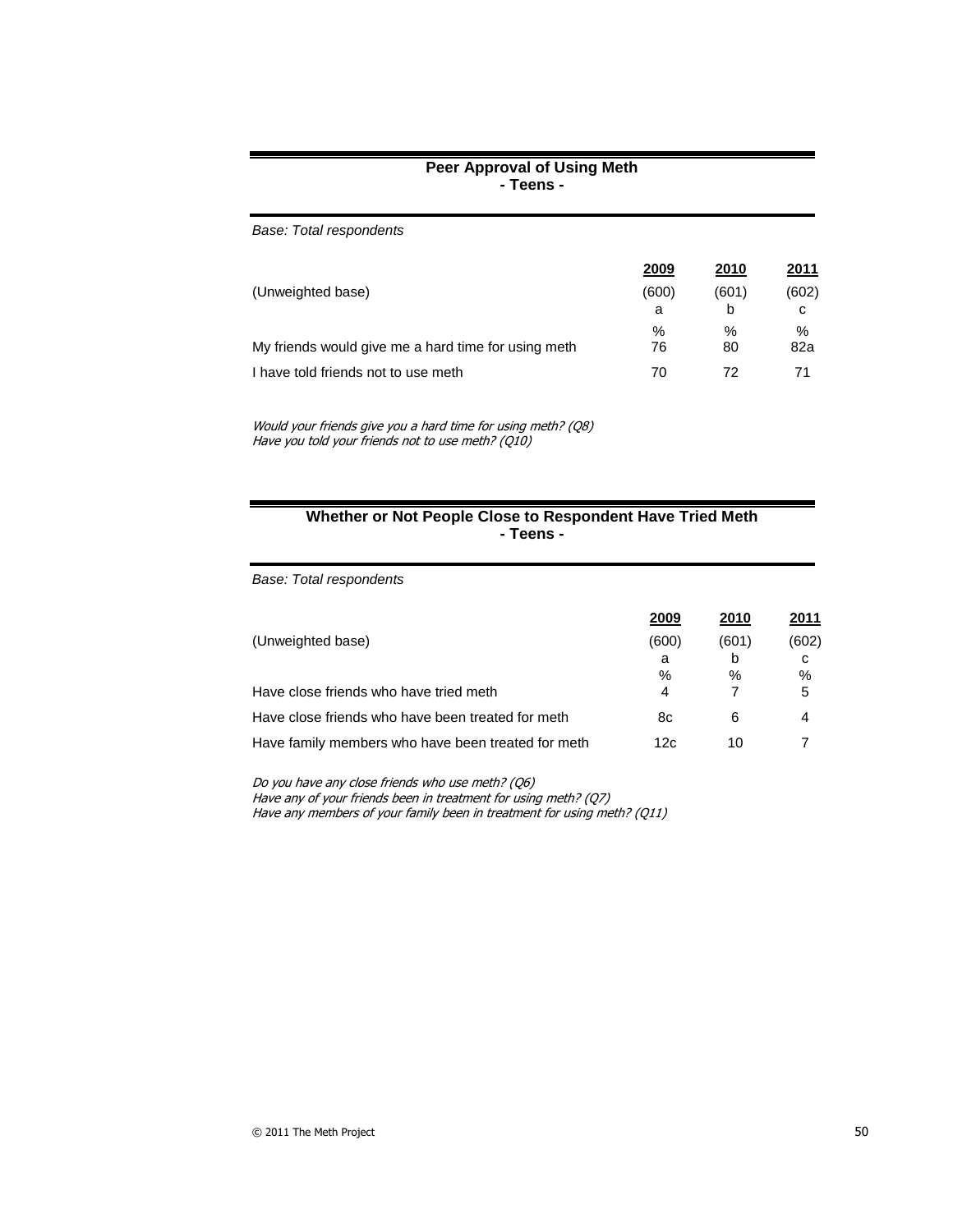#### **Meth Usage - Teens -**

*Base: Total respondents*

|                              | 2009    | 2010  | 2011    |
|------------------------------|---------|-------|---------|
| (Unweighted base)            | (600)   | (601) | (602)   |
|                              | а       | b     | с       |
|                              | %       | %     | %       |
| Have ever tried meth         | 2       |       |         |
| Have used meth in past year  | $\star$ |       | $\star$ |
| Have used meth in past month | $\star$ |       |         |

In your lifetime, have you ever tried meth? (QX1) In the past year, have you used meth? (QX3) In the past month, have you used meth? (QX4)

# **Frequency of Parent/Child Discussions About Meth in Past Year - Teens -**

*Base: Total respondents*

|                   | 2009  | 2010  | 2011  |
|-------------------|-------|-------|-------|
| (Unweighted base) | (600) | (601) | (602) |
|                   | a     | b     | с     |
|                   | %     | %     | %     |
| Ever              | 73    | 68    | 70    |
| Once              | 15    | 17    | 15    |
| More than once    | 58b   | 51    | 55    |
| Never             | 27    | 32    | 30    |

In the past year, how often have your parents talked to you about meth? (Q10a)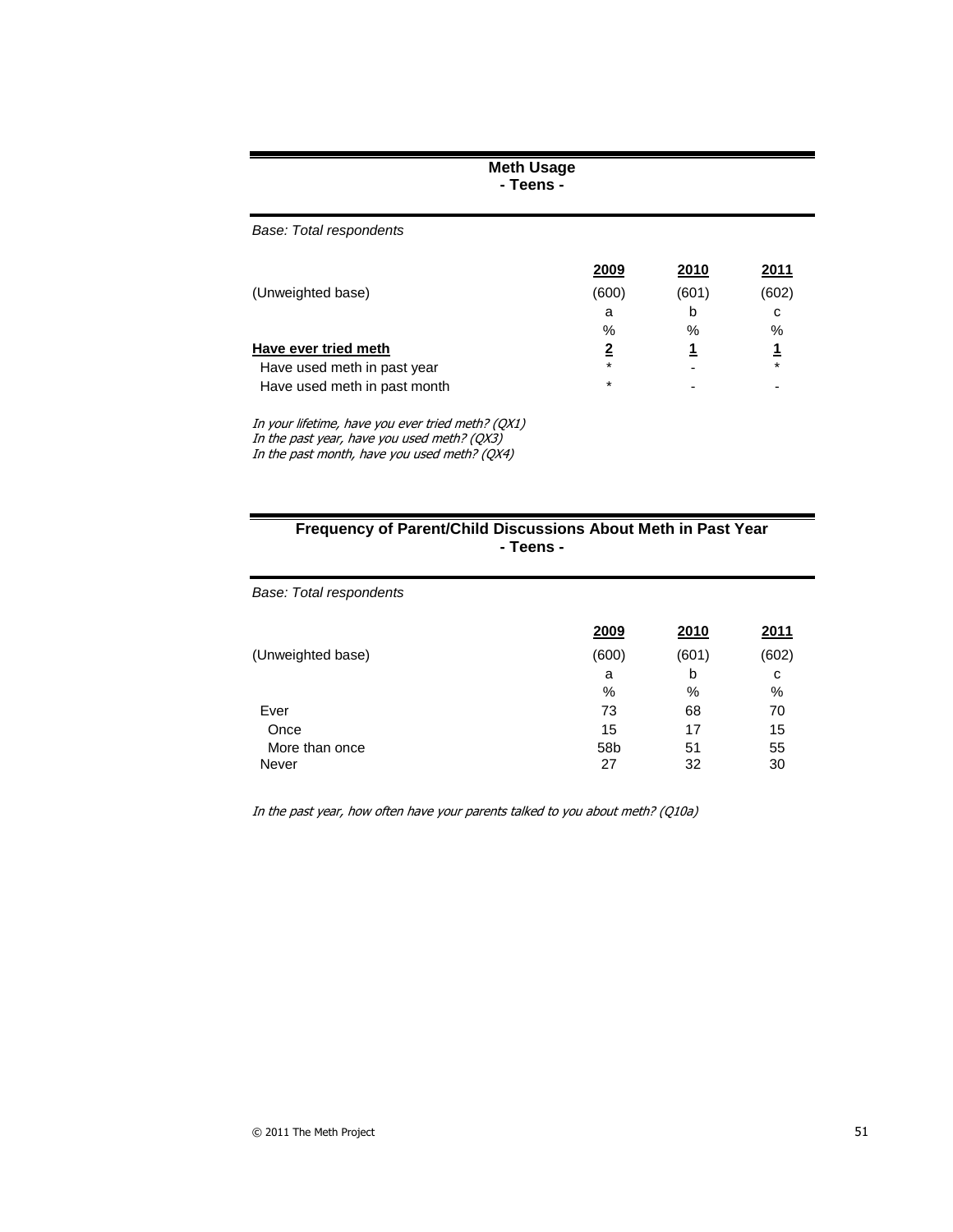|                         | $1$ cens -       |       |                |
|-------------------------|------------------|-------|----------------|
| Base: Total respondents |                  |       |                |
|                         | 2009             | 2010  | <u>2011</u>    |
| (Unweighted base)       | (600)            | (601) | (602)          |
|                         | a                | b     | с              |
|                         | %                | %     | $\%$           |
| The Internet, websites  | 63               | 74a   | 75a            |
| School                  | 41               | 44    | 45             |
| Parents                 | 39 <sub>bc</sub> | 30    | 26             |
| Television              | 17               | 22    | 23a            |
| Friends                 | 24c              | 23    | 19             |
| Magazines               | 12               | 15    | 16             |
| Radio                   | 6                | 10a   | 11a            |
| Other                   | 16               | 16    | 15             |
| Don't know              | 1 <sub>b</sub>   | *     | 2 <sub>b</sub> |

# **Sources of Information About Meth - Teens -**

Which of the following sources, if any, would you go to in order to find information about meth? (Q12)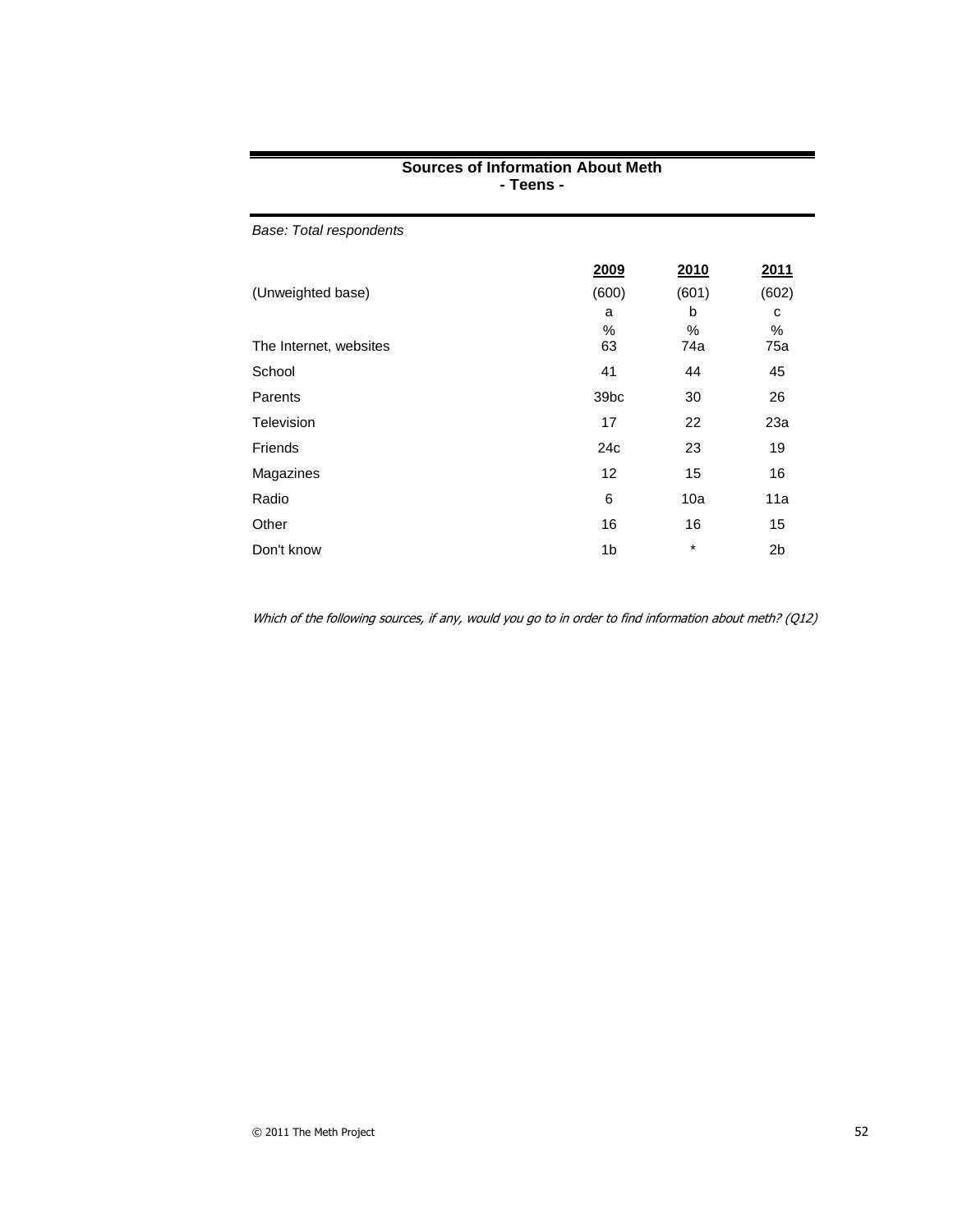# **Perceived Value of Various Meth Information Sources – % say "1" or "2" on 1-5 point scale – - Teens -** *Base: Total respondents* **2009 2010 2011**

| (Unweighted base)                                           | (600) | (601) | (602) |
|-------------------------------------------------------------|-------|-------|-------|
|                                                             | a     | b     | C     |
|                                                             | %     | $\%$  | $\%$  |
| TV commercials/print ads/<br>billboards/posters/radio (net) |       |       |       |
| Top "1" rating                                              | 26    | 33a   | 30    |
| Top "1" or "2" rating                                       | 59    | 66a   | 68a   |
| <b>Internet sites</b>                                       |       |       |       |
| Top "1" rating                                              | 18    | 21    | 19    |
| Top "1" or "2" rating                                       | 42    | 46    | 47    |
| <b>Billboards outside</b>                                   |       |       |       |
| Top "1" rating                                              | 12    | 12    | 12    |
| Top "1" or "2" rating                                       | 27    | 31    | 31    |
| <b>Athletes I respect</b>                                   |       |       |       |
| Top "1" rating                                              | 19    | 21    | 19    |
| Top "1" or "2" rating                                       | 41    | 43    | 40    |
| <b>TV commercials</b>                                       |       |       |       |
| Top "1" rating                                              | 13    | 17    | 16    |
| Top "1" or "2" rating                                       | 33    | 39    | 40a   |
| Print ads in newspapers or magazines                        |       |       |       |
| Top "1" rating                                              | 10    | 12    | 10    |
| Top "1" or "2" rating                                       | 29    | 33    | 32    |
| TV shows, news or movies                                    |       |       |       |
| Top "1" rating                                              | 13    | 16    | 13    |
| Top "1" or "2" rating                                       | 33    | 34    | 32    |
| Posters on buses, bus stops, or subways                     |       |       |       |
| Top "1" rating                                              | 11    | 14    | 11    |
| Top "1" or "2" rating                                       | 27    | 35a   | 31    |
| <b>Movie actors I respect</b>                               |       |       |       |
| Top "1" rating                                              | 11    | 13    | 10    |
| Top "1" or "2" rating                                       | 29    | 31    | 29    |
| <b>Radio</b>                                                |       |       |       |
| Top "1" rating                                              | 9     | 10    | 9     |
| Top "1" or "2" rating                                       | 26    | 32a   | 30    |
| <b>Musicians I listen to</b>                                |       |       |       |
| Top "1" rating                                              | 13    | 16    | 13    |
| Top "1" or "2" rating                                       | 31    | 31    | 30    |

Besides school, friends and family, there are other sources where one can go to get advice or opinions. How much do you value the advice and/or opinions from each of the following on a scale of 1 to 5, where 1 is highly valuable and 5 is not at all valuable. (Q12a)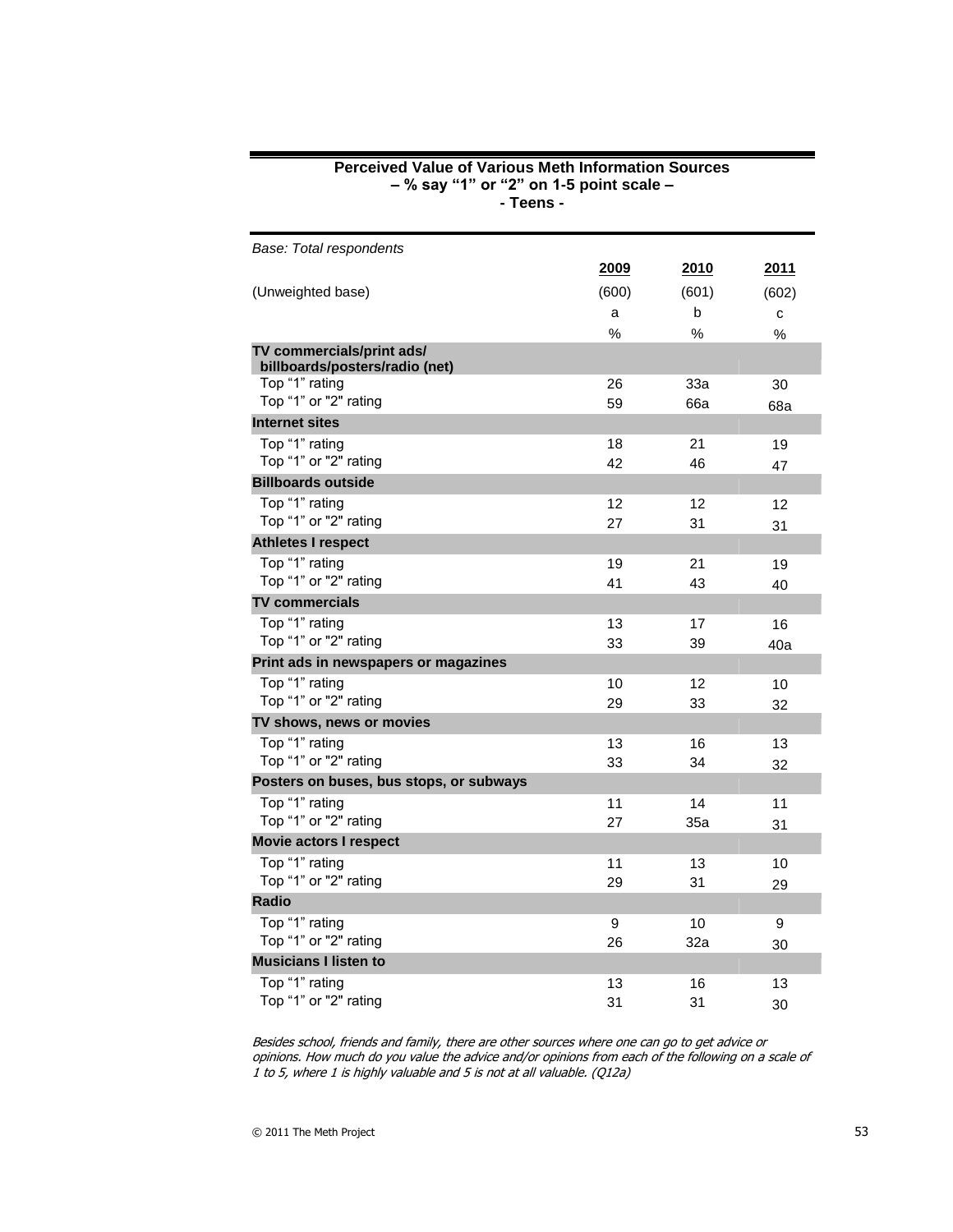| <b>Frequency See/Hear Meth Public Service Advertising</b> |  |
|-----------------------------------------------------------|--|
| - Teens -                                                 |  |

| Base: Total respondents       |                  |       |       |
|-------------------------------|------------------|-------|-------|
|                               | 2009             | 2010  | 2011  |
| (Unweighted base)             | (600)            | (601) | (602) |
|                               | a                | b     | c     |
|                               | %                | %     | ℅     |
| Not at all                    | 22 <sub>bc</sub> | 7c    | 2     |
| Ever (net)                    | 78               | 93a   | 97ab  |
| Less than once a month        | 17bc             | 7     | 6     |
| 1-3 times a month             | 30 <sub>c</sub>  | 29    | 24    |
| Once a week or more (net)     | 32               | 57a   | 67ab  |
| 1-3 times a week              | 14               | 26a   | 26a   |
| Every day or almost every day | 14               | 24a   | 31ab  |
| More than once a day          | 3                | 7a    | 10a   |

How frequently do you see or hear commercials or ads telling you about the risks of meth? (Q13)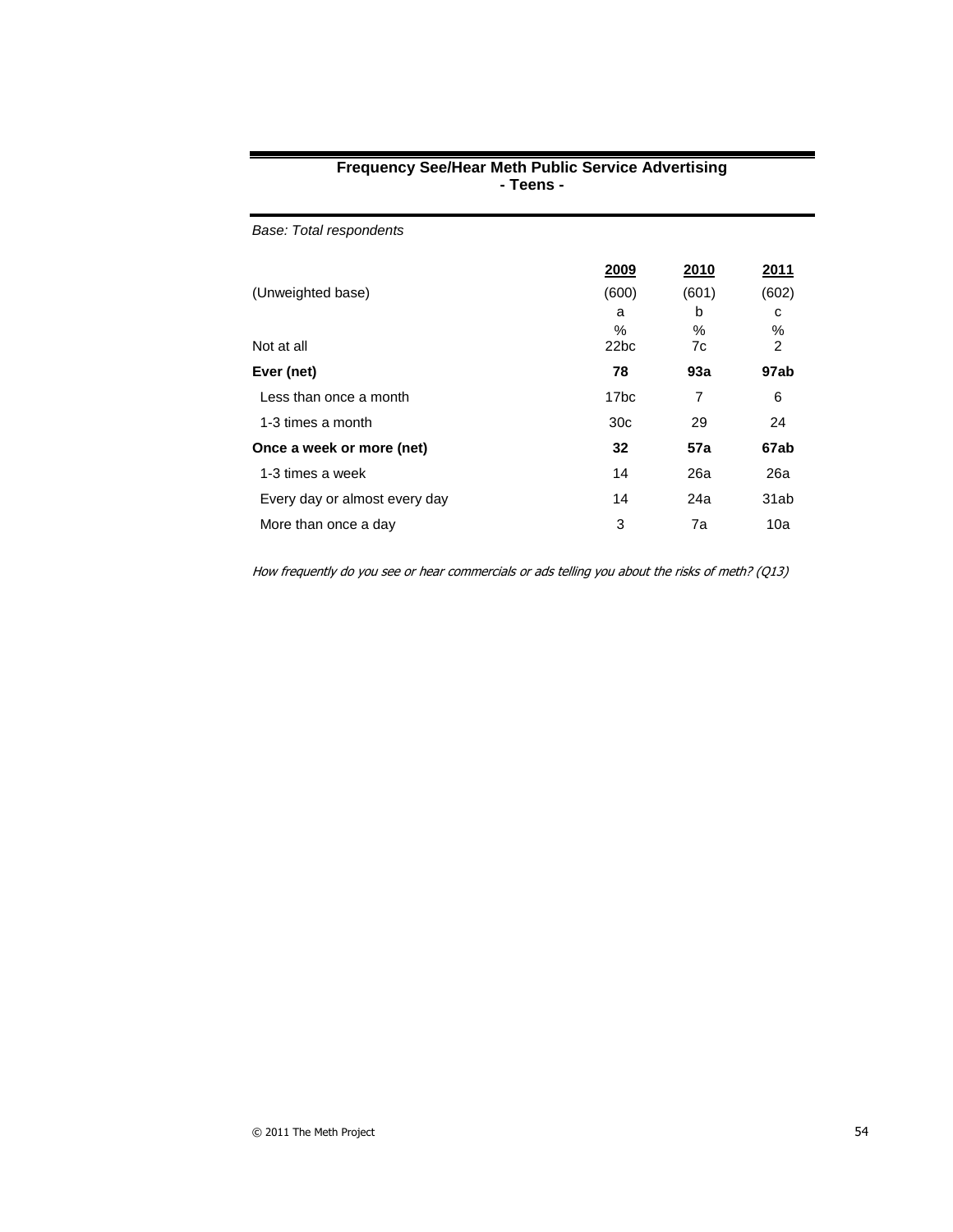|                                                         | 2009    | 2010        | 2011        |
|---------------------------------------------------------|---------|-------------|-------------|
| (Unweighted base)                                       | (466)   | (564)       | (585)       |
|                                                         | a       | b           | c           |
| TV commercials/billboards/radio/print ads/posters (net) | %<br>91 | $\%$<br>95a | $\%$<br>96a |
| TV commercials                                          | 79      | 89a         | 87a         |
| Billboards outside                                      | 36      | 53a         | 72ab        |
| School                                                  | 77bc    | 70          | 65          |
| Radio                                                   | 35      | 43а         | 57ab        |
| Internet, websites                                      | 57      | 61          | 63          |
| Print ads in newspapers or magazines                    | 48      | 52          | 51          |
| Posters on buses, bus stops, or subways                 | 37      | 47a         | 50a         |
| Movie theaters                                          | 21      | 23          | 28a         |
| Video rentals viewed at home                            | 22b     | 16          | 22b         |

#### **Where See/Hear Meth Public Service Advertising - Teens -**

*Base: Total teens who have seen/heard anti-meth ads*

Thinking about anti-meth campaigns, please think about all the different places you may have seen, heard or read anti-meth information RECENTLY, including all the different kinds of advertising, sponsorship and other activities. Have you seen or heard anti-meth advertisements RECENTLY in any of the following? (Q14)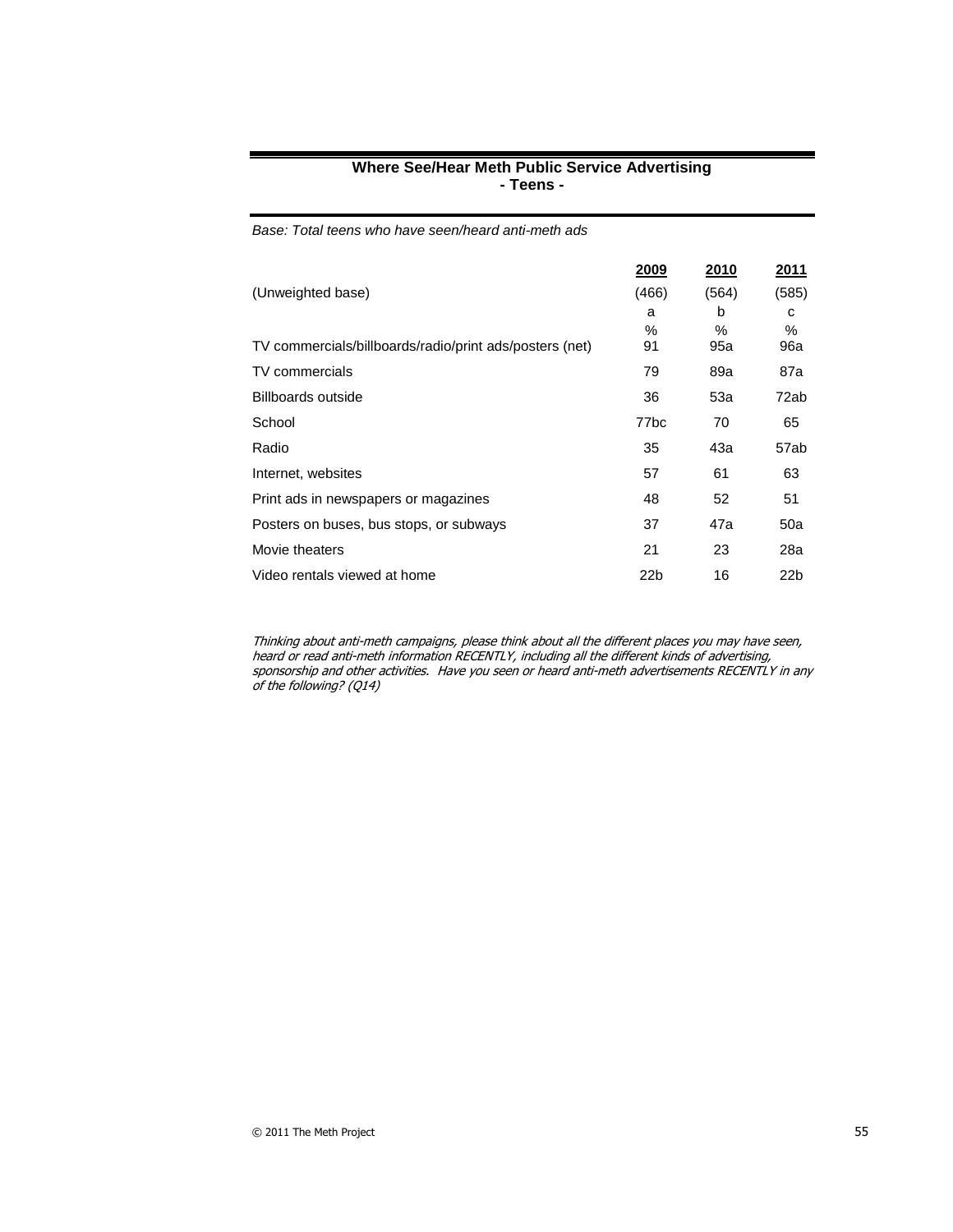#### **Messages Conveyed by the Colorado Meth Project Advertisements -Teens-**

| Base: Total teens who have seen/heard anti-meth ads                            |                  |                |                |
|--------------------------------------------------------------------------------|------------------|----------------|----------------|
|                                                                                | 2009             | 2010           | 2011           |
| (Unweighted base)                                                              | (466)            | (564)          | (585)          |
|                                                                                | a                | b              | C              |
|                                                                                | %                | %              | %              |
| The ads show that meth is dangerous to try just one<br>time                    |                  |                |                |
| Strongly agree                                                                 | 75               | 84a            | 90ab           |
| Strongly/somewhat agree                                                        | 90               | 94a            | 95a            |
| Strongly/somewhat disagree                                                     | 8c               | 5              | 4              |
| Neither agree nor disagree                                                     | $\overline{2}$   | 1              | 1              |
| The ads show that meth will make you act in a way<br>you would not want to act |                  |                |                |
| Strongly agree                                                                 | 74               | 88ac           | 83а            |
| Strongly/somewhat agree                                                        | 92               | 97a            | 94             |
| Strongly/somewhat disagree                                                     | 6b               | 2              | 5              |
| Neither agree nor disagree                                                     | 1                | 1              | 1              |
| The ads show that meth will make you look different<br>than you usually do     |                  |                |                |
| Strongly agree                                                                 | 62               | 79a            | 88ab           |
| Strongly/somewhat agree                                                        | 84               | 94a            | 96a            |
| Strongly/somewhat disagree                                                     | 11 <sub>bc</sub> | 5              | 4              |
| Neither agree nor disagree                                                     | 4bc              | 1              | $\star$        |
| The ads show that meth affects many people's lives<br>other than the user's    |                  |                |                |
| Strongly agree                                                                 | 77               | 77             | 81             |
| Strongly/somewhat agree                                                        | 92               | 92             | 92             |
| Strongly/somewhat disagree                                                     | 5                | 6              | 7              |
| Neither agree nor disagree                                                     | $\overline{2}$   | $\overline{2}$ | 1              |
| The ads show that meth is more dangerous to try than<br>you originally thought |                  |                |                |
| Strongly agree                                                                 | 65               | 79a            | 81a            |
| Strongly/somewhat agree                                                        | 88               | 92             | 92             |
| Strongly/somewhat disagree                                                     | $\overline{7}$   | 4              | 5              |
| Neither agree nor disagree                                                     | 4                | 4              | $\overline{c}$ |
| The ads show that problems with meth could happen<br>in your town or school    |                  |                |                |
| Strongly agree                                                                 | 55               | 62a            | 61a            |
| Strongly/somewhat agree                                                        | 87               | 86             | 88             |
| Strongly/somewhat disagree                                                     | 9                | 8              | 8              |
| Neither agree nor disagree                                                     | 4                | 5              | 4              |

How much do you agree or disagree that the anti-meth ads or commercials you have seen or heard recently gave you the following impressions. (Q15)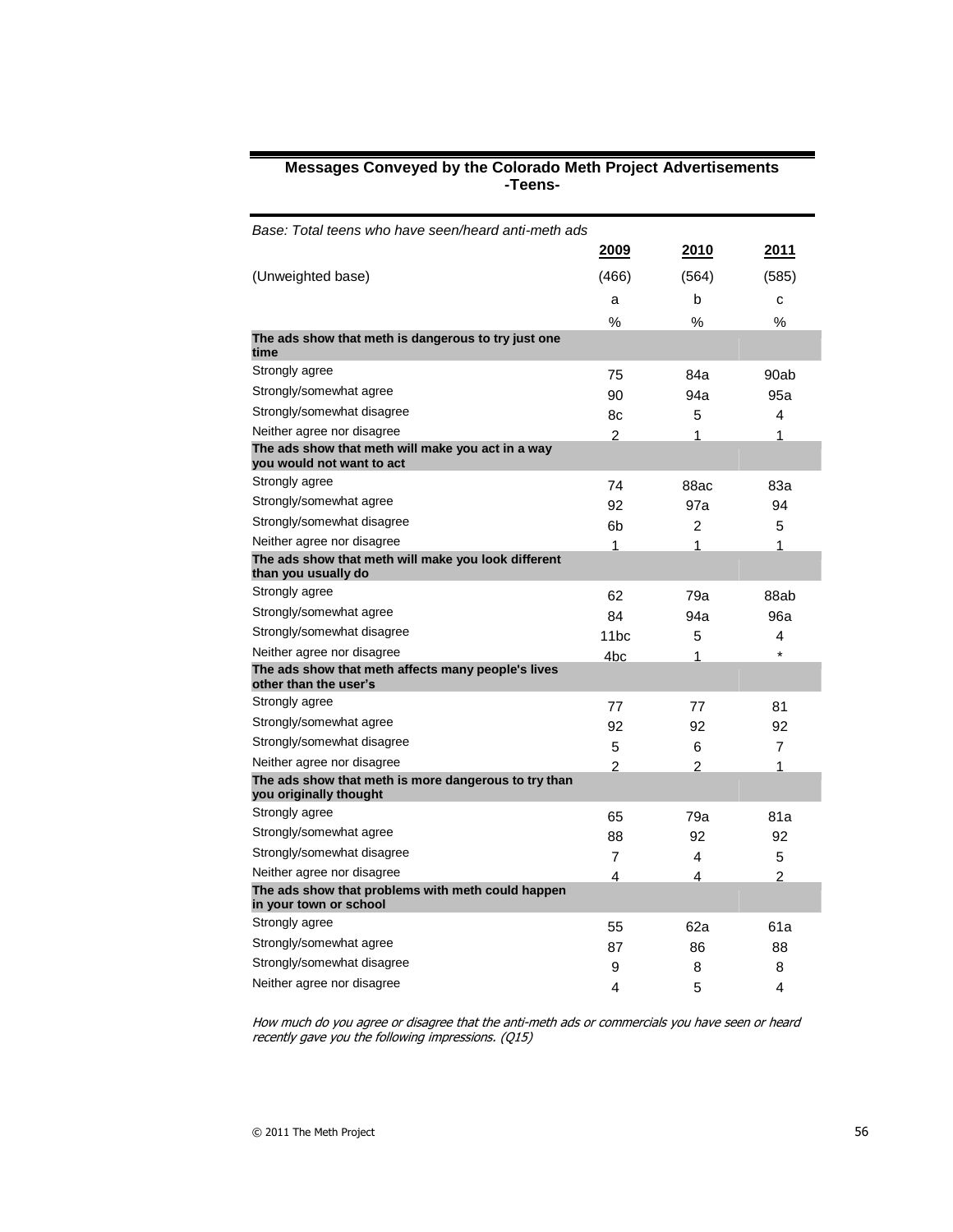| Base: Total teens who have seen/heard anti-meth ads                   |                  |                |       |
|-----------------------------------------------------------------------|------------------|----------------|-------|
|                                                                       | 2009             | 2010           | 2011  |
| (Unweighted base)                                                     | (466)            | (564)          | (585) |
|                                                                       | a                | b              | C     |
|                                                                       | %                | %              | %     |
| Gave me new information or told me things I didn't<br>know about meth |                  |                |       |
| Strongly agree                                                        | 42               | 45             | 58ab  |
| Strongly/somewhat agree                                               | 73               | 77             | 81a   |
| Strongly/somewhat disagree                                            | 20c              | 17             | 13    |
| Neither agree nor disagree                                            | 6                | 6              | 6     |
| Made me more aware of the risks of using meth                         |                  |                |       |
| Strongly agree                                                        | 65               | 70             | 77ab  |
| Strongly/somewhat agree                                               | 89               | 90             | 91    |
| Strongly/somewhat disagree                                            | 7                | 6              | 6     |
| Neither agree nor disagree                                            | 4                | 3              | 3     |
| Helped me understand that you can't try meth even<br>once             |                  |                |       |
| Strongly agree                                                        | 62               | 79a            | 83a   |
| Strongly/somewhat agree                                               | 83               | 90a            | 92a   |
| Strongly/somewhat disagree                                            | 13bc             | 8              | 7     |
| Neither agree nor disagree                                            | 4c               | $\mathfrak{p}$ | 1     |
| Made me less likely to try or use meth                                |                  |                |       |
| Strongly agree                                                        | 66               | 76a            | 79a   |
| Strongly/somewhat agree                                               | 85               | 89             | 88    |
| Strongly/somewhat disagree                                            | 9                | 9              | 9     |
| Neither agree nor disagree                                            | 5                | 3              | 3     |
| <b>Exaggerated the risks of using meth</b>                            |                  |                |       |
| Strongly agree                                                        | 25b              | 19             | 23    |
| Strongly/somewhat agree                                               | 49 <sub>bc</sub> | 37             | 41    |
| Strongly/somewhat disagree                                            | 45               | 56a            | 52a   |
| Neither agree nor disagree                                            | 6                | 7              | 7     |
| Made me want to talk to someone else about the risks<br>of meth       |                  |                |       |
| Strongly agree                                                        | 33               | 31             | 37b   |
| Strongly/somewhat agree                                               | 61               | 62             | 69ab  |
| Strongly/somewhat disagree                                            | 31c              | 26c            | 20    |
| Neither agree nor disagree                                            | 8                | 12             | 11    |

#### **Effectiveness of the Colorado Meth Project Advertisements -Teens-**

Please indicate how strongly you agree or disagree with the following statements about the anti-meth advertisements that you have recent seen or heard. How much do you agree or disagree that the anti-meth ads... (Q16)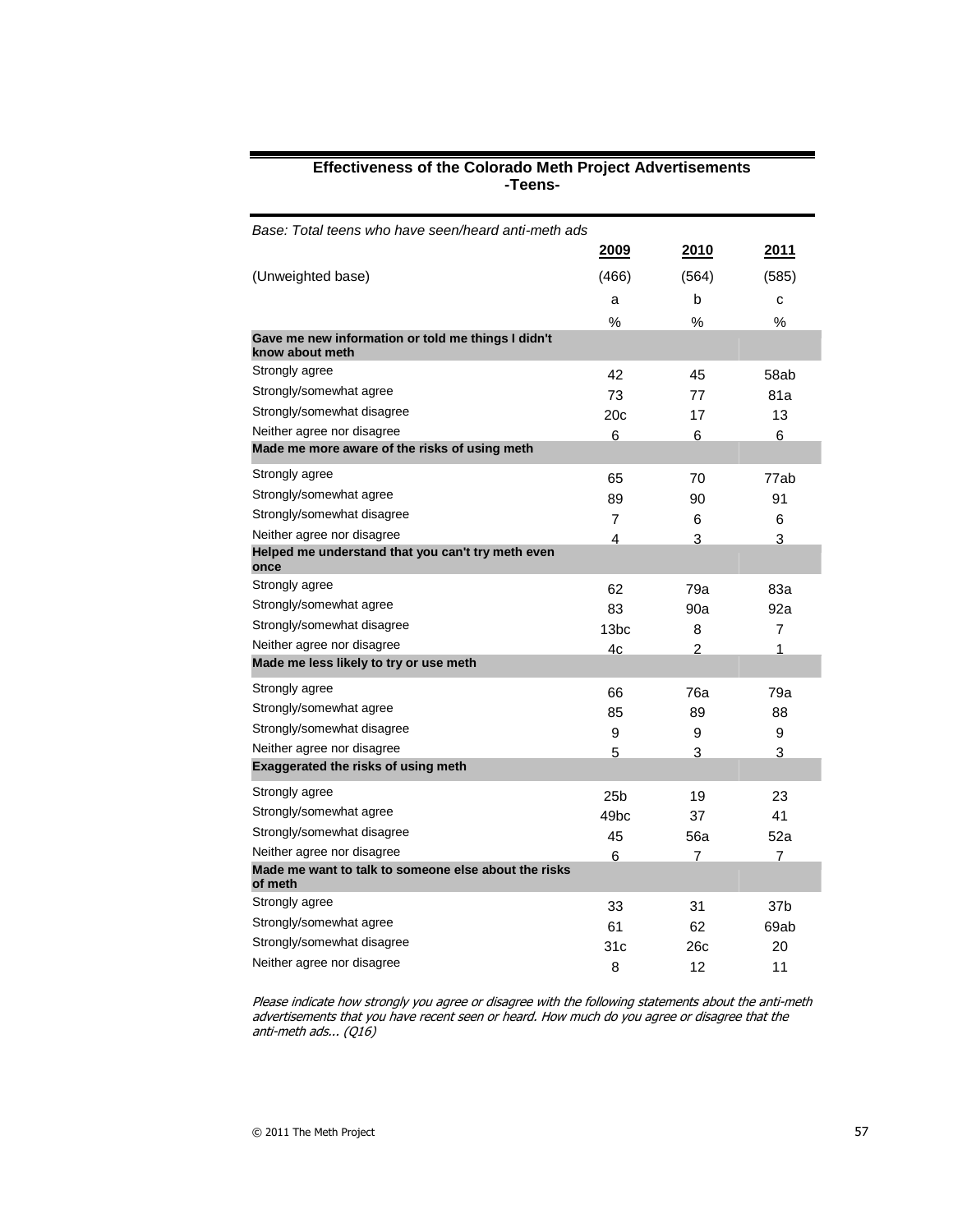| Whether or Not Have Heard of Colorado Meth Project |
|----------------------------------------------------|
| - Teens -                                          |

| (Unweighted base) | 2009      | 2010      | <u>2011</u><br>(585) |
|-------------------|-----------|-----------|----------------------|
|                   | a         | b         | с                    |
|                   | %         | %         | %                    |
| Yes               | <b>NA</b> | <b>NA</b> | 75                   |
| No                | <b>NA</b> | <b>NA</b> | 25                   |

Before this survey, had you ever heard of the Colorado Meth Project? (Q17)

*Base: Total teens who have seen/heard anti-meth ads*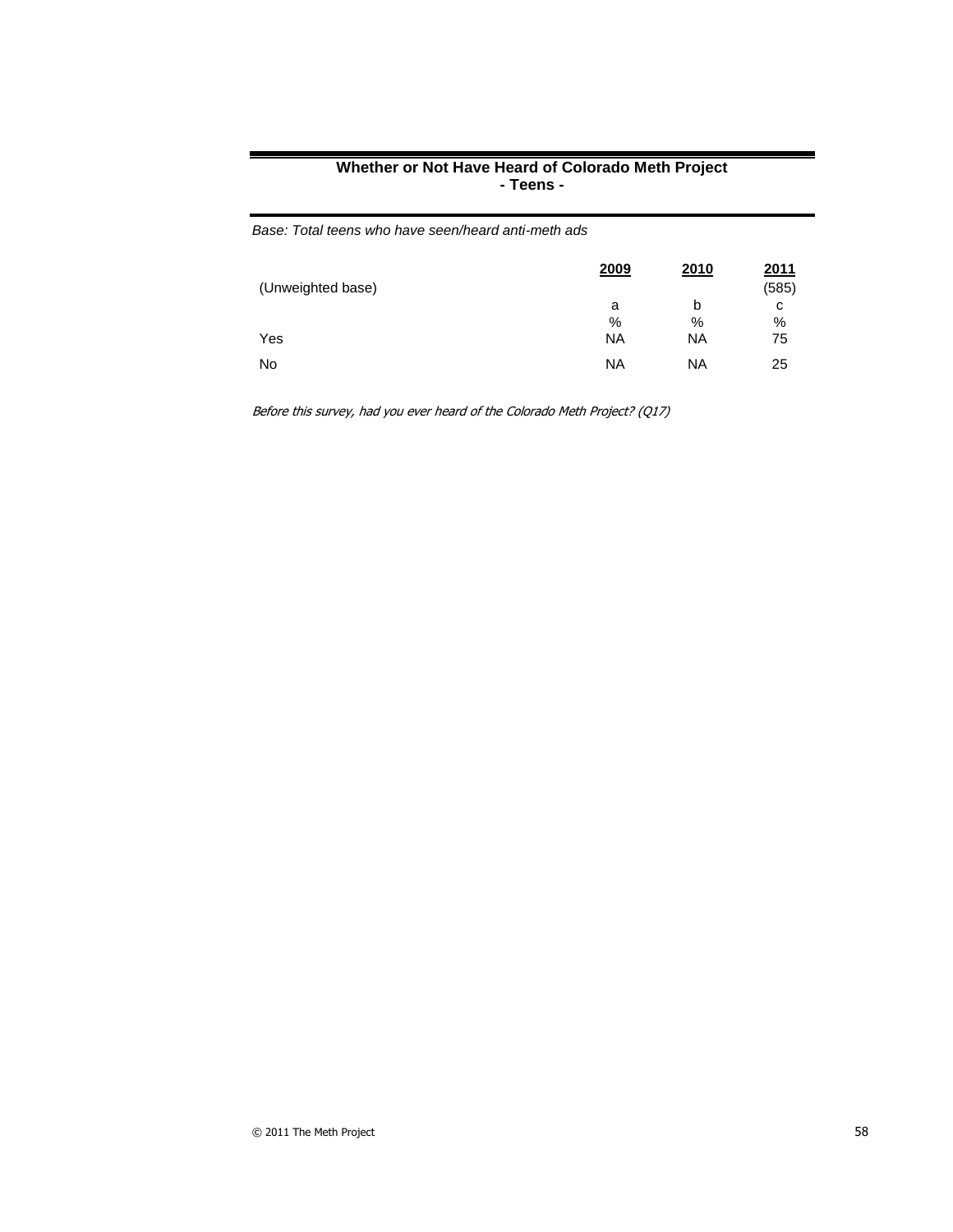# **Appendix 3: About The Meth Project**

# **What is the Meth Project?**

The Meth Project is a large-scale prevention program aimed at significantly reducing meth use through public service messaging, public policy, and community outreach. The Colorado Meth Project, Montana Meth Project, Arizona Meth Project, Idaho Meth Project, Illinois Meth Project, Wyoming Meth Project, Hawaii Meth Project, Georgia Meth Project and other state affiliates implement the Meth Project prevention programs in their respective states. The Meth Project is funded by a grant from the Siebel Foundation.

# **Public Service Messaging**

The Meth Project is active in three areas: 1) public service messaging, 2) public policy, and 3) community action. It sustains a campaign of research-based paid public service messaging—including advertising, public relations, and websites—to effect attitudinal changes regarding methamphetamine use among youth.

At the core of the Meth Project's effort is research-validated, nationally-recognized, highimpact advertising that graphically communicates the risks of meth use. Targeting youth ages 12-17, the Project reaches 70-90% of that target audience three to five times a week with hard-hitting messaging.

The Meth Project conducts extensive surveys and focus group research to more thoroughly understand attitudes and behaviors related to methamphetamine. This research provides the foundation for their messaging programs.

# **Public Policy and Community Action**

The Meth Project activities significantly increase awareness of the critical nature of the meth problem, influencing an escalating public dialogue to find solutions.

The Meth Project coordinates closely with local, state, and federal agencies, including the White House, U.S. Congress, office of the Governor, the Attorney General, law enforcement, the Federal Drug Enforcement Agency, and the Department of Health and Human Services. In October, 2006, the Meth Project was cited by the White House as a model prevention program for the nation.

The Meth Project organizes a broad range of community outreach programs to mobilize communities to assist in meth awareness and prevention activities. Through its Paint the State art contests in Montana and Idaho, the Meth Project prompted thousands of teens and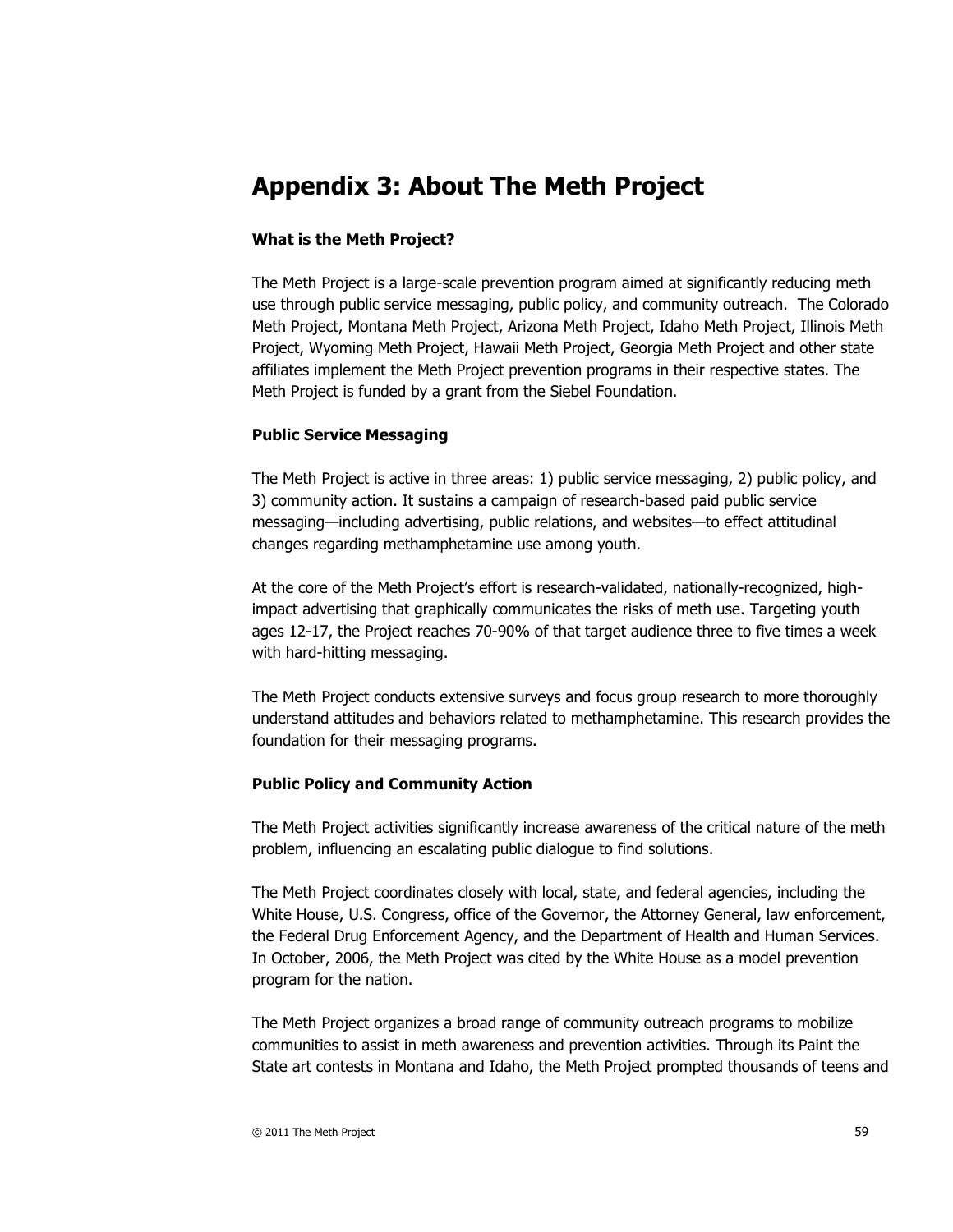their families to take action in the fight against meth use by creating highly visible public art with a strong anti-meth message.

The Meth Project also collaborated with HBO to develop a one-hour documentary film entitled Montana Meth—as part of the organization's mission to raise awareness of the dangers of methamphetamine use. The film shows first-hand the impact of the meth problem in an effort to raise the level of public discourse.

# **The Meth Project Strategy**

The Meth Project employs a three-pronged strategy to achieve a significant reduction in methamphetamine abuse statewide:

- Sustain a large-scale public service advertising campaign targeted at each state's most meth vulnerable group—youth ages 12-17
- Maintain ongoing community outreach to raise the levels of awareness of the critical nature of the meth problem
- Mobilize community groups across the state in meth education and prevention efforts

#### **Consumer Marketing Problem**

Every day, young people are making product consumption decisions regarding meth. Many perceive benefits in using meth. Many perceive little risk in using meth. Unfortunately, many are making the decision to give meth a try. This is the root of the meth problem.

The goal of the Meth Project is to arm the youth, ages 12-17, with the facts about methamphetamine so that they can make a better informed product consumption decision.

For more information about the Meth Project visit [www.methproject.org](http://www.methproject.org/) or contact:

The Meth Project P.O. Box 240 Palo Alto, CA 94302 650-752-1070 [info@methproject.org](mailto:info@methproject.org)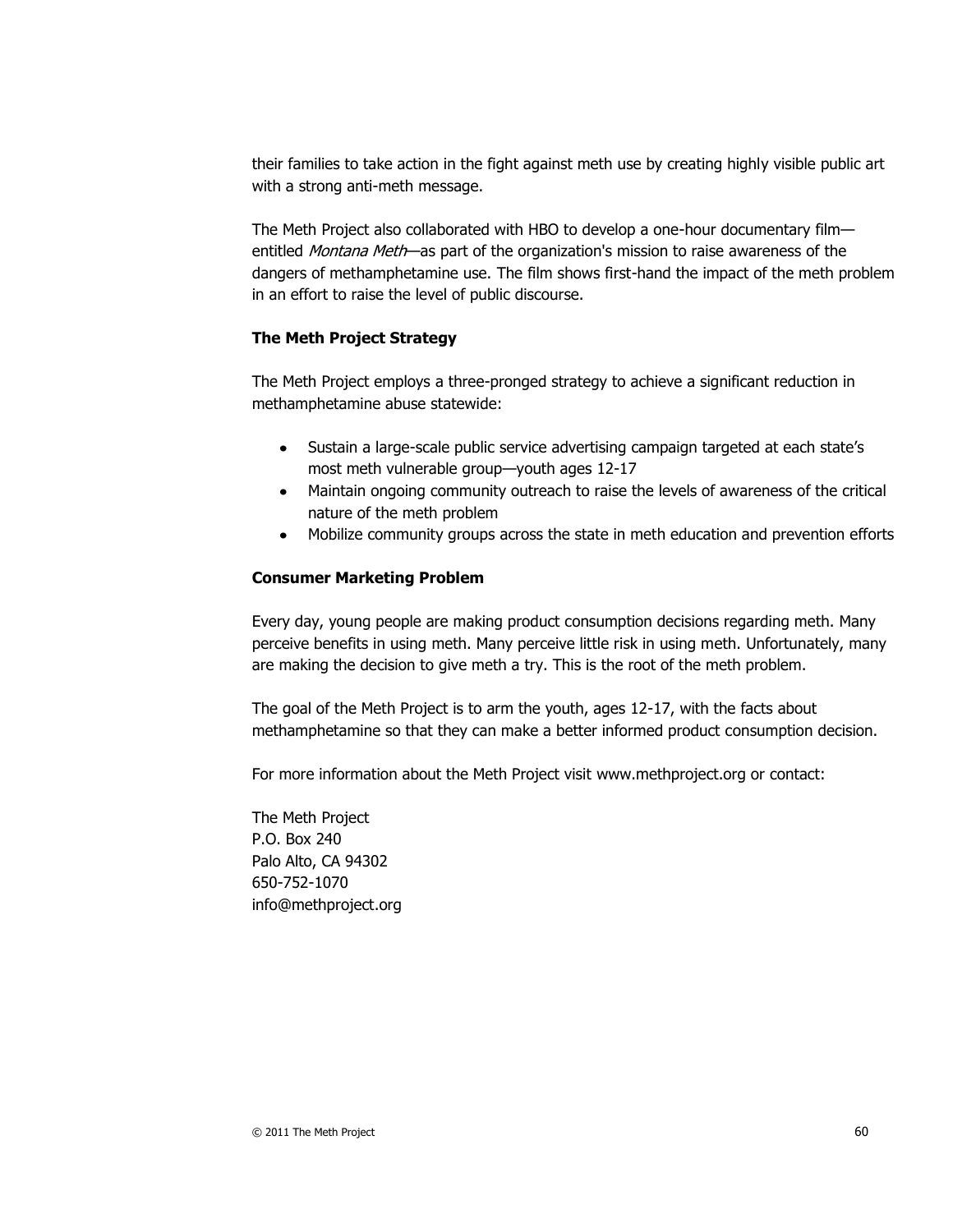# **Appendix 4: About The Colorado Meth Project**

# **Project Overview**

The Colorado Meth Project is a large-scale, statewide program engaged in a range of prevention efforts to reduce methamphetamine use. The program is an affiliate of the Meth Project, a national organization that oversees individual state programs currently running in Montana, Idaho, Illinois, Arizona, Hawaii, Wyoming, and Georgia. Colorado was the sixth state to adopt the Meth Project's prevention campaign.

The Colorado Meth Project was launched as a response to the state's critical methamphetamine problem. Meth use in Colorado is considerably higher than the national average, and according to law enforcement officials, meth is the state's leading drug problem. Potent, low-cost meth is readily available and abused throughout the state.

The financial and social consequences of meth abuse in Colorado are devastating. It is a contributing cause for much of the crime in the state, costs millions of dollars in productivity, contributes to the increasing jail and prison populations and adversely impacts families and children:

- $\bullet$ The annual cost of methamphetamine use to the state of Colorado is estimated at \$1.4 billion per year.<sup>1</sup>
- Colorado ranks #8 in the country for total number of Meth users 12 and older.<sup>2</sup>
- Seventy-three percent (73%) of all Colorado meth users entering treatment in 2007 reported first using meth before age 25, including 41% who started at 17 or younger.<sup>3</sup>
- Nearly one-third (32%) of all drug related offenses in Colorado in 2007 were methrelated, 56% higher than the national average.<sup>4</sup>
- Colorado ranks #6 in the U.S. for per capita identity theft.<sup>5</sup>

#### **Strategic Approach**

The Colorado Meth Project has implemented a statewide, integrated prevention campaign that includes public service messaging, community outreach, and public policy initiatives. The centerpiece of the program is research-based advertising that graphically communicates the risks of meth use.

-

<sup>&</sup>lt;sup>1</sup>Estimate based on RAND, The Economic Cost of Methamphetamine Use in the United States, 2005 Cost Model 2 SAMHSA. Office of Applied Studies, National Surveys on Drug Use and Health 2003-2006. 2007.

<sup>&</sup>lt;sup>3</sup>Colorado Division of Behavioral Health, 2007 Age of first use by Meth users, 2008.

<sup>4</sup> ONDCP, Profile of Drug Indicators, State of Colorado, 2008

<sup>&</sup>lt;sup>5</sup> Federal Trade Commission, Identity Theft Victim Complain Data, Identity Theft Clearinghouse, 2007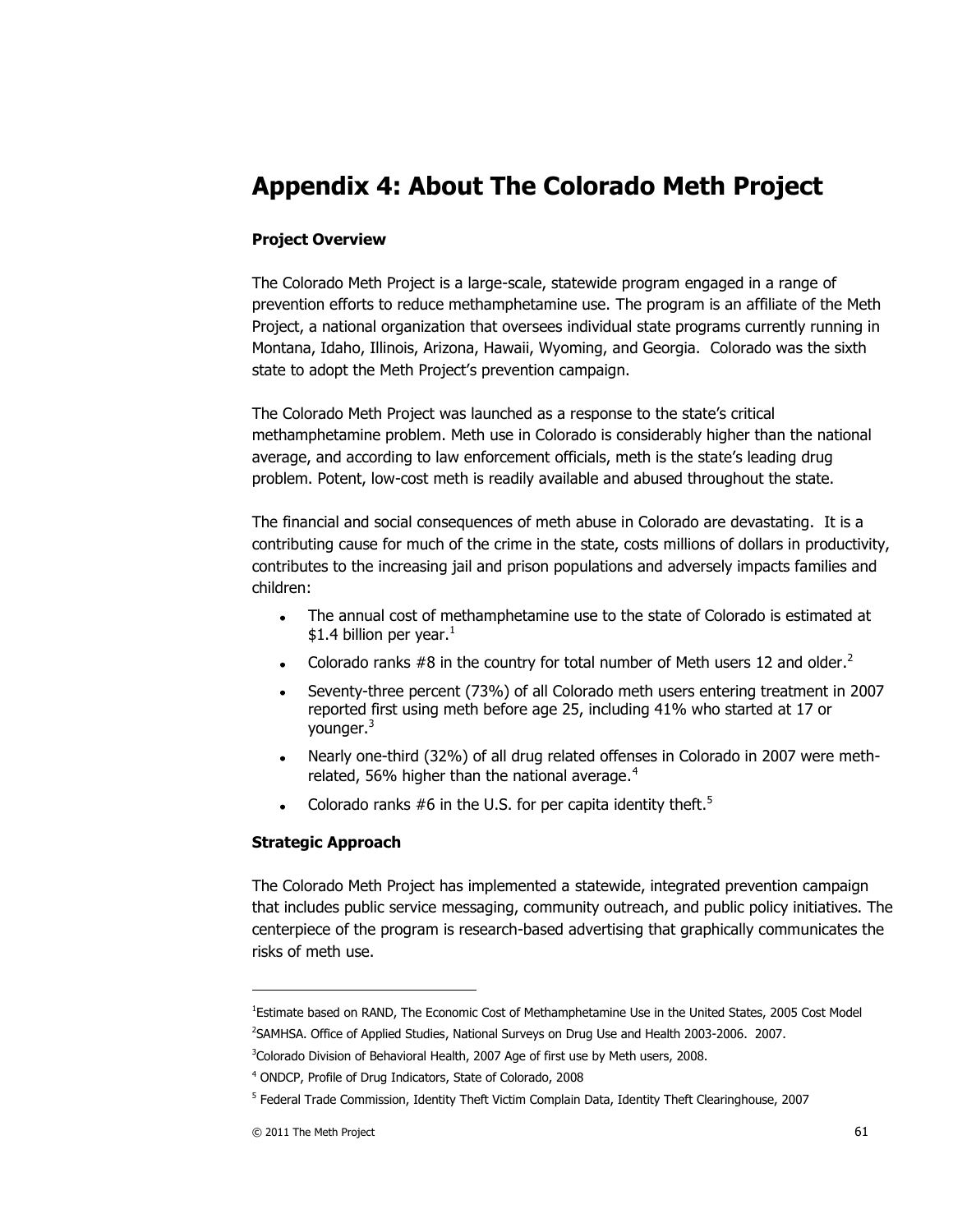# **Recognition for the Program**

The Colorado Meth Project began airing advertising throughout the state on May 7, 2009. The ads were created by the Meth Project, which has received 45 advertising industry awards including:

- 2 Gold Effie Awards
- Grand Effie Award Finalist
- 11 Gold Addy Awards
- 19 Silver Addy Awards
- Cannes Lion Award
- 7 AdCritic.com "Top Ten" Awards for the best ads in the U.S.

#### **Research and Measurement**

To track and refine the program's effectiveness and guide the program's messaging, the Colorado Meth Project will utilize a comprehensive research program, including both quantitative and qualitative studies, to measure attitudes and behaviors related to methamphetamine use, including the statewide Colorado Meth Use & Attitudes Survey.

#### **Project Funding**

The Colorado Meth Project is funded through the generous contributions of private individuals, corporations, and foundations.

For more information about the Colorado Meth Project, please visit www.coloradomethproject.org or contact:

The Colorado Meth Project P.O. Box 689 Broomfield, CO 80038 866-885-7701 info@coloradomethproject.org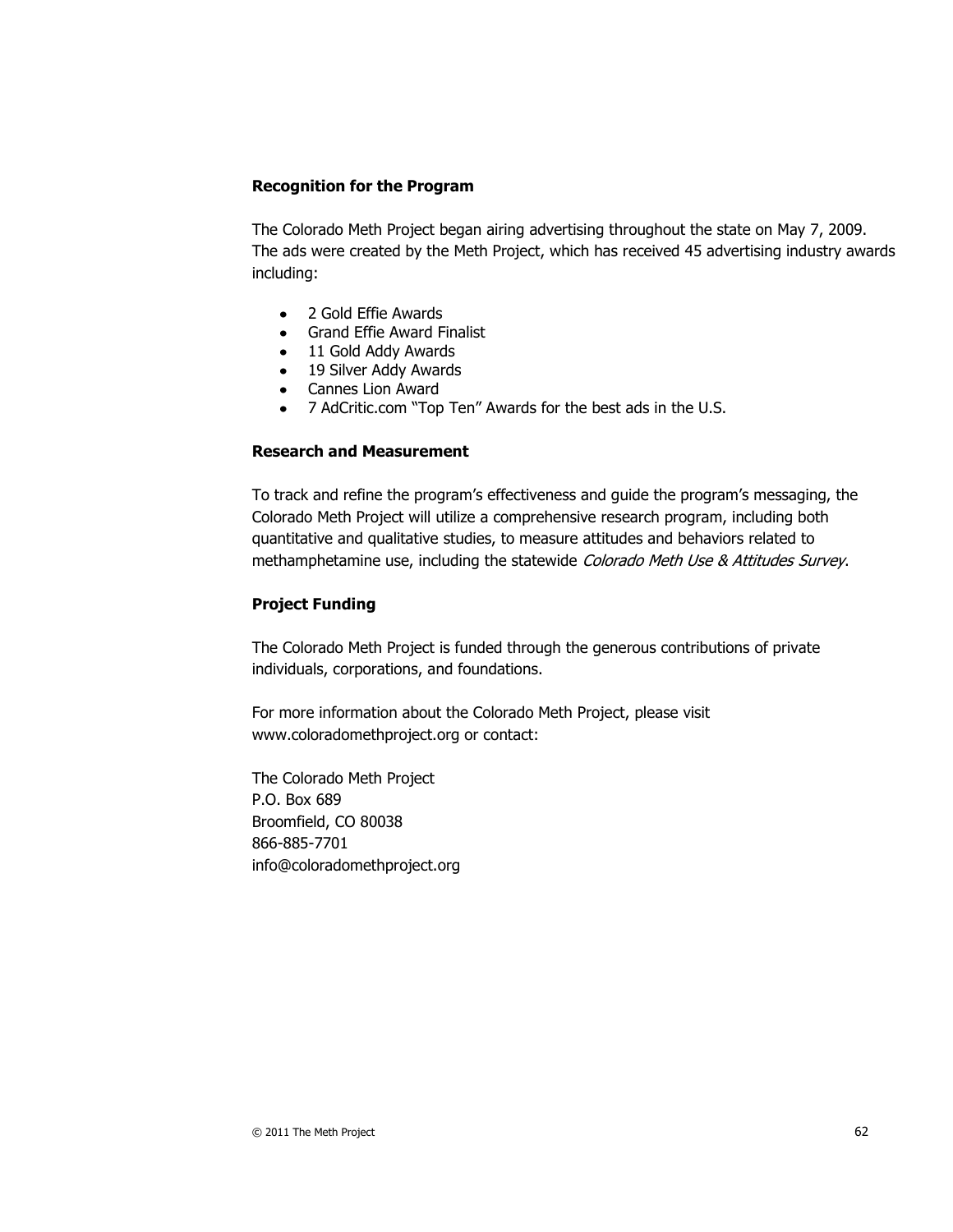# **Appendix 5: About GfK Roper Public Affairs & Corporate Communications**

GfK Roper Public Affairs & Corporate Communications traces its roots back to the 1930s, when it, along with rivals Gallup and Crossley, pioneered the polling and marketing research techniques in use today.

Today GfK Roper provides services to a wide range of clients who require research—in America and around the world—on topics ranging from public policy to communications effectiveness to brand strategy. Roper clients include government agencies, NGOs, universities, think tanks, Fortune 500 companies, and major media outlets, among many others.

In addition to Roper's custom research capabilities, it owns the world's longest-running public opinion and consumer research databases: GfK Roper Reports US, tracking American citizen and consumer opinion since 1973; and GfK Roper Reports Worldwide, since 1995 measuring multicultural similarities and differences in over 30 countries on six continents; and Roper Polls on current issues.

GfK Roper Public Affairs & Corporate Communications is a division of GfK Custom Research North America. Headquartered in New York, GfK Custom Research North America is part of the GfK Group, the world's fourth-largest market research organization. It comprises approximately 130 companies located in more than 70 countries and over 7,700 employees worldwide.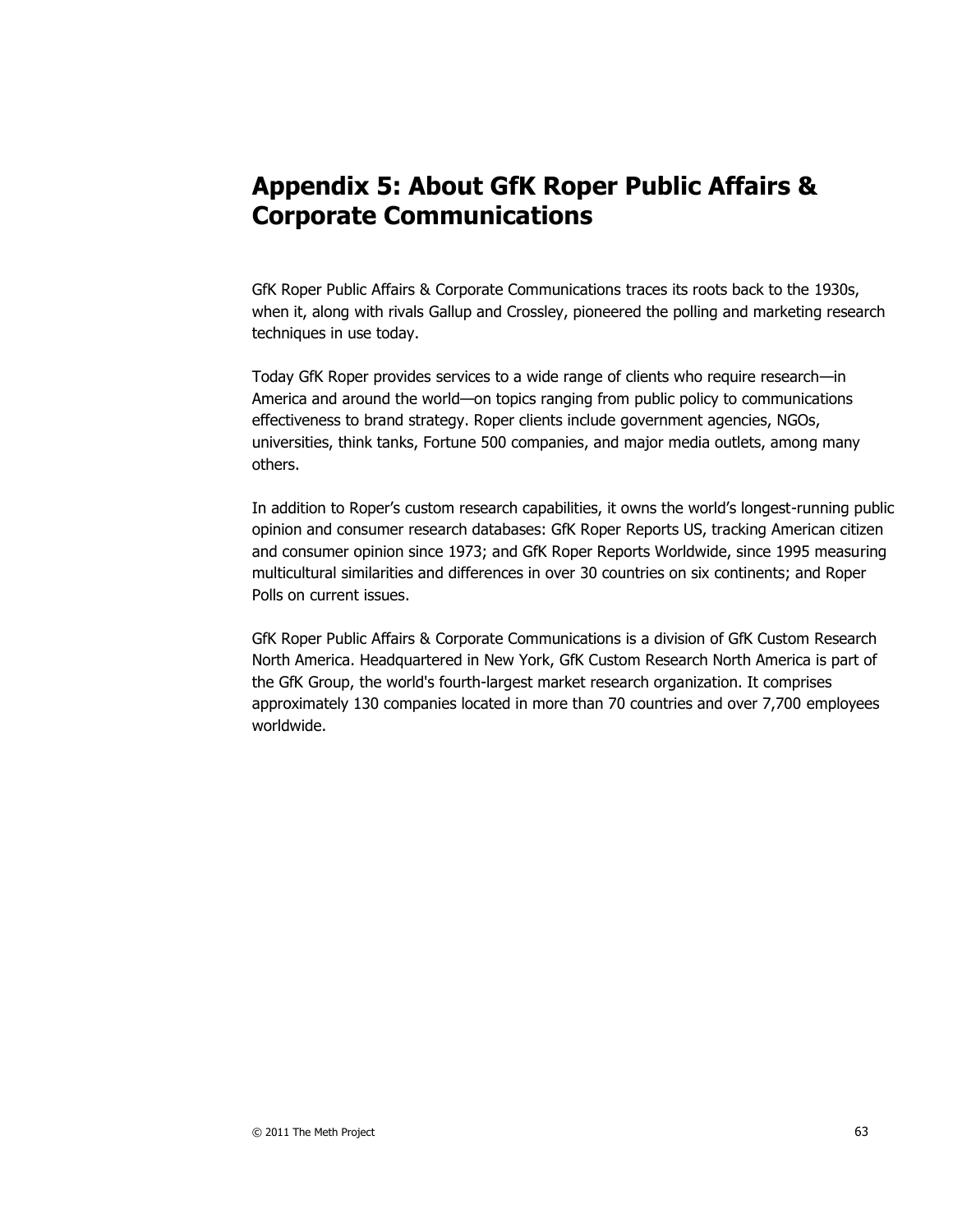#### **Screener**

**Hello, my name is \_\_\_\_\_\_\_\_\_\_\_\_\_\_\_\_\_\_ . I'm calling from Roper, a public opinion research company. We are conducting a survey about issues that are important to people in your state and would like to include the views of someone in your household.** 

#### **AS NECESSARY:**

- **Your answers to this survey are completely confidential.**
- **We are a research company and we don't sell anything. No one will ever try to sell you something as a result of this survey.**
	- 1 Adult on phone [GO TO S1]
	- 2 Will get adult on phone [REPEAT INTRO AND GO TO S1]
	- 3 No adult available [ARRANGE CALLBACK]
	- 4 Screening refusal [TERMINATE]

#### **Sa. Just to confirm, what state do you live in?**

- 1 Colorado
- 2 Not Colorado[TERMINATE]
- REF Refused [TERMINATE]
- **S1. First, I'd like to know just a little about your household. Would you tell me, please, how many adults, 18 years and older, are there living in your household?**
	- 1 One
	- 2 More than one
	- REF Refused

# **S2. And how many children, between the ages of 12 and 17, are living in your household?**

Record number

PROGRAMMER: IF 1 IN S2 ASK S3. IF MORE THAN ONE IN S2 GO TO S4. IF REFUSED IN S2, THANK AND TERMINATE **S3. Thinking about the 12 to 17 year old, is that person in grade 7 through 12, in school?**

- 1 Yes [GO TO S5]
- 2 No [THANK & TERMINATE]
- REF Refused [THANK & TERMINATE]

# PROGRAMMER: ASK IF MORE THAN ONE 12-17.

**S4. Thinking about just those who are 12 to 17 years of age, how many are in grades 7 through 12, in school?**

Record number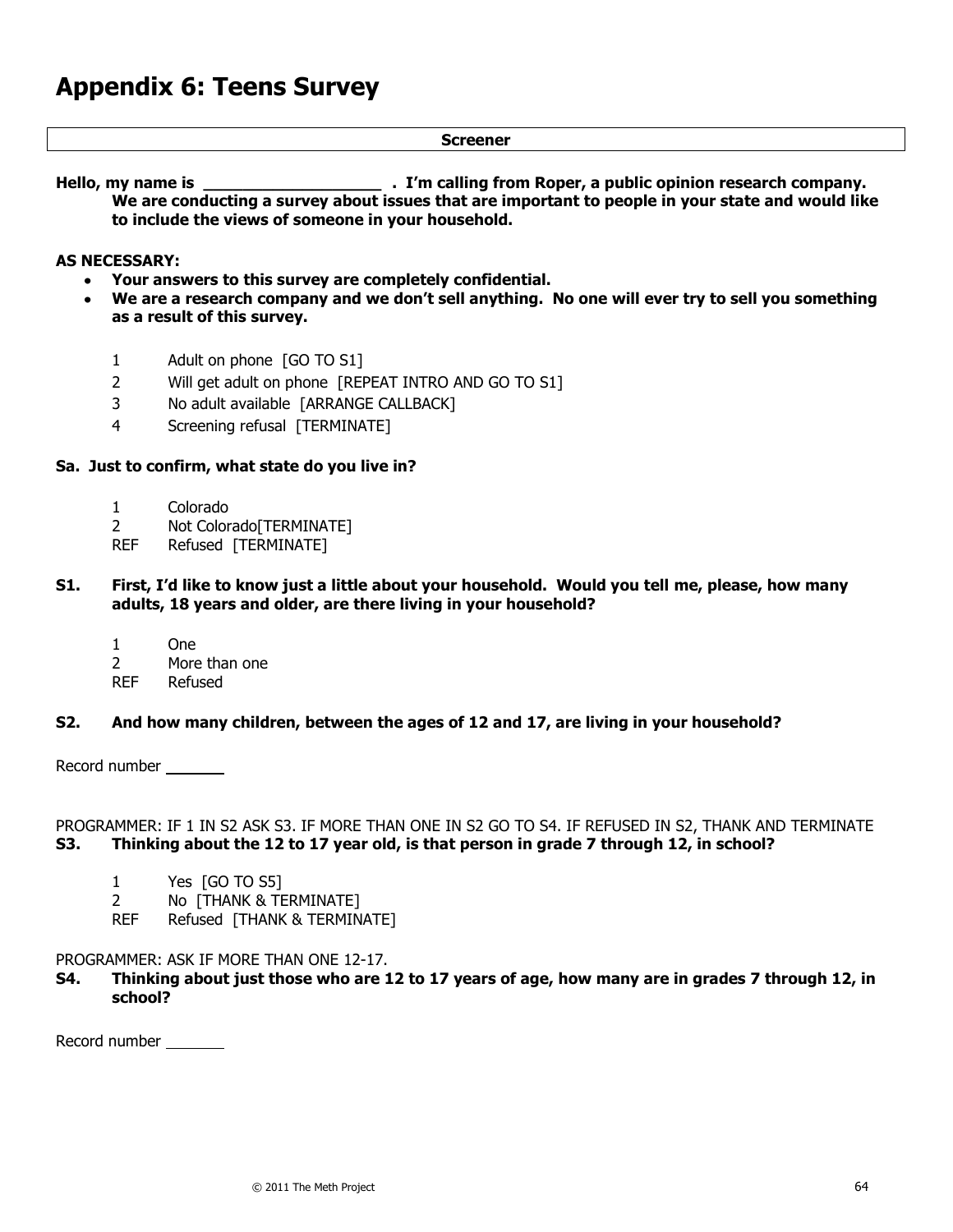PROGRAMMER: IF 1 IN S4 ASK S5. IF MORE THAN ONE IN S4 GO TO S6. IF ZERO IN S4, THANK AND TERMINATE **S5 How old is that child? (IF NEEDED: The one who is in grade 7 through 12)**

- 1 12(GO TO S7)
- 2 13(GO TO S7)
- 3 14(GO TO S7)
- 4 15(GO TO S7)
- 5 16(GO TO S10)
- 6 17(GO TO S10)

PROGRAMMER: ASK S6 IF MORE THAN ONE IN GRADES 7-12.

**S6 Thinking about just those 12-17 year olds who are in grades 7 through 12, would you tell me their ages please?**

ENTER NUMBER OF CHILDREN IN EACH AGERANGE:

12 years

- 13 years
- 14 years
- $\overline{\phantom{a}}$ 15 years
- 16 years
- 17 years

PROGRAMMER: RANDOMLY SELECT ONE OF THE AGES IN WHICH THERE ARE 1 OR MORE CHILDREN

IF SELECTED AGE GROUP IS 12 – 15, GO TO S7 IF SELECTED AGE GROUP IS 16 OR 17, GO TO S11

#### PROGRAMMER: ASK S7 IF CHILD IS 12-15 YEARS OF AGE.

- **S7. May I please speak with someone who is a parent or guardian of the (AGE) year-old in your household?**
	- 1 Yes, speaking
	- 2 Yes, will bring to phone
	- 3 No, not available [SCHEDULE CALLBACK]
	- 4 No, refused [THANK & TERMINATE]
- **S8. (WHEN PARENT ON PHONE) (IF NEW PERSON ON PHONE: Hello, I'm calling from Roper, a national opinion research firm.) We are conducting a survey among children in Colorado and would like to speak with your child who is (AGE) years old. The answers to these questions will be used to create programs within your community to increase awareness of social problems that teens encounter these days. Would you give me permission to speak with that child?**
	- 1 Yes, permission given
	- 2 No, permission denied [THANK & TERMINATE]

# **S9. May I speak with that child now?**

- 1 Yes, will get [GO TO S11]
- 2 No, not available [SCHEDULE CALLBACK]
- 3 No, child refuses [THANK & TERMINATE]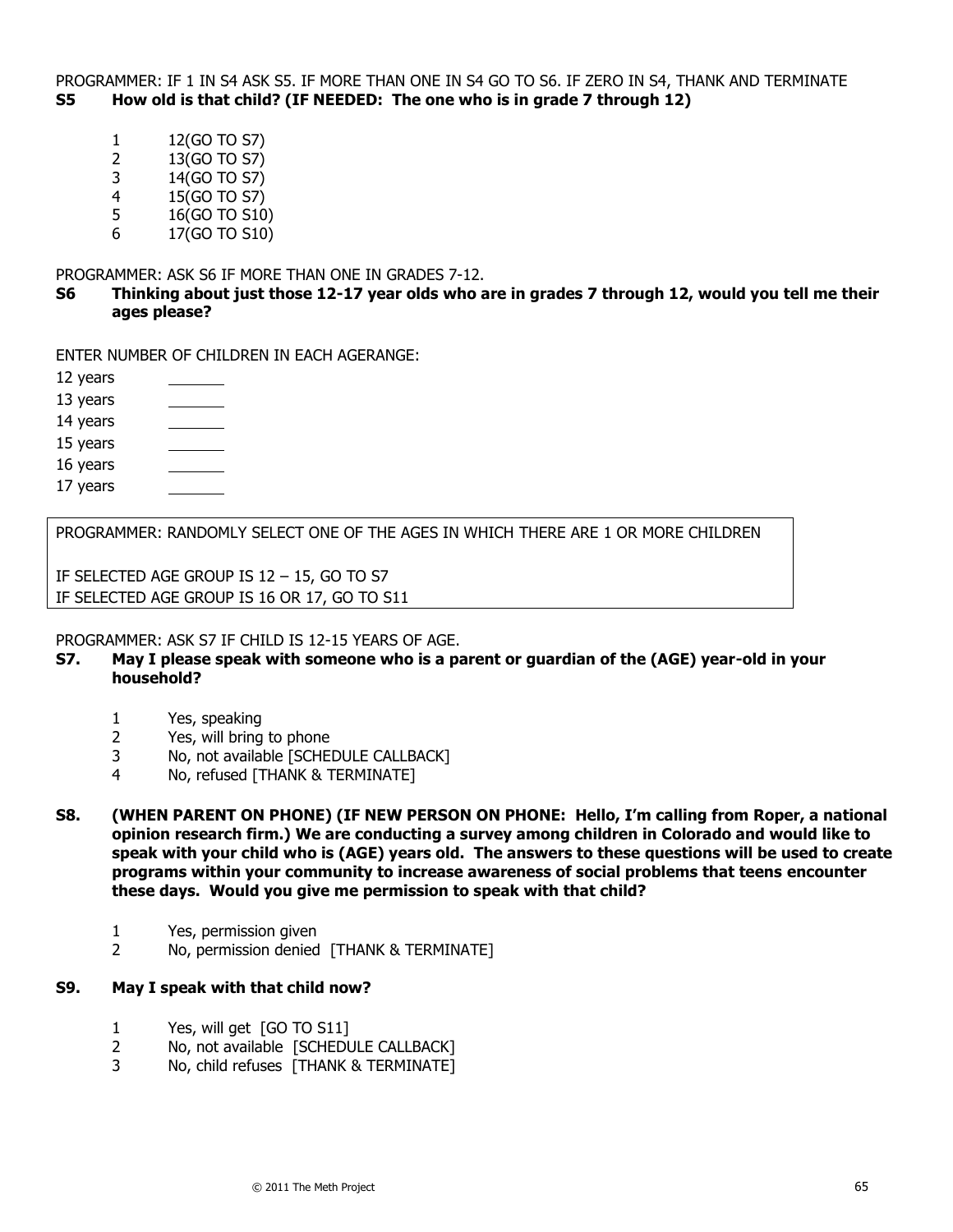#### **S10. (SELECTED CHILD IS 16 OR 17 YEARS OF AGE) For this survey, I would like to speak with the (AGE) year-old in your household. May I speak with that person?**

- 1 Yes, will get<br>2 No, not avail
- No, not available [SCHEDULE CALLBACK]
- 3 No, child refuses [THANK & TERMINATE]
- **S11. (WHEN SELECTED CHILD IS ON PHONE) Hello, I'm calling from Roper, a national opinion research firm. We are conducting a survey among children and teens in Colorado and we would like to include your opinions.**

#### First, would you tell me, please, how old are you? RECORD AGE \_\_\_\_\_\_\_\_\_\_\_

(PROGRAMMER: VALID RANGE 12-17)

#### **S12. What grade are you currently in, in school?**

- 7 7th grade
- 8 8th grade
- 9 9th grade
- 10 10th grade
- 11 11th grade
- 12 12th grade

#### **YAS3. Which, if any, of the following drugs have you heard of? (READ EACH ITEM.)**

- 1 Cocaine
- 2 Ecstasy
- 3 Heroin
- 4 LSD
- 5 Marijuana, also known as pot or weed
- 6 Methamphetamines, also known as meth, crank, crystal, glass, ice, or tina
- 7 Amphetamines, also known as speed or white cross
- 8 None of the above

PROGRAMMER: SKIP TO D1- D10 IF "METHAMPHETAMINE" IS NOT SELECTED OR IF "DK" OR 'REF"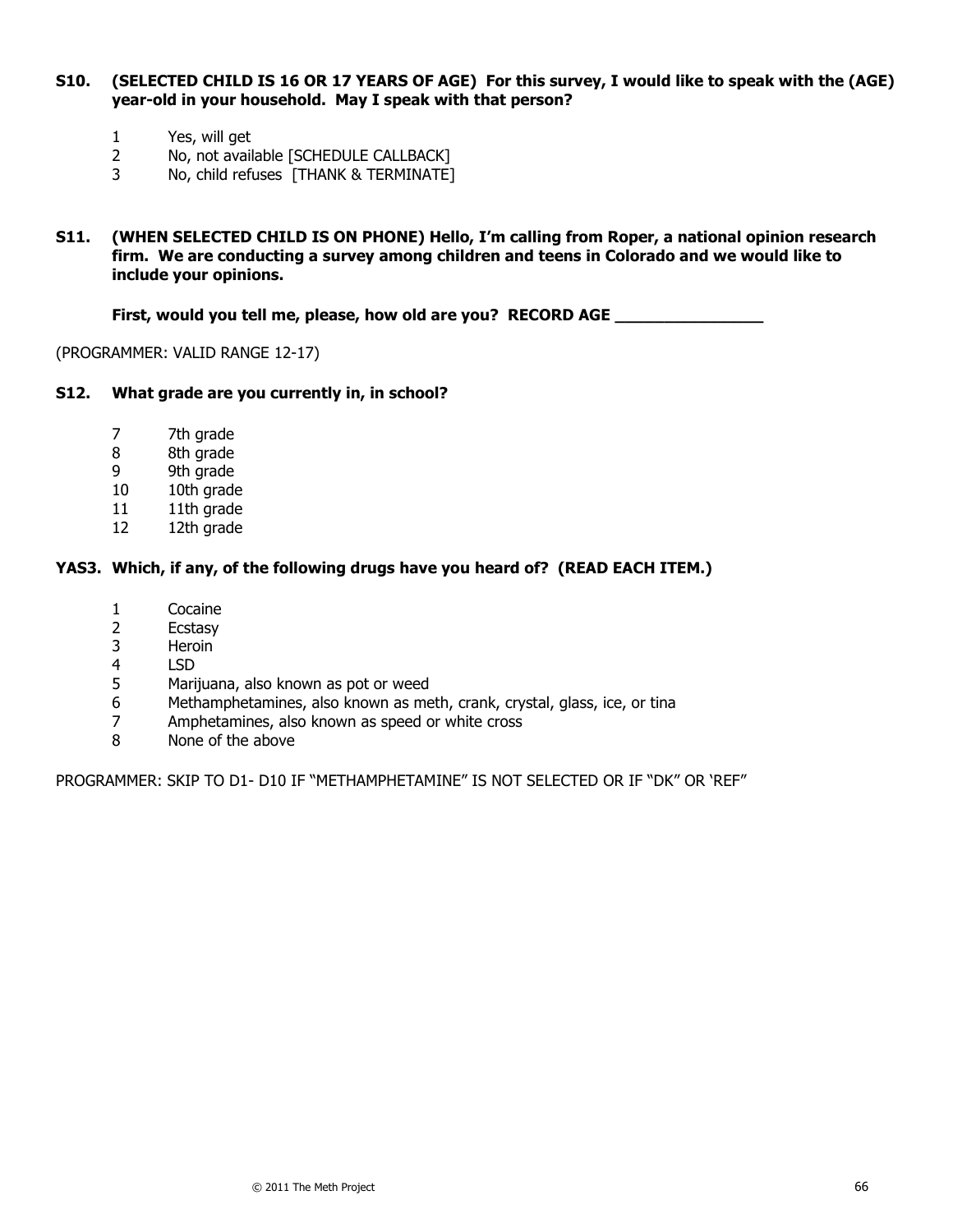- Many of the remaining questions ask about "meth," also known as methamphetamine, crank, crystal, glass, **ice, or tina.**
- 1. Whether or not you or someone you know uses "meth," we would like your thoughts. How much do **you agree or disagree with the following statements about meth? Do you agree strongly, agree somewhat, neither agree nor disagree, disagree somewhat or disagree strongly that meth [INSERT]? What about…?**

|                                       | Strongly | Somewhat | Neither Agree | Somewhat | Strongly        |
|---------------------------------------|----------|----------|---------------|----------|-----------------|
| <b>[RANDOMIZE]</b>                    | Agree    | Agree    | nor Disagree  | Disagree | <b>Disagree</b> |
|                                       |          | 4        |               |          |                 |
|                                       |          |          |               |          |                 |
|                                       |          |          |               |          |                 |
|                                       |          |          |               |          |                 |
| Makes you feel euphoric or very happy |          |          |               |          |                 |
|                                       |          |          |               |          |                 |
|                                       |          |          |               |          |                 |
|                                       |          |          |               |          |                 |
|                                       |          |          |               |          |                 |

**2. How much risk, if any, do you think there is involved in each of the following activities. Is there great risk, moderate risk, slight risk or no risk involved in [INSERT]? What about…?**

INTERVIEWER: [READ AS NECESSARY] IS THERE GREAT RISK, MODERATE RISK, SLIGHT RISK OR NO RISK INVOLVED?

|                      | Great       | Moderate | Slight                   | No   |
|----------------------|-------------|----------|--------------------------|------|
| [RANDOMIZE BY GROUP] | <b>Risk</b> | Risk     | <b>Risk</b>              | Risk |
|                      |             | 3        | $\overline{\mathcal{L}}$ |      |
|                      |             |          |                          |      |
|                      |             |          |                          |      |
|                      |             |          |                          |      |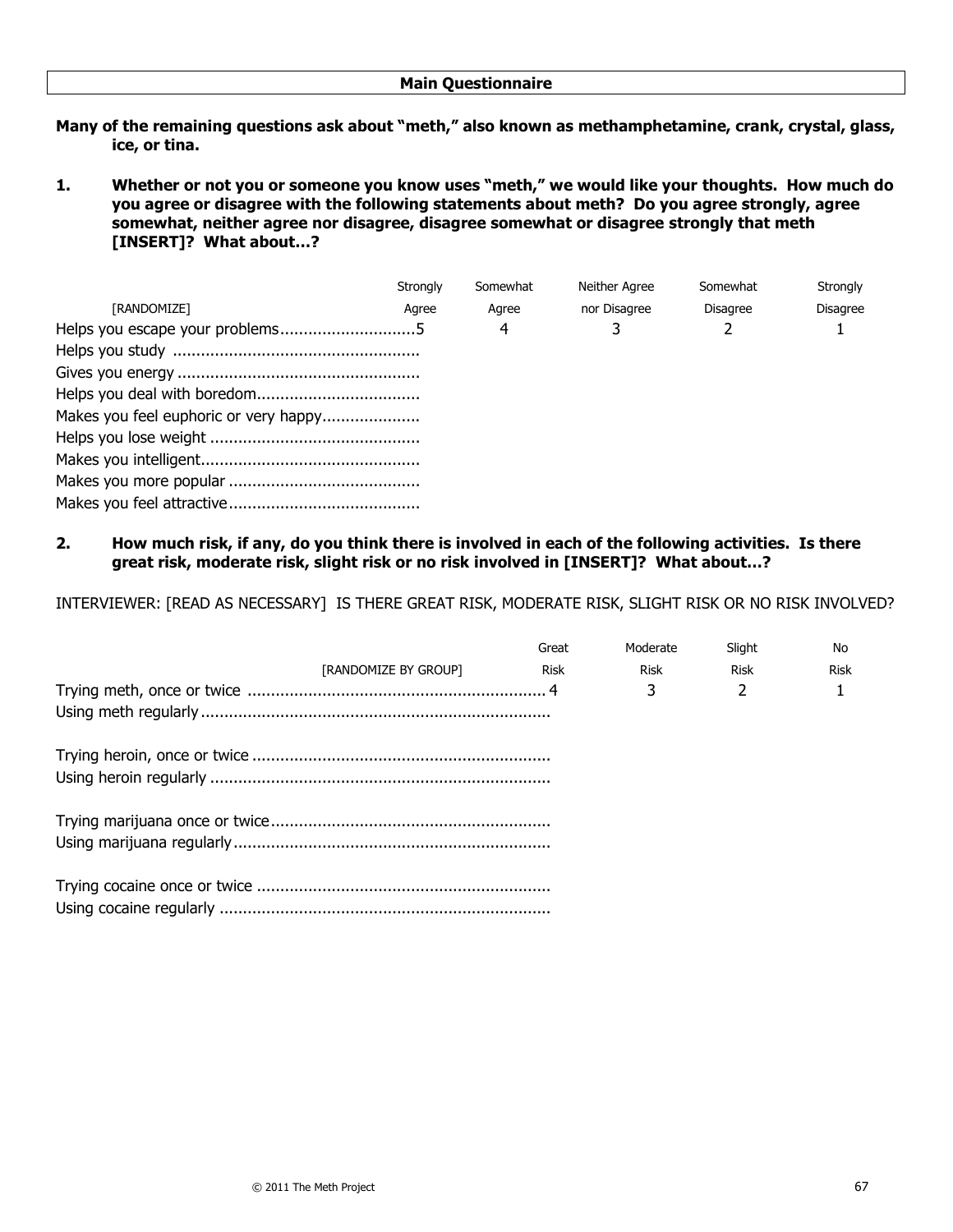**3. How much risk do you think there is that each of the following would happen to someone who tries meth once? Is there great risk, moderate risk, slight risk or no risk of…[READ LIST]?**

| <b><i>FRANDOMIZET</i></b>                              | Great<br>Risk | Moderate<br>Risk | Slight<br>Risk | No.<br>Risk |
|--------------------------------------------------------|---------------|------------------|----------------|-------------|
|                                                        |               | 3                | 2              |             |
|                                                        |               |                  |                |             |
|                                                        |               |                  |                |             |
|                                                        |               |                  |                |             |
|                                                        |               |                  |                |             |
|                                                        |               |                  |                |             |
|                                                        |               |                  |                |             |
|                                                        |               |                  |                |             |
|                                                        |               |                  |                |             |
|                                                        |               |                  |                |             |
| Being a negative influence on a younger brother/sister |               |                  |                |             |
|                                                        |               |                  |                |             |
|                                                        |               |                  |                |             |
|                                                        |               |                  |                |             |

**4. How much do you approve or disapprove of the following activities? Do you strongly approve, somewhat approve, neither approve nor disapprove, somewhat disapprove or strongly disapprove of [INSERT]? What about…?** 

**[READ AS NECESSARY] Is that strongly approve, somewhat approve, neither approve nor disapprove, somewhat disapprove or strongly disapprove?**

|                                | <b>Strongly</b> | Somewhat | Neither Approve | Somewhat   | Strongly   |
|--------------------------------|-----------------|----------|-----------------|------------|------------|
| [RANDOMIZE]                    | Approve         | Approve  | Nor Disapprove  | Disapprove | Disapprove |
| Trying meth once or twice5     |                 | 4        |                 |            |            |
| Using meth regularly           |                 |          |                 |            |            |
| Trying heroin once or twice    |                 |          |                 |            |            |
| Using heroin regularly         |                 |          |                 |            |            |
| Trying marijuana once or twice |                 |          |                 |            |            |
| Using marijuana regularly      |                 |          |                 |            |            |
| Trying cocaine once or twice   |                 |          |                 |            |            |
| Using cocaine regularly        |                 |          |                 |            |            |

**5. How difficult, or easy, do you think it would be for YOU to get each of the following types of drugs? Do you think it would be very difficult to get, somewhat difficult, somewhat easy, or very easy to get [INSERT] or are you not sure? What about...? [READ EACH ITEM].** 

| [RANDOMIZE] | Verv<br><b>Difficult</b> | Somewhat<br><b>Difficult</b> | Somewhat<br>Easy | Verv<br>Easy | <b>Not</b><br>Sure |
|-------------|--------------------------|------------------------------|------------------|--------------|--------------------|
|             |                          |                              |                  |              |                    |
|             |                          |                              |                  |              |                    |
|             |                          |                              |                  |              |                    |
|             |                          |                              |                  |              |                    |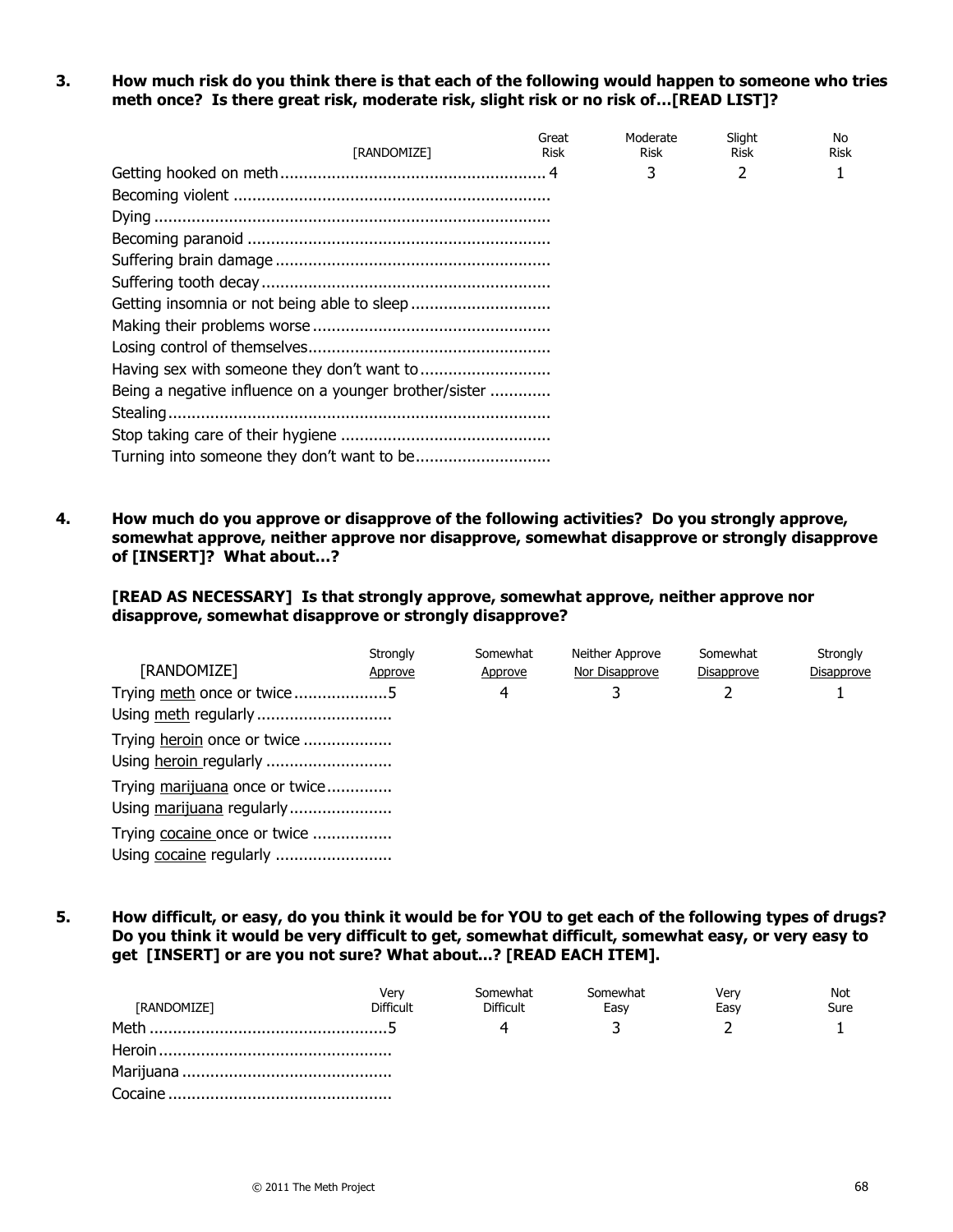#### **6. Do you have any CLOSE FRIENDS WHO USE METH**?

- 1 Yes
- 2 No<br>DK Not
- Not sure

**7. Have any of your friends been in treatment for using METH?** 

- 1 Yes<br>2 No
- No.

**8. Would your friends give you a hard time for using METH?**

- 1 Yes
- 2 No

# **9. Has anyone EVER OFFERED YOU or tried to get you to use METH?**

- 1 Yes
- 2 No

# **10. Have you told your friends NOT to use METH?**

- 1 Yes
- 2 No

# **10a. In the past year, how often have your PARENTS talked to you about METH? Have you talked with your parents…[READ EACH ITEM]**

- 1 Never[SKIP TO Q10B2]
- 2 Once
- 3 Two or three times
- 4 Four or more times

#### **10b. When was the LAST TIME your PARENTS talked to you about METH? Was it… [READ EACH ITEM]**

- 1 Within the past 7 days
- 2 More than 1 week to 1 month ago
- 3 More than 1 month to 6 months ago
- 4 More than 6 months ago, but in the past year
- 5 More than a year ago
- 6 Never

# PROGRAMMER: ASK 10B2 IF NEVER IN Q10A

# **10b2. Have you ever talked to your parents about meth?**

- 1 Yes<br>2 No
- N<sub>o</sub>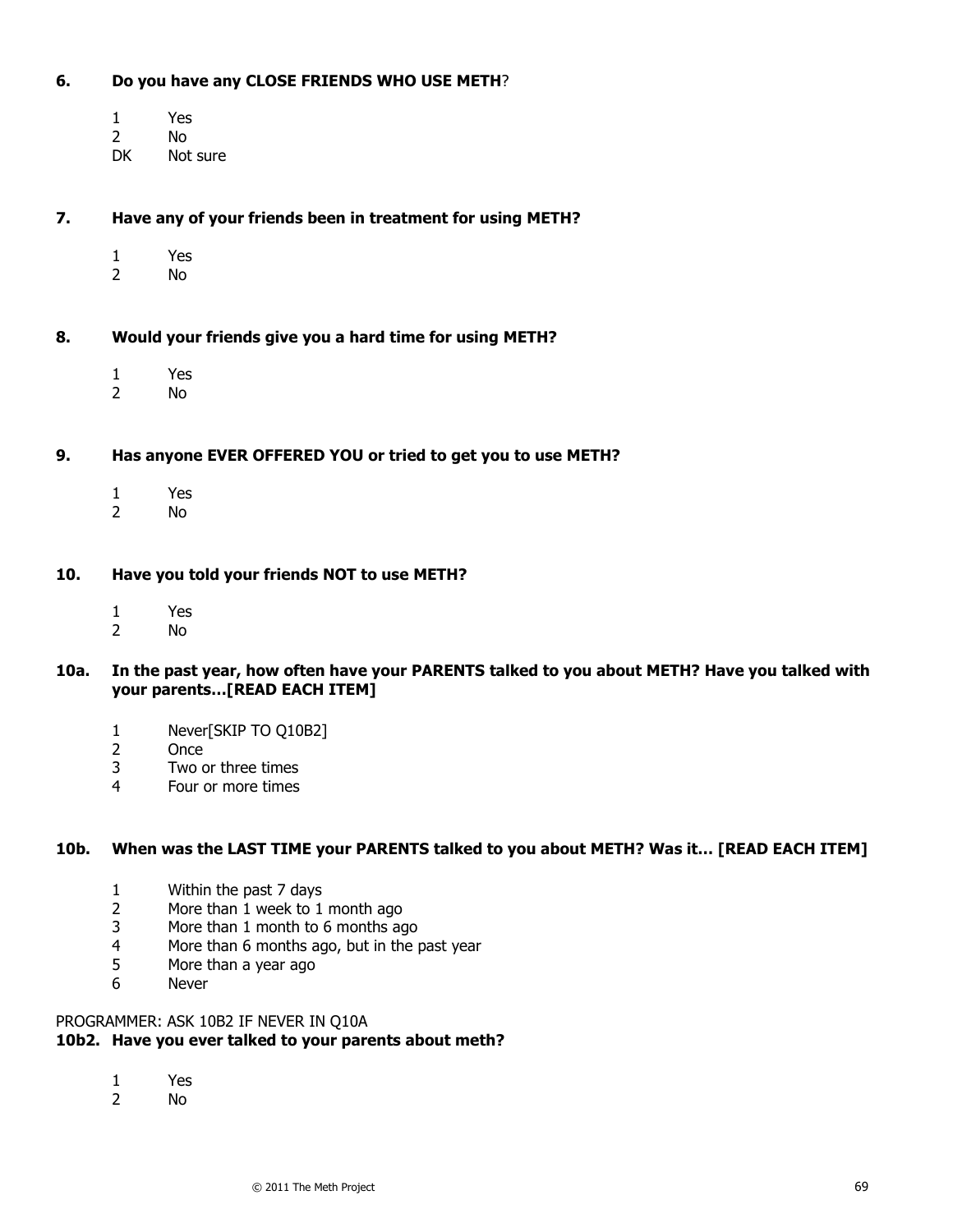#### **11. Have any members of your family been in treatment for using METH?**

- 1 Yes
- 2 No

# **12. Which of the following sources, if any, would you go to in order to find information about METH? (READ EACH ITEM. ACCEPT MULTIPLE RESPONSES)**

[RANDOMIZE]

- 1 Parents
- 2 Friends
- 3 The Internet, websites
- 4 Television
- 5 School
- 6 Radio
- 7 Magazines
- 8 Other
- DK Don't know

PROGRAMMER: IF "THE INTERNET, WEBSITES" MENTIONED IN Q12, ASK Q12z. OTHERWISE, SKIP TO Q12a.  **12z. Which websites you would go to in order to find information about meth?**

 $\Box$ 

**12a. Besides school, friends and family, there are other sources where one can go to get advice or opinions. How much do you value the advice and/or opinions from each of the following on a scale of 1 to 5, where 1 is highly valuable and 5 is not at all valuable. (READ EACH ITEM)** 

| [RANDOMIZE]                            | Highly valuable |               |   |   | Not at all valuable |
|----------------------------------------|-----------------|---------------|---|---|---------------------|
|                                        |                 | $\mathcal{P}$ | 3 | 4 | 5                   |
| TV shows, news or movies               |                 |               |   |   |                     |
|                                        |                 |               |   |   |                     |
| Print ads in newspapers or magazines   |                 |               |   |   |                     |
|                                        |                 |               |   |   |                     |
|                                        |                 |               |   |   |                     |
| Posters on buses, bus stops or subways |                 |               |   |   |                     |
|                                        |                 |               |   |   |                     |
|                                        |                 |               |   |   |                     |
|                                        |                 |               |   |   |                     |

- **12b. Have you ever seen or heard any anti-drug advertising on the radio, TV, in the newspaper, on**  billboards, at school or any other places that uses the phrase, "Not even once"?
	- 1 Yes
	- 2 No
- **13. How frequently do you see or hear commercials or ads telling you about the risks of meth? (READ EACH ITEM)**
	- 1 Not at all[SKIP TO Q20]
	- 2 Less than once a month
	- 3 1-3 times a month
	- 4 1-3 times a week
	- 5 Every day or almost every day
	- 6 More than once a day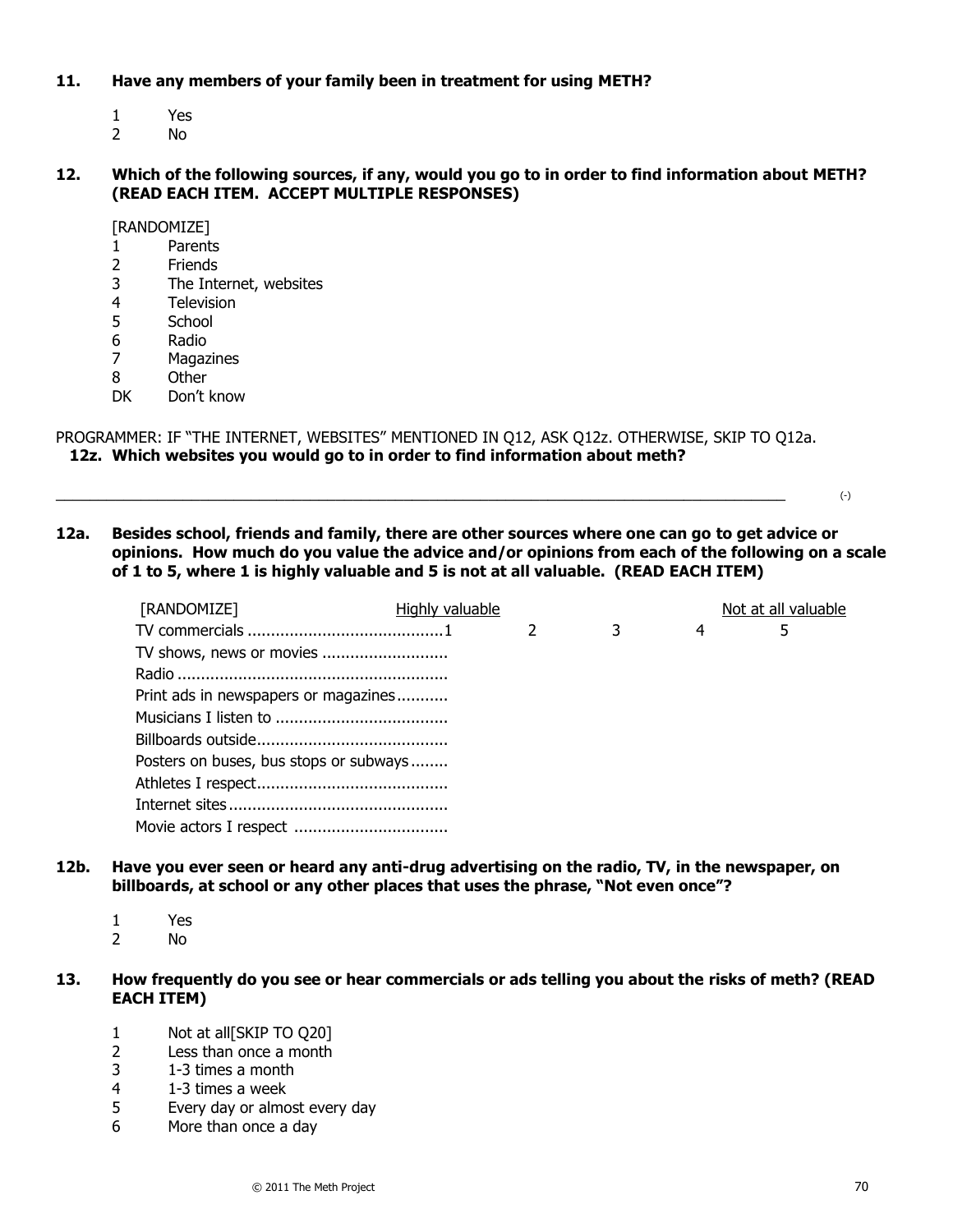**14. Thinking about anti-meth campaigns, please think about all the different places you may have seen, heard or read anti-meth information RECENTLY, including all the different kinds of advertising, sponsorship, and other activities. Have you seen or heard anti-meth advertisements RECENTLY in any of the following? [READ EACH ITEM]** 

| [RANDOMIZE]                                        | Yes | N٥ |
|----------------------------------------------------|-----|----|
|                                                    |     | 2  |
|                                                    |     |    |
|                                                    |     |    |
|                                                    |     |    |
|                                                    |     |    |
|                                                    |     |    |
|                                                    |     |    |
|                                                    |     |    |
|                                                    |     |    |
| Have seen or heard information, but not sure where |     |    |
|                                                    |     |    |

#### **Now I am going to read some descriptions of anti-meth television commercials that may or may not have appeared in your area recently. Please listen closely, and when I'm finished reading, please tell me whether you have seen or heard the commercial often, a few times, or not at all.**

14a. A boy hands another boy a glass pipe and he starts smoking. Then a man with sores on his face and a jacket with no shirt comes out of the shadows and says, "You did it kid." Other people begin coming out of the shadows saying things such as, "You're in," "You're one of us now," " We are going to be shooting up together," "Sleeping together too." The boy then yells, "No, I'm trying it just this once" and the people from the shadows then start laughing. A black screen appears, you hear a crackling sound as a white logo appears with the words "Meth – Not Even once." The commercial ends.

# **Have you seen or heard this ad… [READ EACH ITEM]**

- 1 Often
- 2 A few times
- 3 Not at all
- X [DO NOT READ] Don't know
- Y [DO NOT READ] Refused
- 14b. A car is on a dark highway while it is snowing and a young girl is driving. As the car's tire blows, a female voice says, "I wish my car had blown a tire that night. I wish my car had skidded off the road. I wish I had broken my neck." The car is shown rolling over and the girl is bloody. Then the ad shows the girl driving, as before (uninjured), and the female voice says, "But I didn't crash, I drove to that party." The girl is shown - her teeth are vellow, her lips are cracked, and she has sores on her face. She says, "And I did meth for the first time. I did meth and now this is my life, this is my life." A black screen appears, you hear a crackling sound as a white logo appears with the words "Meth – Not Even once." The commercial ends.

#### **Have you seen or heard this ad… [READ EACH ITEM]**

- 1 Often
- 2 A few times
- 3 Not at all
- X [DO NOT READ] Don't know
- Y [DO NOT READ] Refused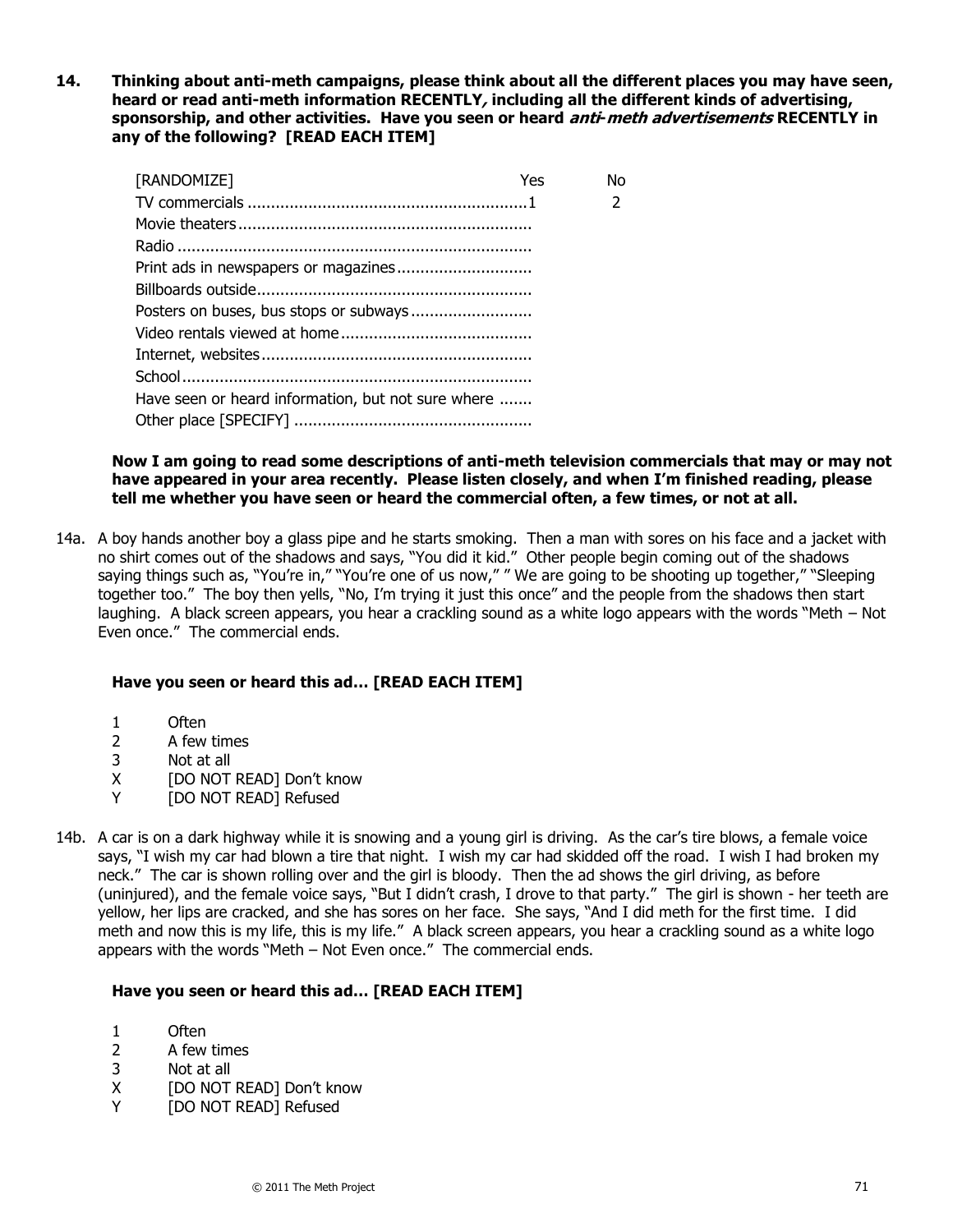**Now I am going to read some descriptions of anti-meth radio advertisements that may or may not have been played in your area recently. Please listen closely, and when I'm finished reading, please tell me whether you have seen or heard the advertisement often, a few times, or not at all.**

14c. "One time I was sitting at my friend's house, and we'd been smoking for about four days straight and I stood up and I blacked out. I don't really remember, but they told me that my heart started beating really, really fast and stuff and I was throwing up blood. My name is Kara, I'm 15 years old, and I started doing meth when I was 11. My really good friend checked my heart and he was freaking out because it scared him and he was like "I thought you were going to die cause your heart stopped twice." And they never took me to the hospital. My mom doesn't know…and I think, what if I did die? If I did die, I wouldn't be here…I wouldn't get this second chance. I wouldn't get to turn things around. I wouldn't make it to my  $16<sup>th</sup>$  birthday, and I regret it a lot." A different voice says, "Brought to you by the Colorado Meth Project." The ad ends.

# **Have you heard this ad… [READ EACH ITEM]**

- 1 Often
- 2 A few times
- 3 Not at all
- X [DO NOT READ] Don't know
- Y [DO NOT READ] Refused
- 14d. "Well, I was chewing gum and there were little pieces of something in my gum and I took it out and it was my tooth. …my back teeth are gone because they just crumbled into bits and pieces. My name is Hailey, I am 17 years old, and I started doing meth when I was 15. My hair was falling out in huge clumps, my eyelashes were falling out.... My biggest regret is the fact that I started a lot of people on meth. How could I do that to somebody? It makes me really sad. People don't wake up and say: I'm going to be a meth addict today. They try it just once and they think it is all going to be fine. You make nothing of your life and that's a fact.‖ A different voice says, "Brought to you by the Colorado Meth Project." The ad ends.

# **Have you heard this ad… [READ EACH ITEM]**

- 1 Often
- 2 A few times
- 3 Not at all
- X [DO NOT READ] Don't know
- Y [DO NOT READ] Refused

# **14e. If your brother, sister, or best friend were thinking about trying meth, would you want them to see or hear one of the ads that were just described in the previous questions?**

INTERVIEWER: IF "YES," ASK: Is that definitely would or probably would? INTERVIEWER: IF "NO," ASK: Is that definitely would not or probably would not? INTERVIEWEWR: READ LIST IF NECESSARY

- 1 I definitely would want them to see one of the ads
- 2 I probably would want them to see one of the ads
- 3 I probably would not want them to see one of the ads
- 4 I definitely would not want them to see one of the ads
- X [DO NOT READ] Don't know
- Y [DO NOT READ] Refused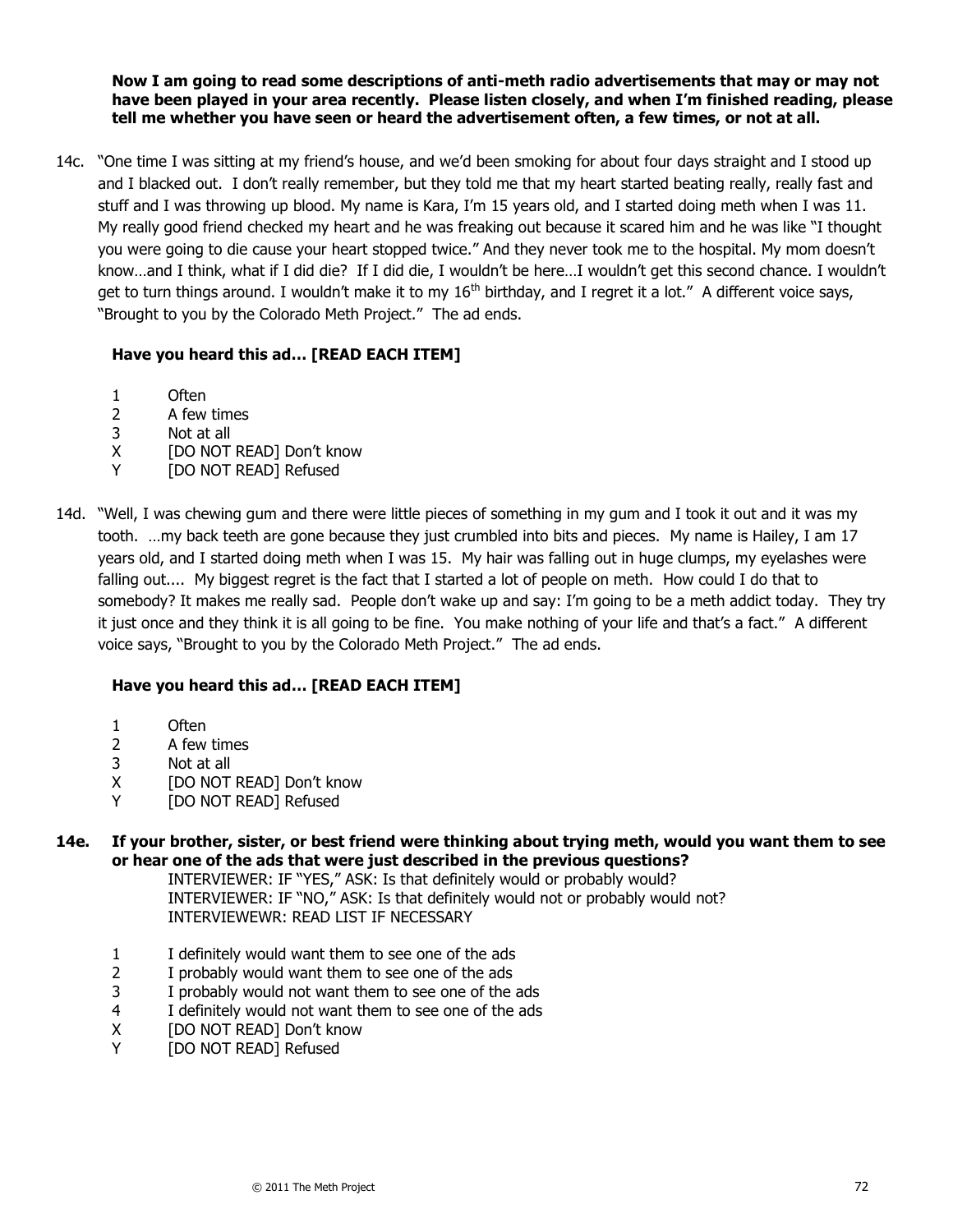## **15. How much do you agree or disagree that the anti-meth ads or commercials you have seen or heard recently gave you the following impressions… [READ EACH ITEM. READ SCALE AFTER ITEM. RE-READ AS NECESSARY]**

| [RANDOMIZE]                                                                       | <b>Strongly</b><br><u>Agree</u> | Somewhat<br><u>Agree</u> | <b>Neither Agree</b><br>nor Disagree | <b>Somewhat</b><br><b>Disagree</b> | <b>Strongly</b><br><b>Disagree</b> |
|-----------------------------------------------------------------------------------|---------------------------------|--------------------------|--------------------------------------|------------------------------------|------------------------------------|
| a. The ads show that meth is<br>dangerous to try just one time                    | 5                               | 4                        | 3                                    | 2                                  | 1                                  |
| b. The ads show that meth will make you<br>act in a way you would not want to act |                                 |                          |                                      |                                    |                                    |
| c. The ads show that meth will make you<br>look different than you usually do     |                                 |                          |                                      |                                    |                                    |
| d. The ads show that meth affects many<br>people's lives other than the user      |                                 |                          |                                      |                                    |                                    |
| e. The ads show that meth is more dangerous<br>to try than you originally thought |                                 |                          |                                      |                                    |                                    |
| f. The ade chaus that problems with math                                          |                                 |                          |                                      |                                    |                                    |

- f. The ads show that problems with meth could happen in your town or school
- **16. Please indicate how strongly you agree or disagree with the following statements about the antimeth advertisements that you have recently seen or heard. How much do you agree or disagree that the anti-meth ads... [READ EACH ITEM. READ SCALE AFTER ITEM. RE-READ AS NECESSARY].**

| [RANDOMIZE]<br>a. Gave you new information or told                      | <b>Strongly</b><br><u>Agree</u> | <b>Somewhat</b><br>Agree | <b>Neither Agree</b><br>nor Disagree | <b>Somewhat</b><br><b>Disagree</b> | <b>Strongly</b><br><b>Disagree</b> |
|-------------------------------------------------------------------------|---------------------------------|--------------------------|--------------------------------------|------------------------------------|------------------------------------|
| you things you didn't know about meth                                   | -5                              | 4                        | 3                                    | 2                                  | 1                                  |
| b. Made you more aware of the<br>risks of using meth                    |                                 |                          |                                      |                                    |                                    |
| c. Helped you understand that you<br>can't try meth even once           |                                 |                          |                                      |                                    |                                    |
| d. Made you less likely to try or use meth                              |                                 |                          |                                      |                                    |                                    |
| e. Exaggerated the risks of using meth                                  |                                 |                          |                                      |                                    |                                    |
| f. Made you want to talk to someone<br>you know about the risks of meth |                                 |                          |                                      |                                    |                                    |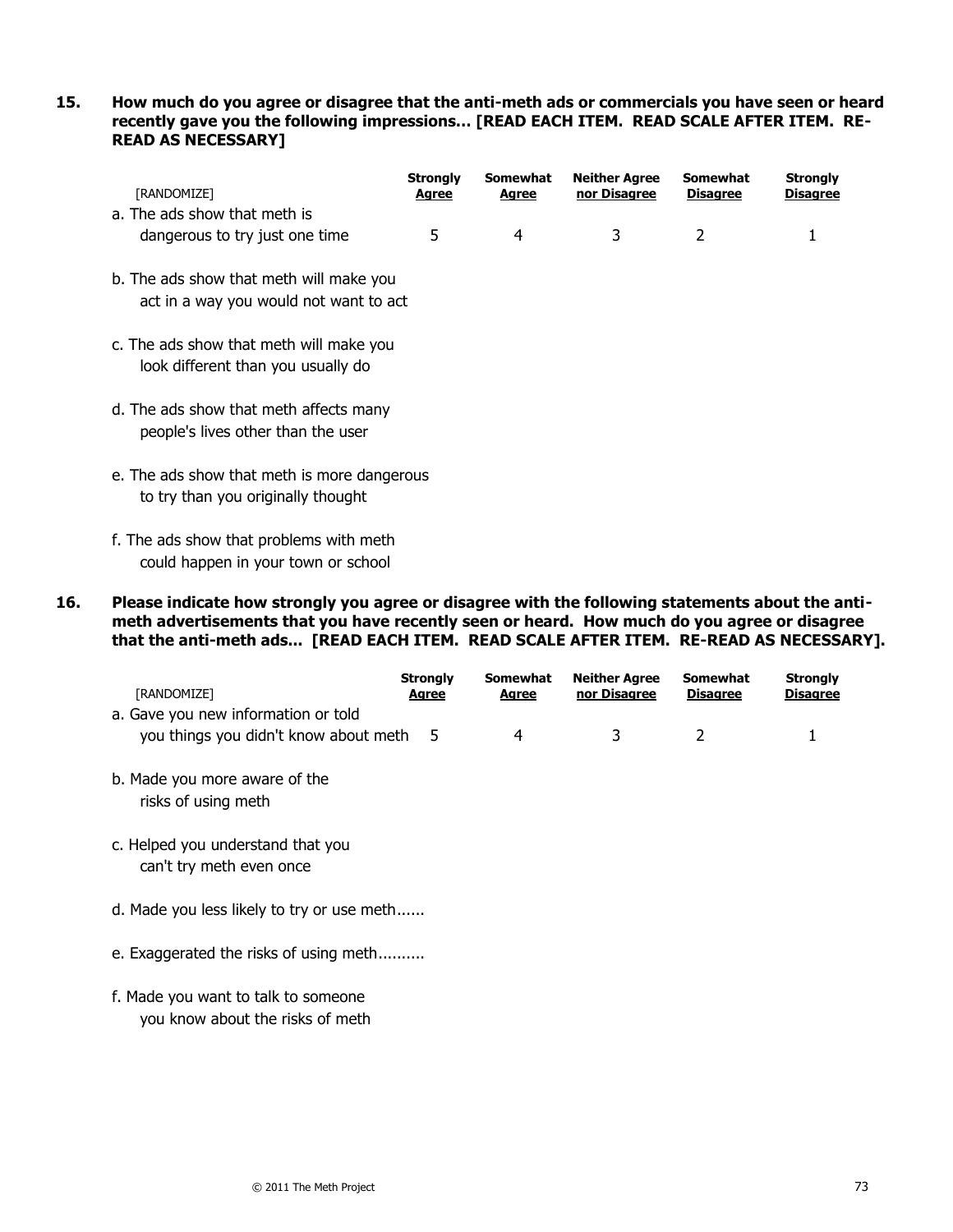# **17. Before this survey, had you ever heard of the Colorado Meth Project?**

1 Yes 2 No

## **17a. Thinking about the Colorado Meth Project ads you have seen or heard over the years, have one or more of those ads ever caused you to…(ASK ABOUT EACH)**

| Yes | No |
|-----|----|
|     |    |
|     |    |
|     |    |
|     |    |

## NO QUESTIONS 18-19

# 20. **Have you ever visited "coloradomethproject.org," a website that talks about the use of meth? INTERVIEWER: IF "YES" PROBE: Is that once or more than once?**

- 1 No [SKIP TO Q.D1]
- 2 Yes, once [CONTINUE]
- 3 Yes, more than once [CONTINUE]

# NO Q21.

PROGRAMMER: IF YES TO Q.20, ASK 22.

# **22. Did the website [READ LIST]…?**

| (RANDOMIZE)                                                   | Yes | No |
|---------------------------------------------------------------|-----|----|
| Make you more aware of the risks of using meth 1              |     |    |
| Help you understand that you can't try meth even once         |     |    |
|                                                               |     |    |
|                                                               |     |    |
| Make you want to talk to someone else about the risks of meth |     |    |

### PROGRAMMER IF YES TO Q.20, ASK 23.

## **23. Have you talked to someone else about the website?**

- 1 Yes
- 2 No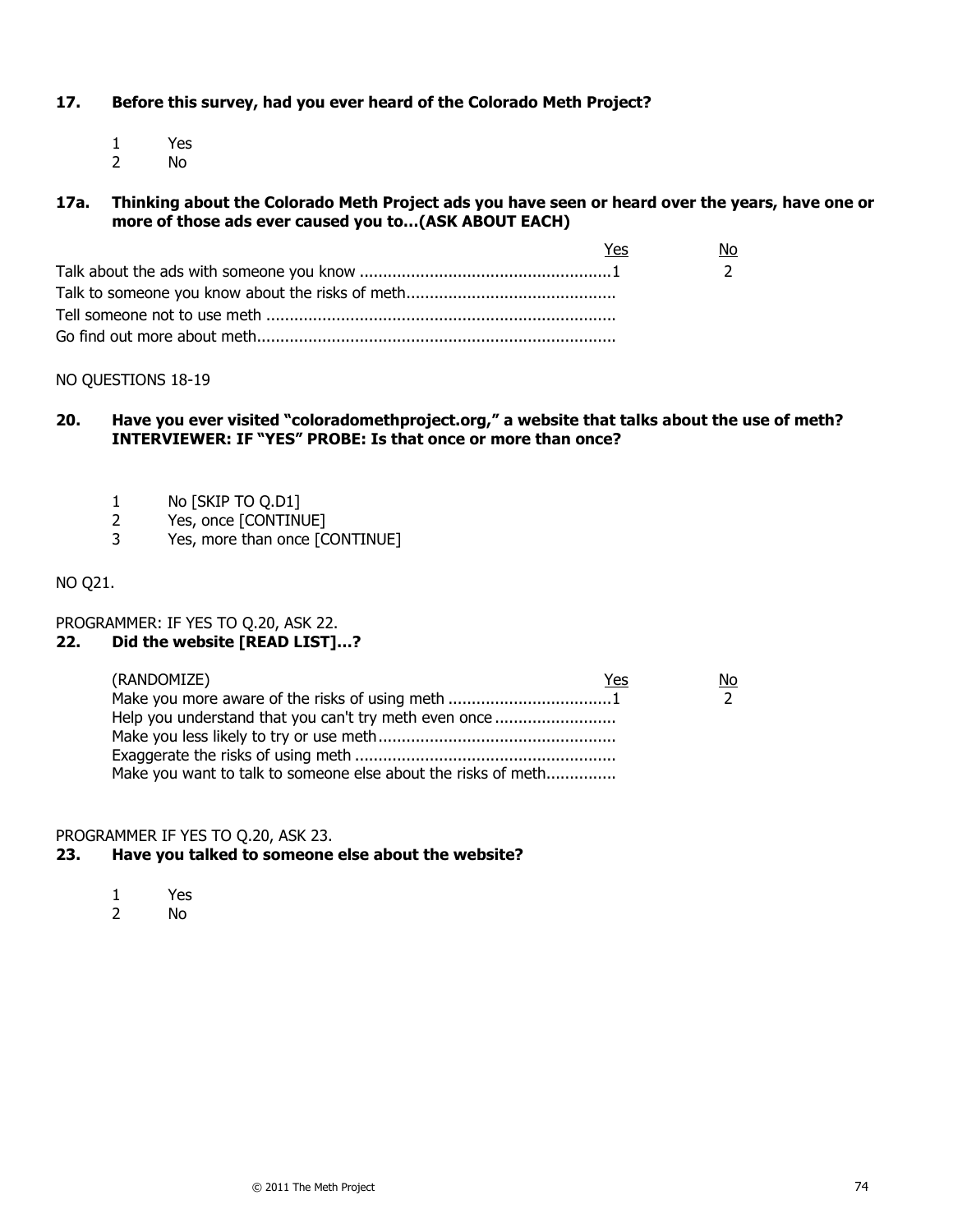NO D1.

**D2. Right now, how many people including yourself are living in your household, excluding those who are visiting or staying there temporarily?**

```
[ENTER #] [ ]
DK Don't know ()
REF Refused( )
```
- **D3. How many phone numbers, including this one, are there for your household – please do not count phone numbers that are used only for a computer or fax machine and please don't count cellular phones?**
	- 1 One
	- 2 Two
	- 3 Three or more
	- DK Don't know (vol.)
	- REF Refused (vol.)

## **D4a. Are your parents…? (READ EACH ITEM. ACCEPT MULTIPLE RESPONSES)**

- 1 Married to each other
- 2 Divorced or separated neither has married again
- 3 Divorced one or both has married again
- 4 My parents were never married to each other
- 5 One or both of my parents has died

# **D5. What is your race? Are you… [READ EACH ITEM]**

- 1 White
- 2 Black/African-American
- 3 Asian/Asian-American
- 4 American Indian/Native American
- 5 Other
- 6 [VOL] Rather Not Say

### **D6. Are you Latino, Hispanic or Spanish?**

- 1 Yes<br>2 No
- No.
- **D7. What is your 5-digit zip code? \_\_\_\_\_\_\_\_\_\_\_\_\_**
- **D8. In what year were you born? \_\_\_\_\_\_\_\_**

# **D9. [INTERVIEWER RECORD:]**

- 1 Male
- 2 Female